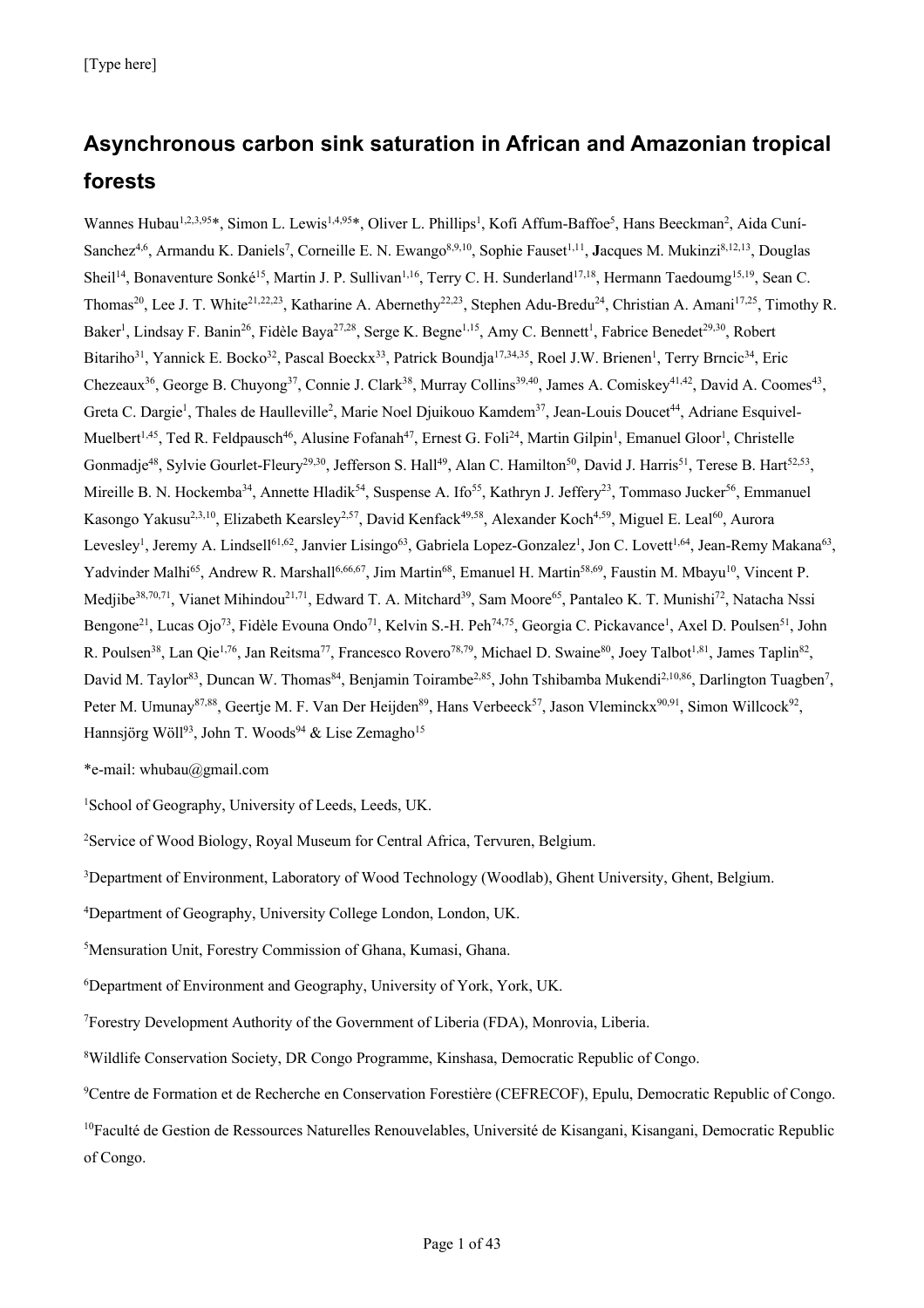<sup>11</sup>School of Geography, Earth and Environmental Sciences, University of Plymouth, Plymouth, UK.

12Salonga National Park, Kinshasa, Democratic Republic of Congo.

13World Wide Fund for Nature, Gland, Switzerland.

<sup>14</sup>Faculty of Environmental Sciences and Natural Resource Management, Norwegian University of Life Sciences, Ås, Norway.

<sup>15</sup>Plant Systematic and Ecology Laboratory, Higher Teachers' Training College, University of Yaounde I, Yaounde, Cameroon.

<sup>16</sup>Department of Natural Sciences, Manchester Metropolitan University, Manchester, UK.

<sup>17</sup>Center for International Forestry Research (CIFOR), Bogor, Indonesia.

<sup>18</sup> Faculty of Forestry, University of British Columbia, Vancouver, Canada.

19Biodiversity International, Yaounde, Cameroon.

<sup>20</sup>Faculty of Forestry, University of Toronto, Toronto, Canada.

<sup>21</sup>Ministry of Forests, Seas, Environment and Climate, Libreville, Gabon.

<sup>22</sup>Institut de Recherche en Écologie Tropicale, Libreville, Gabon.

<sup>23</sup>Department of Biological and Environmental Sciences, University of Stirling, Stirling, UK.

<sup>24</sup>Forestry Research Institute of Ghana (FORIG), Kumasi, Ghana.

<sup>25</sup>Université Officielle de Bukavu, Bukavu, Democratic Republic of Congo.

<sup>26</sup>Centre for Ecology and Hydrology, Penicuik, UK.

<sup>27</sup>Ministère des Eaux, Forêts, Chasse et Pêche (MEFCP), Bangui, Central African Republic.

<sup>28</sup>Institut Centrafricain de Recherche Agronomique (ICRA), Bangui, Central African Republic.

<sup>29</sup> Forêts et Sociétés (F&S), Centre de Coopération International en Recherche Agronomique pour le Développement (CIRAD), Montpellier, France.

<sup>30</sup> Forêts et Sociétés (F&S), Université de Montpellier, Montpellier, France.

<sup>31</sup>The Institute of Tropical Forest Conservation (ITFC), Mbarara University of Science and Technology (MUST), Mbarara, Uganda.

 $32$ Faculté des Sciences et Techniques, Laboratoire de Botanique et Écologie, Université Marien Ngouabi, Brazzaville, Republic of Congo.

<sup>33</sup>Isotope Bioscience Laboratory-ISOFYS, Ghent University, Ghent, Belgium.

34Wildlife Conservation Society, Congo Programme, Brazzaville, Republic of Congo.

35Resources and Synergies Development (R&SD), Singapore, Singapore.

36Rougier-Gabon, Libreville, Gabon.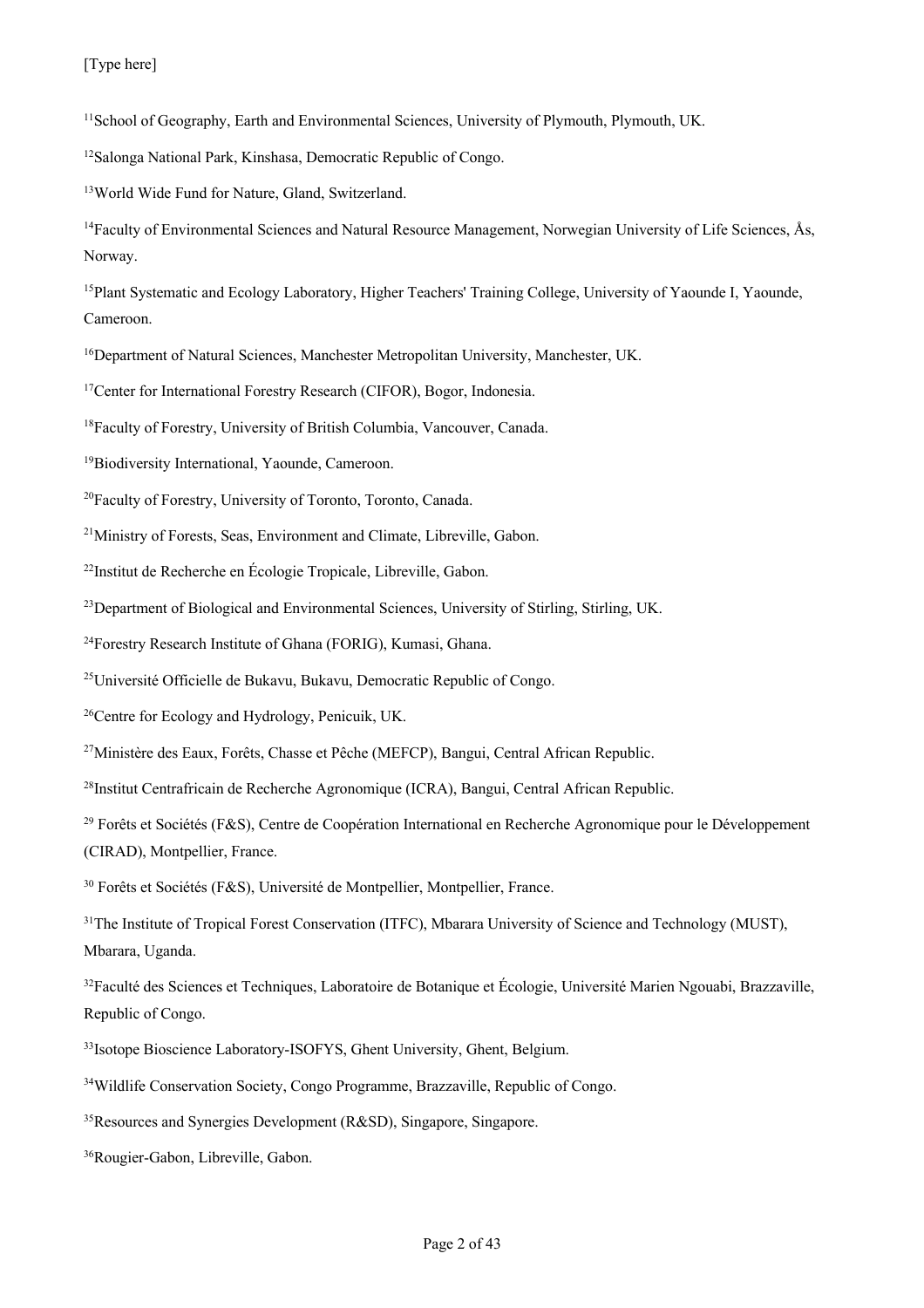#### [Type here]

<sup>37</sup>Faculty of Science, Department of Botany and Plant Physiology, University of Buea, Buea, Cameroon.

- 44Forest Resources Management, Gembloux Agro-Bio Tech, University of Liège, Liège, Belgium.
- 45School of Geography, Earth and Environmental Sciences, University of Birmingham, Birmingham, UK.
- 46Department of Geography, College of Life and Environmental Sciences, University of Exeter, Exeter, UK.
- 47The Gola Rainforest National Park, Kenema, Sierra Leone.
- 48National Herbarium, Yaounde, Cameroon.
- <sup>49</sup> Forest Global Earth Observatory (ForestGEO), Smithsonian Tropical Research Institute, Washington, DC, USA.
- 50Kunming Institute of Botany, Kunming, China.
- 51Royal Botanic Garden Edinburgh, Edinburgh, UK.
- 52Lukuru Wildlife Research Foundation, Kinshasa, Democratic Republic of Congo.
- <sup>53</sup>Division of Vertebrate Zoology, Yale Peabody Museum of Natural History, New Haven, CT, USA.
- 54Département Hommes et Environnement, Muséum National d'Histoire Naturel, Paris, France.
- 55École Normale Supérieure (ENS), Département des Sciences et Vie de la Terre, Laboratoire de Géomatique et d'Écologie Tropicale Appliquée, Université Marien Ngouabi, Brazzaville, Republic of Congo.
- 56School of Biological Sciences, University of Bristol, Bristol, UK.
- 57Department of Environment, Laboratory of Computational & Applied Vegetation Ecology (Cavelab), Ghent University, Ghent, Belgium.
- 58Tropical Ecology, Assessment and Monitoring (TEAM) Network, Arlington, VA, USA.
- 59 Department of Earth Sciences, University of Hong Kong, Hong Kong, China.
- 60Wildlife Conservation Society, Uganda Programme, Kampala, Uganda.
- 61A Rocha International, Cambridge, UK.
- <sup>62</sup>Centre of Conservation Science, The Royal Society for the Protection of Birds, Sandy, UK.
- 63Faculté des Sciences, Laboratoire d'Écologie et Aménagement Forestier, Université de Kisangani, Kisangani, Democratic Republic of Congo.

<sup>38</sup>Nicholas School of the Environment, Duke University, Durham, NC, USA.

<sup>39</sup>School of GeoSciences, University of Edinburgh, Edinburgh, UK.

<sup>40</sup>Grantham Research Institute on Climate Change and the Environment, London, UK.

<sup>41</sup>National Park Service, Inventory and Monitoring Program, Fredericksburg, VA, USA.

<sup>42</sup>Smithsonian Institution, Washington, DC, USA.

<sup>43</sup>Department of Plant Sciences, University of Cambridge, Cambridge, UK.

<sup>64</sup>Royal Botanic Gardens, Kew, UK.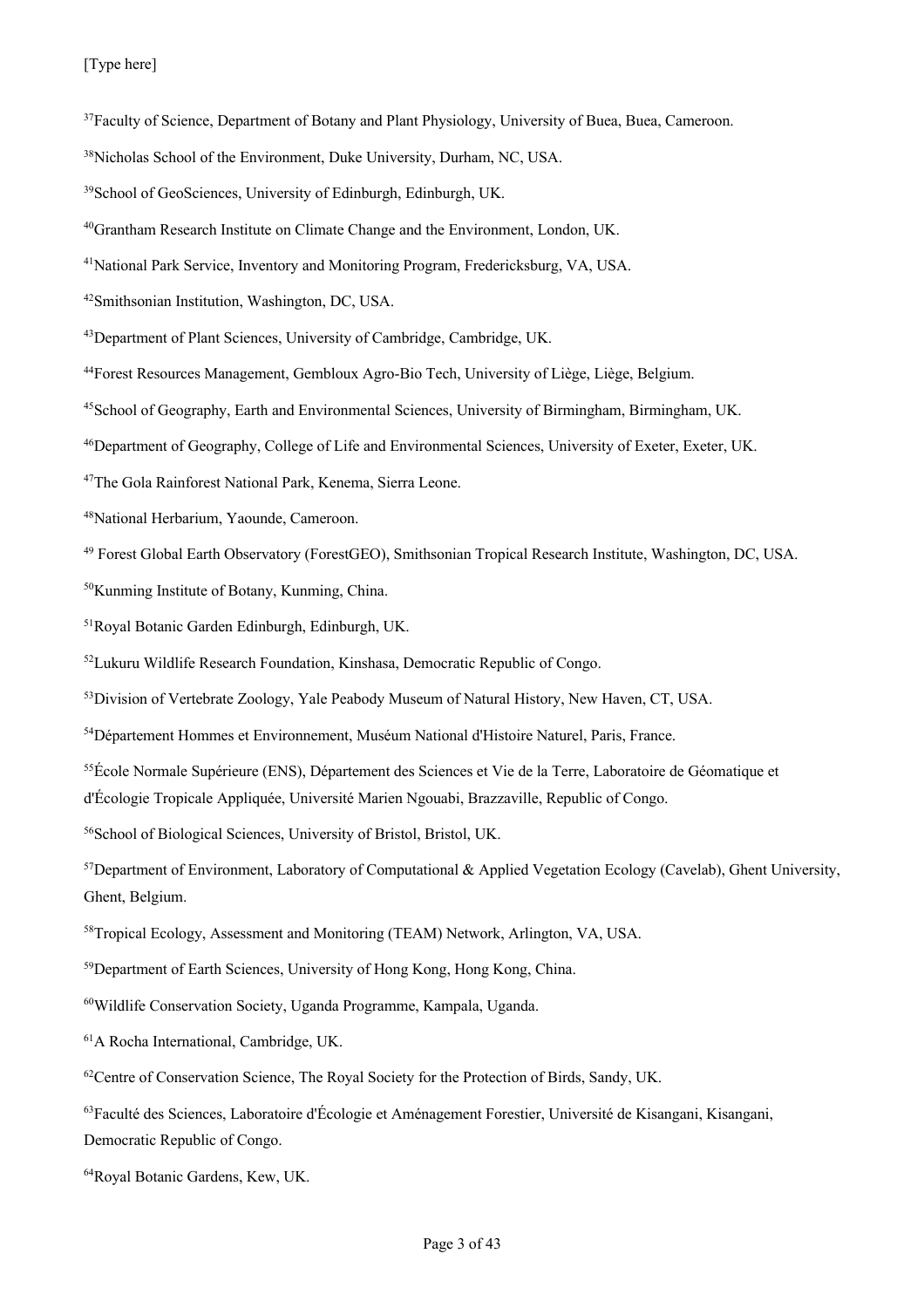#### [Type here]

- 65Environmental Change Institute, School of Geography and the Environment, University of Oxford, Oxford, UK.
- 66Tropical Forests and People Research Centre, University of the Sunshine Coast, Sippy Downs, Australia.
- 67Flamingo Land Ltd, Kirby Misperton, UK.
- 68Fleming College, Peterborough, Canada.
- 69Udzungwa Ecological Monitoring Centre, Mang'ula, Tanzania.
- 70Commission of Central African Forests (COMIFAC), Yaounde, Cameroon.
- 71Agence Nationale des Parcs Nationaux, Libreville, Gabon.
- 72Sokoine University of Agriculture, Morogoro, Tanzania.
- 73University of Abeokuta, Abeokuta, Nigeria.
- 74School of Biological Sciences, University of Southampton, Southampton, UK.
- 75Department of Zoology, Conservation Science Group, University of Cambridge, Cambridge, UK.
- 76School of Life Sciences, University of Lincoln, Lincoln, UK.
- 77Bureau Waardenburg, Culemborg, The Netherlands.
- 78Department of Biology, University of Florence, Florence, Italy.
- 79Tropical Biodiversity Section, MUSE—Museo delle Scienze, Trento, Italy.
- 80Department of Plant & Soil Science, School of Biological Sciences, University of Aberdeen, Aberdeen, UK.
- 81Institute for Transport Studies, University of Leeds, Leeds, UK
- 82 UK Research & Innovation, Innovate UK, London, UK.
- <sup>83</sup>Department of Geography, National University of Singapore, Singapore, Singapore.
- 84 Biology Department, Washington State University, Vancouver, WA, USA.
- <sup>85</sup>Ministère de l'Environnement et Développement Durable, Kinshasa, Democratic Republic of Congo.
- <sup>86</sup>Faculté des Sciences Appliquées, Université de Mbujimayi, Mbujimayi, Democratic Republic of Congo.
- 87 Yale School of Forestry and Environmental Studies, Yale University, New Haven, CT, USA.
- 88 Wildlife Conservation Society, New York, NY, USA.
- 89 School of Geography, University of Nottingham, Nottingham, UK.
- 90International Center for Tropical Botany, Department of Biological Sciences, Florida International University, Florida, FL, USA.
- 91 Faculté des Sciences, Service d'Évolution Biologique et Écologie, Université Libre de Bruxelles, Brussels, Belgium.
- 92 School of Natural Sciences, University of Bangor, Bangor, UK.
- 93 Sommersbergseestrasse, Bad Aussee, Austria.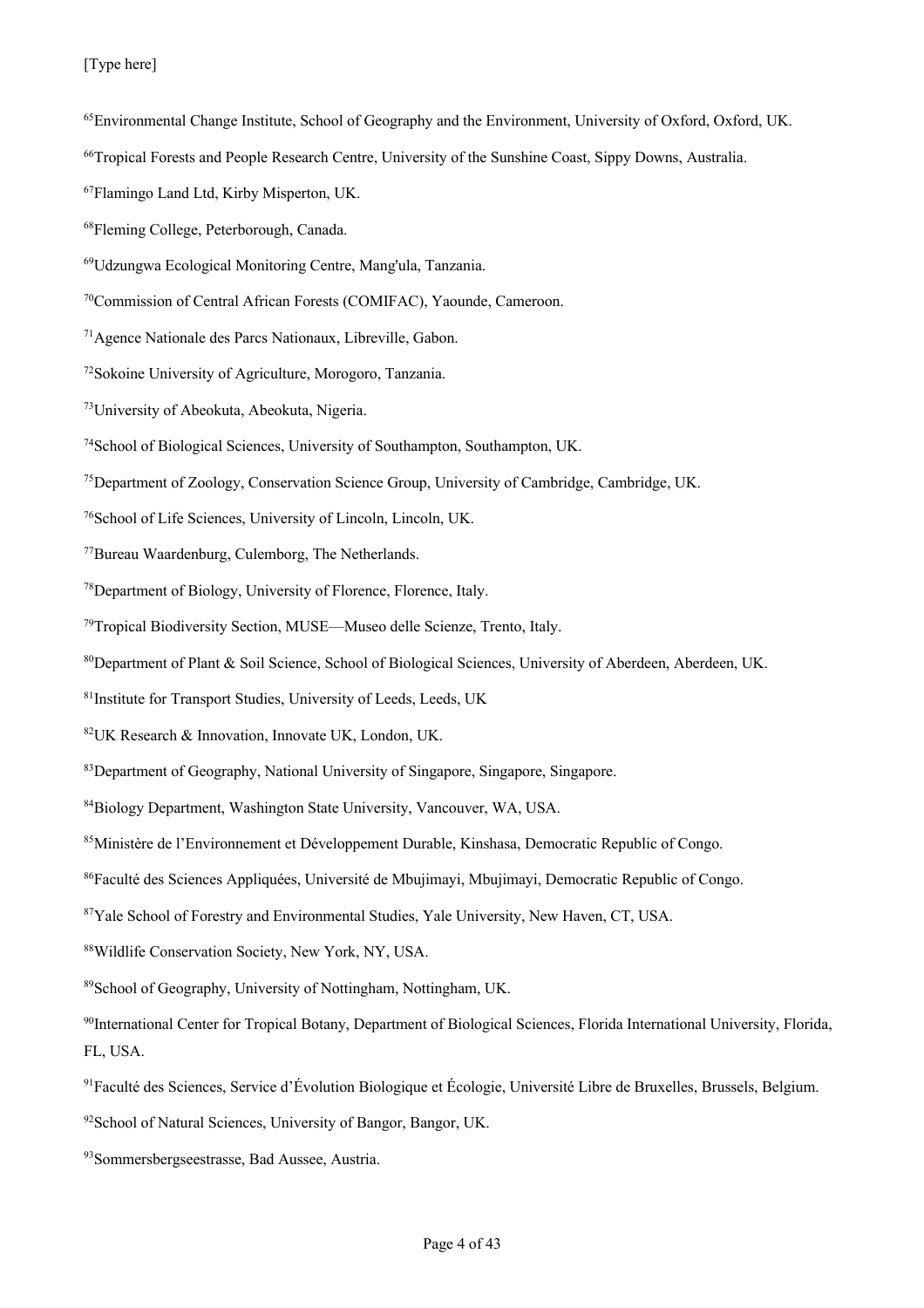<sup>94</sup>W.R.T. College of Agriculture and Forestry, University of Liberia, Monrovia, Liberia.

95 These authors contributed equally: Wannes Hubau, Simon L. Lewis.

**Structurally intact tropical forests sequestered about half of the global terrestrial carbon uptake over the 1990s and early 2000s, removing about 15 per cent of anthropogenic carbon dioxide emissions1–3 . Climate-driven vegetation models typically predict that this tropical forest 'carbon sink' will continue for decades4,5. Here we assess trends in the carbon sink using 244 structurally intact African tropical forests spanning 11 countries, compare them with 321 published plots from Amazonia and investigate the underlying drivers of the trends. The carbon sink in live aboveground biomass in intact African tropical forests has been stable for the three decades to 2015, at 0.66 tonnes of carbon per hectare per year (95% confidence**  interval: 0.53-0.79), in contrast to the long-term decline in Amazonian forests<sup>6</sup>. Therefore the **carbon sink responses of Earth's two largest expanses of tropical forest have diverged. The difference is largely driven by carbon losses from tree mortality, with no detectable multidecadal trend in Africa and a long-term increase in Amazonia. Both continents show increasing tree growth, consistent with the expected net effect of rising atmospheric carbon dioxide and air temperature7–9 . Despite the past stability of the African carbon sink, our data suggest a post-2010 increase in carbon losses, delayed compared to Amazonia, indicating asynchronous carbon sink saturation on the two continents. A statistical model including carbon dioxide, temperature, drought and forest dynamics accounts for the observed trends and indicates a long-term future decline in the African sink, while the Amazonian sink continues to weaken rapidly. Overall, the uptake of carbon into Earth's intact tropical forests peaked in the 1990s. Given that the global terrestrial carbon sink is increasing in size, observations indicating greater recent carbon uptake into the Northern Hemisphere landmass10 reinforce our conclusion that the intact tropical forest carbon sink has already saturated. This tropical forest sink saturation and ongoing decline has consequences for policies intended to stabilize Earth's climate.**

Tropical forests account for approximately one-third of Earth's terrestrial gross primary productivity and one-half of Earth's carbon stored in terrestrial vegetation<sup>11</sup>. Thus, small biome-wide changes in tree growth and mortality can have global impacts, either buffering or exacerbating the increase in atmospheric CO<sub>2</sub>. Models<sup>2,4,5,7,12</sup>, ground-based observations<sup>13–15</sup>, airborne atmospheric CO<sub>2</sub> measurements<sup>3,16</sup>, inferences from remotely sensed data<sup>17</sup> and synthetic approaches<sup>3,8,18</sup> each suggest that, after accounting for land-use change, the remaining structurally intact tropical forests (that is, those not affected by direct anthropogenic impacts such as logging) are increasing in carbon stocks.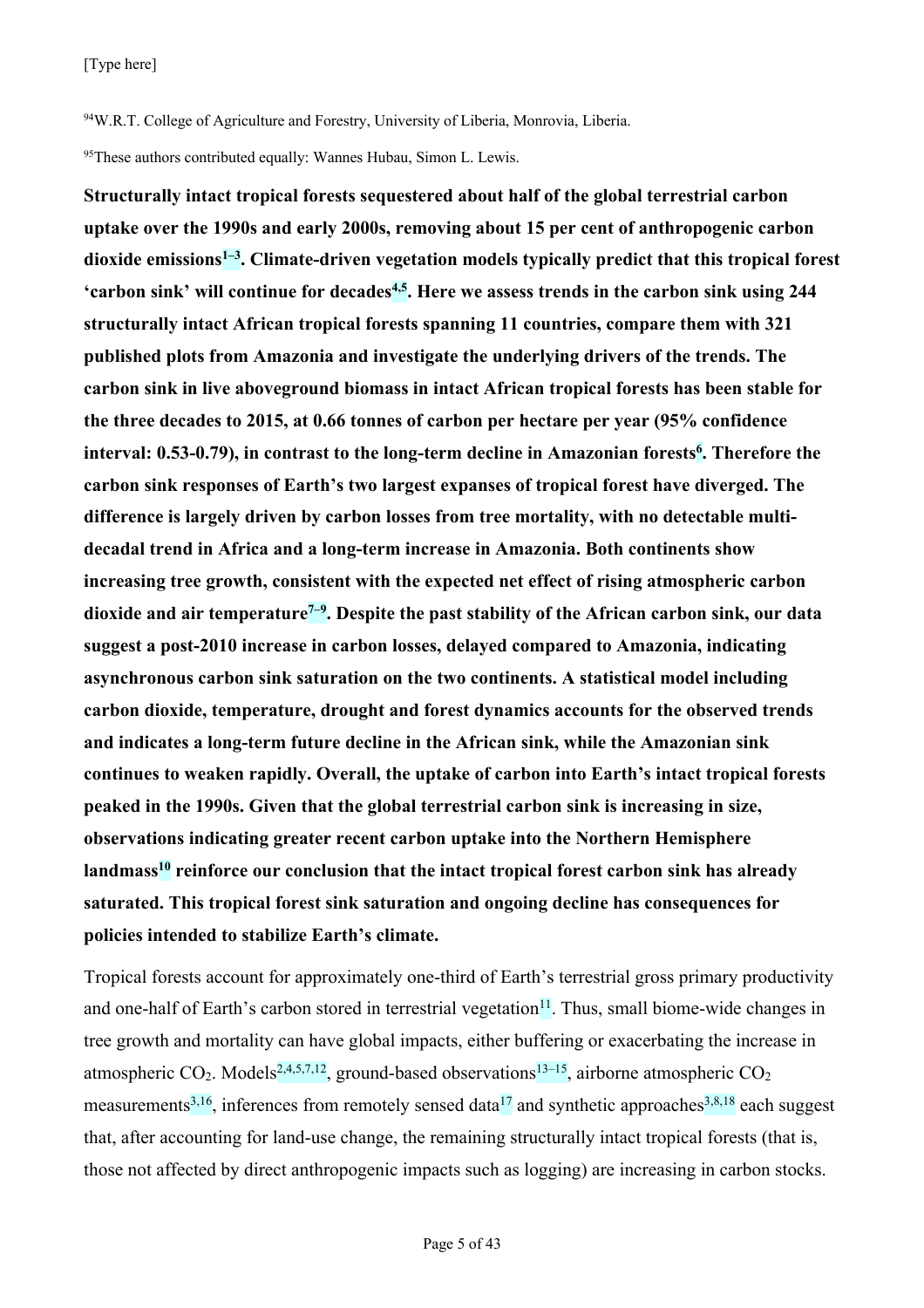This structurally intact tropical forest carbon sink is estimated at  $\sim$ 1.2 Pg C yr<sup>-1</sup> over 1990–2007 using scaled inventory plot measurements<sup>1</sup>. Yet, despite its relevance to policy, changes in this key carbon sink remain highly uncertain $19,20$ .

Globally, the terrestrial carbon sink is increasing  $2,7,8,21$ . Between 1990 and 2017 the land surface sequestered about 30% of all anthropogenic carbon dioxide emissions<sup>1,21</sup>. Rising  $CO<sub>2</sub>$ concentrations are thought to have boosted photosynthesis more than rising air temperatures have enhanced respiration, resulting in an increasing global terrestrial carbon sink $^{2,4,7,8,21}$ . Yet, for Amazonia, recent results from repeated censuses of intact forest inventory plots show a progressive two-decade decline in sink strength primarily due to an increase of carbon losses from tree mortality<sup>6</sup>. It is unclear if this simply reflects region-specific drought impacts<sup>22,23</sup>, or potentially chronic pan-tropical impacts of either heat-related tree mortality<sup>24,25</sup>, or internal forest dynamics resulting from past increases in carbon gains leaving the system<sup>26</sup>. A more recent deceleration of the rate of increase in carbon gains from tree growth is also contributing to the declining Amazon sink<sup>6</sup>. Again, it is not known if this is a result of either pan-tropical saturation of  $CO<sub>2</sub>$  fertilization, or rising air temperatures, or is simply a regional drought impact. To address these uncertainties, we (1) analyse an unprecedented long-term inventory dataset from Africa, (2) pool the new African and existing Amazonian records to investigate the putative environmental drivers of changes in the tropical forest carbon sink, and (3) project its likely future evolution.

We collected, compiled and analysed data from structurally intact old-growth forests from the African Tropical Rainforest Observation Network<sup>27</sup> (217 plots) and other sources (27 plots) spanning the period 1968 to 2015 (Extended Data Fig. 1; Supplementary Table 1). In each plot (mean size, 1.1) ha), all trees  $\geq 100$  mm in stem diameter were identified, mapped and measured at least twice using standardized methods (135,625 trees monitored). Live biomass carbon stocks were estimated for each census date, with carbon gains and losses calculated for each interval (Extended Data Fig. 2).

# **Continental carbon sink trends**

We detect no long-term trend in the per unit area African tropical forest carbon sink over three decades to 2015 (Fig. 1, Table 1). The aboveground live biomass sink averaged 0.66 megagrams of carbon per hectare per year (0.66 Mg C ha<sup>-1</sup> yr<sup>-1</sup> with 95% confidence interval of 0.53–0.79 and  $n = 244$ ) and was significantly greater than zero for every year since 1990 (Fig. 1;  $P \le 0.001$  for each time period in Table 1; two-tailed t-test). While the magnitude of the sink is very similar to past reports (0.63 Mg C ha<sup>-1</sup> yr<sup>-1</sup>)<sup>13</sup>, this first estimate of the temporal trend in Africa contrasts with the declining Amazonian trend<sup>6</sup> (Fig. 1). A linear mixed effect model shows a significant difference in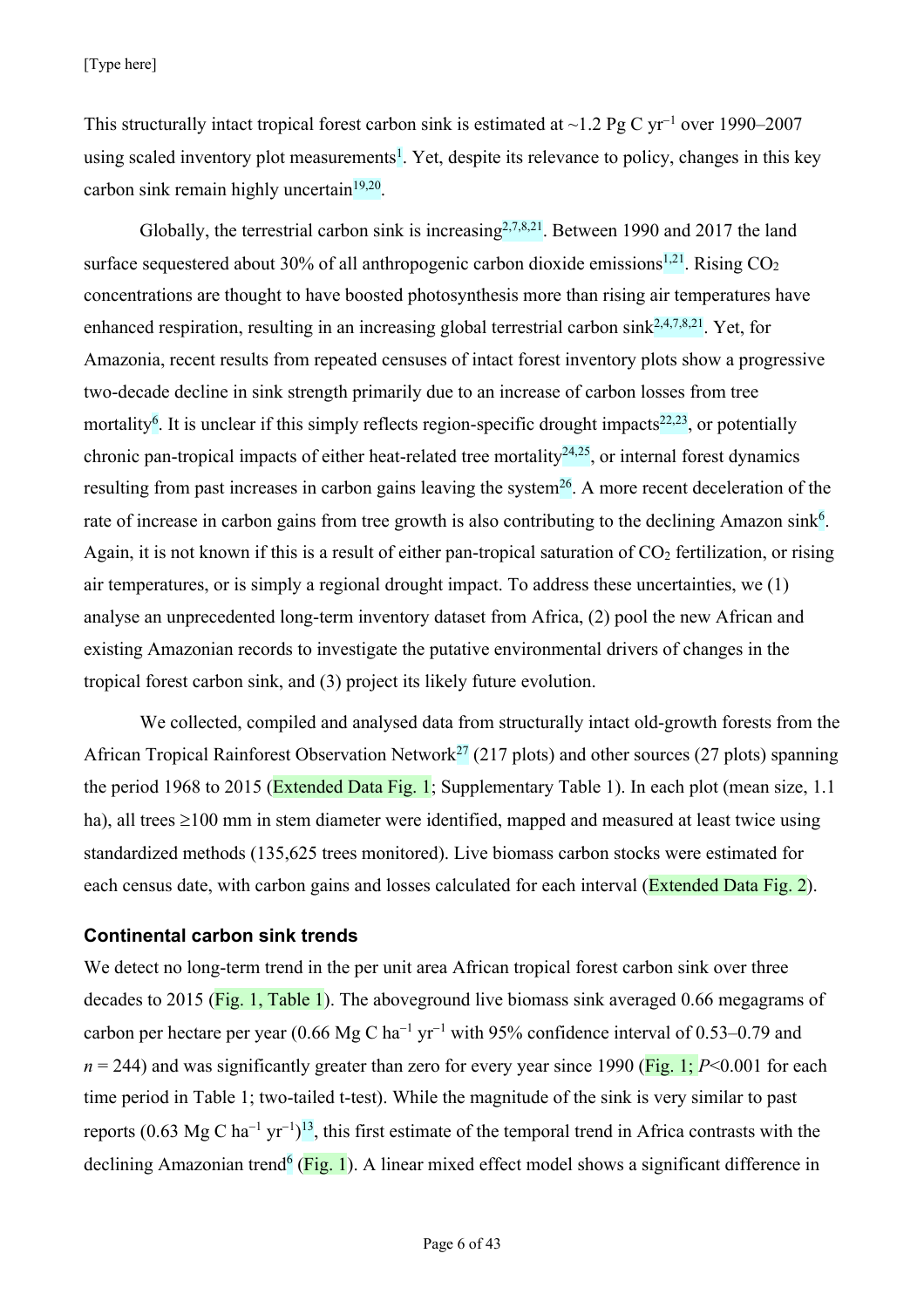the slopes of the sink trends for the two continents over the common time window (pooled data from both continents, common time window, 1983–mid-2011; *P* = 0.017). Therefore, the per unit area sink strength of the two largest expanses of tropical forest on Earth diverged in the 1990s and 2000s.

The proximal cause of the divergent sink patterns is a significant increase in carbon losses (from tree mortality, that is, the loss of carbon from the live biomass pool) in Amazonian forests, with no detectable trend over three decades in African forests (Fig. 1). A linear mixed effects model using pooled data shows a significant difference in slopes of carbon losses between the two continents over the common 1983 to mid-2011 time window  $(P = 0.027)$ . Long-term trends in carbon gains (from tree growth and newly recruited trees) show significant increases on both continents (Fig. 1), and we could detect no difference in slopes between the continents ( $P = 0.348$ ; carbon gains from tree growth alone also show no continental difference in long-term trends,  $P = 0.322$ ). However, an assessment of how underlying environmental drivers affect carbon gains and losses is needed to understand the ultimate causes of the divergent sink patterns.

# **Understanding the carbon sink trends**

We first investigate those environmental drivers exhibiting long-term change that affect photosynthesis and respiration in theory-driven models: atmospheric  $CO<sub>2</sub>$  concentration, surface air temperature and water availability. A linear mixed effects model of carbon gains, with censuses nested within plots, and pooling the new African and published Amazonian data, shows a significant positive relationship with  $CO<sub>2</sub>$ , and significant negative relationships with mean annual temperature (MAT) and drought (measured as the maximum climatological water deficit, MCWD<sup>14</sup>; Fig. 2; Extended Data Table 1). These results are consistent with a positive  $CO<sub>2</sub>$  fertilization effect, and negative effects of higher temperatures and drought on tree growth, consistent with temperaturedependent increases in autotrophic respiration, and temperature- and drought-dependent reductions in carbon assimilation. By contrast, the equivalent model for carbon losses (that is, tree mortality) shows no significant relationships with  $CO<sub>2</sub>$ , MAT or MCWD (Fig. 2; Extended Data Table 1).

We further investigate the responses of carbon gains and losses (for which the above analysis has no explanatory power) by expanding our potential explanatory variables to include five more. These are the changes in environmental conditions (CO<sub>2</sub>-change, MAT-change, MCWD-change, see Extended Data Fig. 3 for calculation details) and two attributes of forests that may influence their response to the same environmental changes: the plot mean wood density (which in old-growth forests correlates with below-ground resource availability<sup>28,29</sup>) and the plot carbon residence time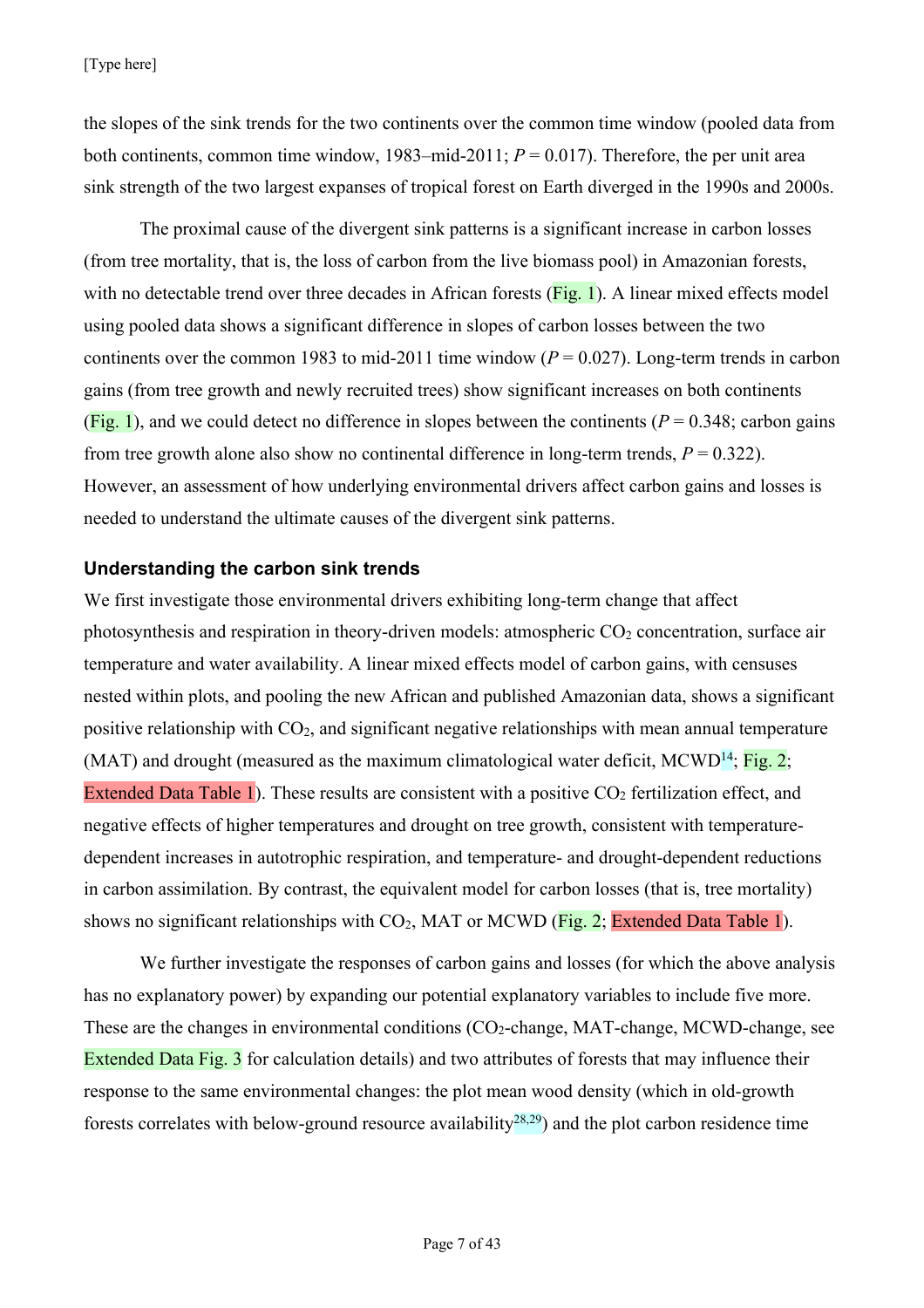(CRT, which measures how long fixed carbon remains in the system and hence reflects when past increases in carbon gains leave the system as elevated carbon losses $30$ .

The minimum adequate carbon gain model using our expanded explanatory variables (bestranked model using multimodel inference) has a positive relationship with  $CO<sub>2</sub>$ -change, and negative relationships with MAT, MAT-change, MCWD and wood density (Table 2; model-average results are similar, see Methods and Supplementary Tables 2–4). The retention of both MAT and MATchange suggests that higher temperatures correspond to lower tree growth, and that trees only partially acclimate to recently rising temperatures, which further reduces growth, consistent with warming experiments<sup>31</sup> and observations<sup>9</sup>. The inclusion of higher wood density and its relationship to lower carbon gains (Extended Data Fig. 4), alongside no temporal trends in wood density (Extended Data Fig. 5), suggests that old-growth forests with denser-wooded tree communities typically have fewer available below-ground resources, or such patterns may also emerge from disturbance regimes lacking large-scale exogenous events, consistent with prior studies<sup>26,28,32</sup>.

The minimum adequate carbon gain model using our expanded explanatory variables also highlights continental differences. Between 2000 and 2015 African forest carbon gains increased by 3.1% compared with a 0.1% decline in Amazonia over the same interval (Table 2). In Africa, from 2000 to 2015, the carbon gain increase was composed of a  $3.7\%$  increase from CO<sub>2</sub>-change, partially offset by increasing droughts depleting gains by 0.5%, and only a slight decline in gains of 0.1% resulting from temperature increases (Table 2), because the rate of temperature change (MATchange) decelerated over this time window (Extended Data Fig. 5). For Amazonia, the same 3.7% carbon gain increase due to  $CO<sub>2</sub>$ -change was seen. Meanwhile, increasing droughts—and the greater sensitivity to drought of Amazonian forests—reduced carbon gains by 2.7% (five times the impact in Africa), and temperature increases at the same rate as in the past (that is, MAT-change is zero) further reduced gains by 1.1% (ten times the impact in Africa), leaving a net change in gains slightly below zero (Table 2). Therefore, the recent stalling of carbon gain increases in Amazonia<sup>6</sup> is a response to drought and temperature and not due to an unexpected saturation of  $CO<sub>2</sub>$  fertilization. Overall, the larger modelled increase in carbon gains in Africa relative to Amazonia appear to be driven by slower warming, fewer or less extreme droughts, lower forest sensitivity to droughts, and overall lower temperatures (African forests are on average ~1.1 °C cooler than Amazonian forests, because they typically grow at ~200-m-higher elevations). Other continental differences may also be influencing the results, including higher nitrogen deposition in African tropical forests due to the seasonal burning of nearby savannas<sup>33</sup> and biogeographic history resulting in differing contemporary species pools and resulting functional attributes  $34,35$ .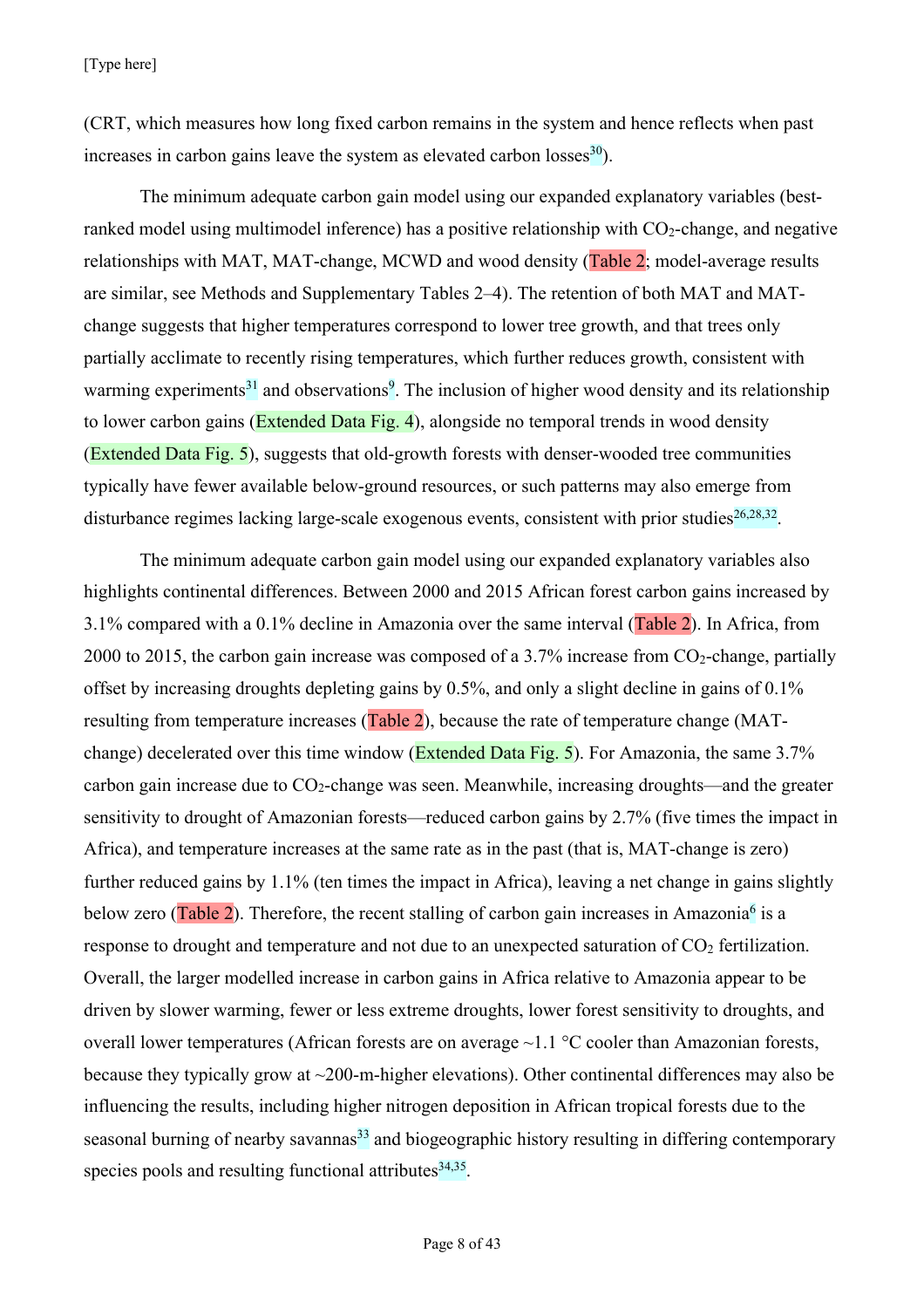[Type here]

The minimum adequate carbon loss model using our expanded explanatory variables shows higher losses with CO<sub>2</sub>-change and MAT-change and lower losses with MCWD and the CRT (Table 2). Thus, changes in carbon losses appear to be largely a function of carbon gains. First, the greater losses in forests with shorter CRT conform to a 'high-gain, high-loss' forest dynamics pattern<sup>26</sup>. Second, wetter plots have a longer growing season and thus they have higher gains and correspondingly higher losses, explaining the negative relationship with MCWD. Third, as increasing  $CO<sub>2</sub>$  levels result in additional carbon gains, after some time these additional past gains leave the system, resulting in greater carbon losses, which explains the positive relationship with CO2-change. Finally, in addition to these relationships with carbon gains, the inclusion of MATchange ( $P < 0.001$ ) indicates tree mortality induced by heat or vapour pressure deficit<sup>24</sup>. Overall, our results imply that chronic long-term environmental change factors, temperature and  $CO<sub>2</sub>$ , rather than simply the direct effects of drought, underlie longer-term trends in tropical forest tree mortality, although other changes such as rising liana infestation rates seen in Amazonia<sup>36,37</sup> cannot be excluded.

The minimum adequate carbon loss model using our expanded explanatory variables replicates the continental trends ( $\overline{Fig. 3}$ ). The overall lower loss rates in Africa reflect their longer CRT (69 years, 95% CI, 66–72), compared with Amazonian forests (56 years, 95% CI, 54–59) while over the 2000–2015 window the much smaller increase in loss rates in Africa compared to Amazonia results from a slower increase in warming and a stable CRT in Africa compared to continued warming at previous rates and a shortening CRT in Amazonian forests (Extended Data Fig. 5). Furthermore, given that losses appear to lag behind gains, they should relate to the long-term CRT of plots. This is what we find: the longer the CRT the smaller the increase in carbon losses, with no increase in losses for plots with CRT  $\geq$  77 years (Extended Data Fig. 6). Consequently, owing to the typically longer residence times of African forests, increasing losses in Africa ought to appear 10–15 years after the increase in Amazon losses began (around 1995). Strikingly, in Africa the most intensely monitored plots suggest that losses began increasing from about 2010 (Extended Data Fig. 7), and plots with shorter CRT are driving the increase (Extended Data Fig. 8). Thus, a mortalitydominated decline of the African carbon sink appears to have begun very recently.

# **Future of the tropical forest carbon sink**

Our carbon gain and loss models (Table 2) can be used to make a tentative estimate of the future size of the per unit area intact forest carbon sink (Fig. 3). Extrapolations of the changes in the predictor variables from 1983–2015 forward to 2040 (Extended Data Fig. 5) show declines in the sink on both continents (Fig. 3). By 2030 the carbon sink in aboveground live biomass in intact African tropical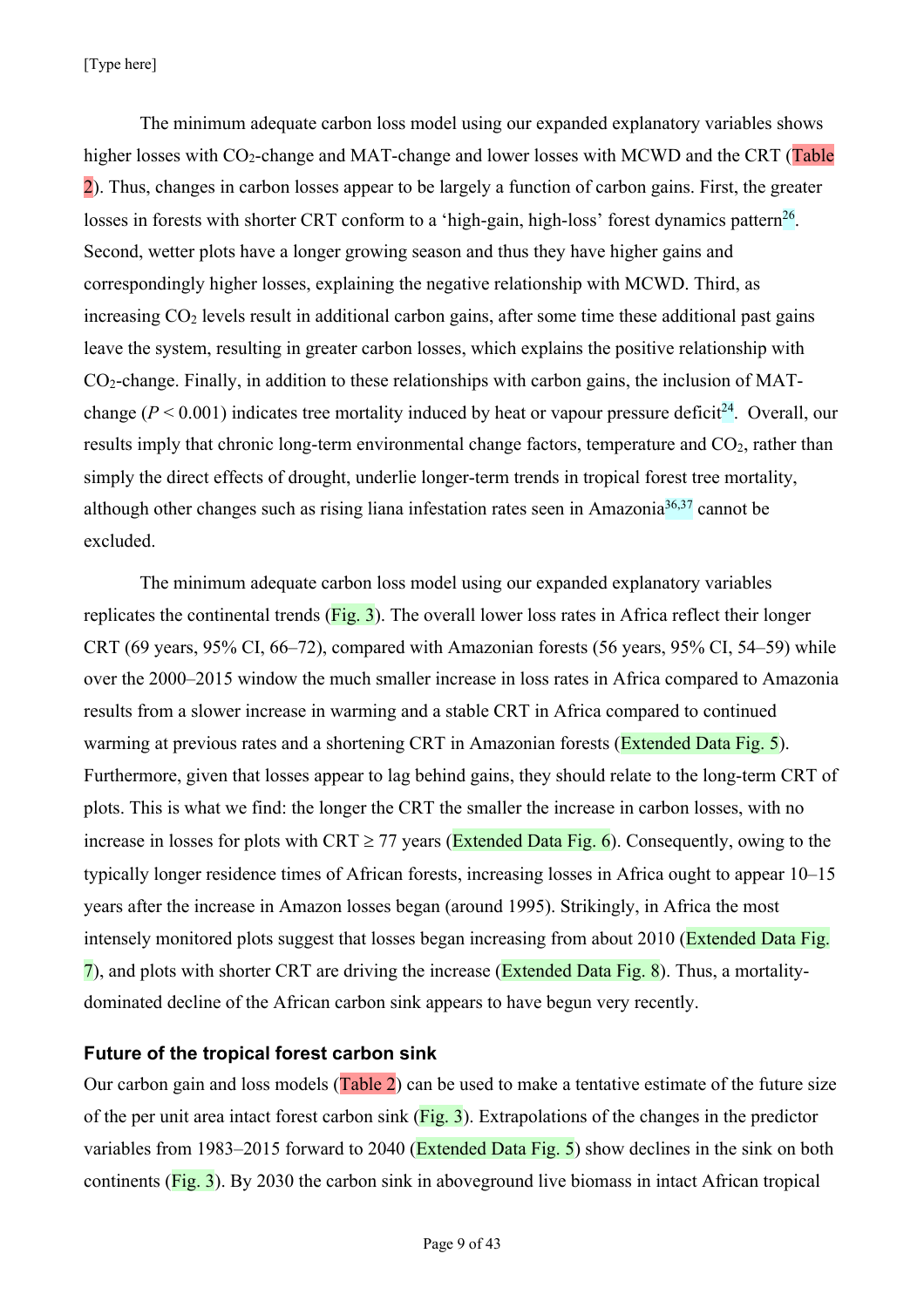forest is predicted to decline by 14% from the measured 2010–15 mean to 0.57 Mg C ha<sup>-1</sup> yr<sup>-1</sup> (2 $\sigma$ ) range, 0.16–0.96; Fig. 3). The Amazon sink continues to decline, reaching zero in 2035 ( $2\sigma$  range, 2011–2089;  $\overline{Fig. 3}$ ). Our estimated sink strength on both continents in the 2020s and 2030s is sensitive to future  $CO_2$  emissions pathways  $(CO_2$ -change)<sup>38</sup>, resulting temperature increase (MAT, MAT-change) and hydrological changes (MCWD), plus changes in forest dynamics (CRT), but the sink is always lower than levels seen in the 2000s (see Methods and Supplementary Table 5). Therefore, the carbon sink strength of the world's two most extensive tropical forests have now saturated, albeit asynchronously.

# **Scaling results to the pan-tropics**

Scaling our estimated mean sink strength by forest area for each continent signifies that Earth recently passed the point of peak carbon sequestration into intact tropical forests (Table 1). The continental sink in Amazonia peaked in the 1990s, followed by a decline, driven by sink strength peaking in the 1990s and a continued decline in forest area (Table 1). In Africa the per unit area sink strength peaked later in the 2000–2010 period, but the continental African sink peaked in the 1990s, owing to the decline in forest area in the 2000s outpacing the small per unit area increase in sink strength. Including the modest uptake in the much smaller area of intact Asian tropical forest indicates that total pan-tropical carbon uptake peaked in the 1990s (Table 1). From the peak pantropical intact forest uptake of 1.26 Pg C  $yr^{-1}$  in the 1990s, we project a continued decline reaching just 0.29 Pg C yr<sup>-1</sup> in the 2030s (multi-decade decline of ~0.24 Pg C yr<sup>-1</sup> per decade), driven by (1) reduced mean pan-tropical sink strength decline of 0.1 Mg C ha<sup>-1</sup> yr<sup>-1</sup> per decade and (2) ongoing forest area losses of ~13.5 million ha yr<sup>-1</sup> (see Extended Data Table 2 for forest area details). Critically, climate-driven vegetation model simulations have not predicted that the peak net carbon uptake into intact tropical forests has already been passed<sup>2,4,5</sup>.

# **Discussion**

Our method of scaling to arrive at a pan-tropical sink estimate—in common with other studies using similar datasets $1,6,13$ —is limited. Yet, pervasive net carbon uptake is expected given that we find a strong and ongoing  $CO_2$  fertilization effect. Using our  $CO_2$  response in Table 2, we find an increase in aboveground carbon stocks of  $10.8 \pm 3.7$  Mg C ha<sup>-1</sup> per 100 ppm CO<sub>2</sub>, equivalent to  $6.5 \pm 2.2$ %  $(\pm SE$ , using an area-weighted pan-tropical mean aboveground C stock of 165 Mg C ha<sup>-1</sup>). This is comparable to the  $5.0 \pm 1.2\%$  increase in tropical forest C stocks per 100 ppm CO<sub>2</sub> derived from a recent synthesis of CO<sub>2</sub> fertilization experiments, despite a lack of data from mature tropical forests<sup>39</sup>. Our result is within the range of climate-driven vegetation models<sup>2,7</sup>, although it is greater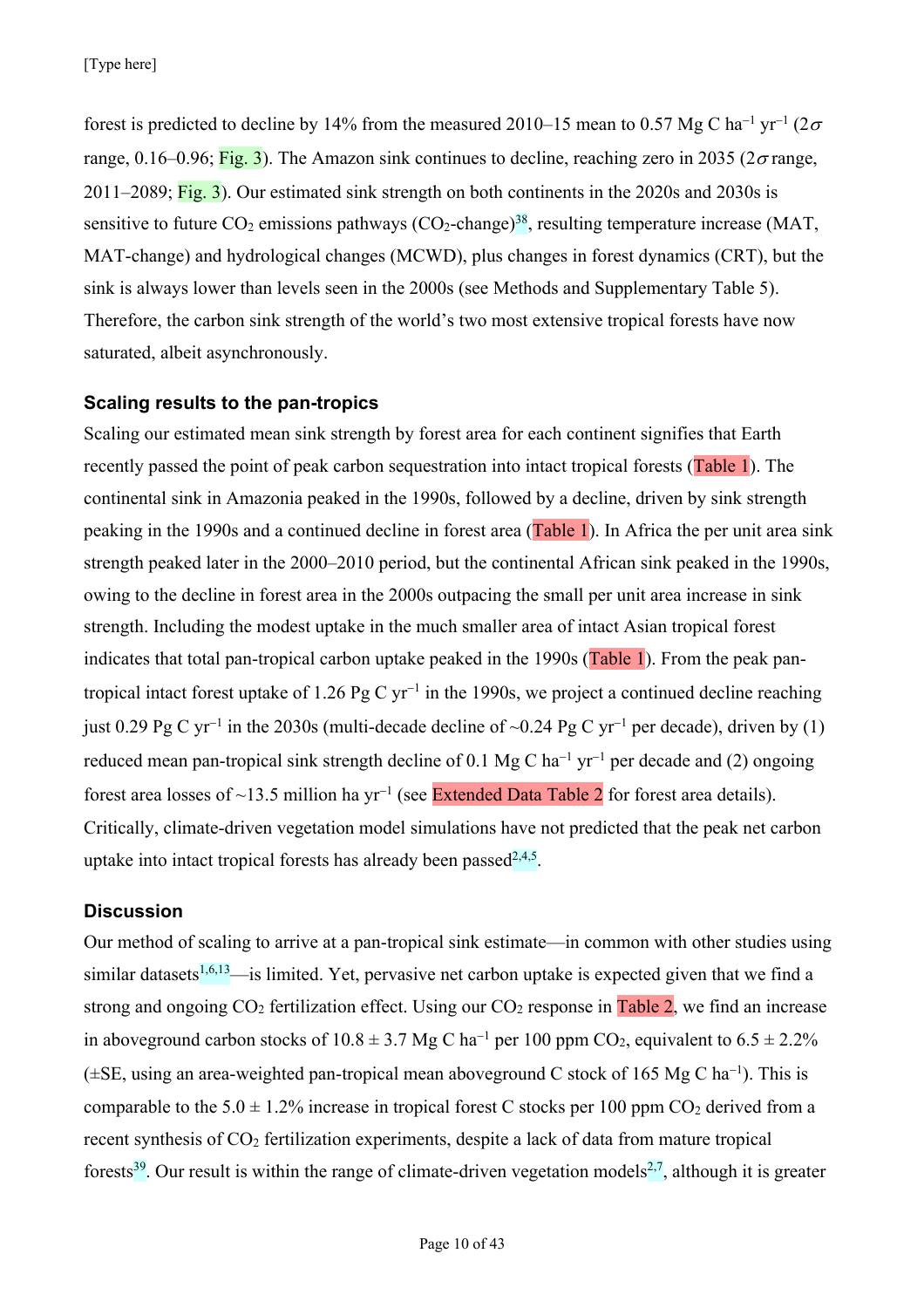than results from a number of recently published models that include potential nutrient constraints, reported as  $5.9 \pm 4.7$  Mg C ha<sup>-1</sup> per 100 ppm CO<sub>2</sub> (ref. <sup>40</sup>). We find that the CO<sub>2</sub> fertilization uptake is currently only partially offset by the negative impacts of similarly widespread rising air temperatures  $(-2.0 \pm 0.4 \text{ Mg C ha}^{-1}^{\circ}\text{C}^{-1}$ , from Table 2), consistent with models<sup>7</sup>, limited experiments<sup>31</sup> and independent observations<sup>9</sup>, plus negative responses to drought<sup>41,42</sup>. Long-term and extensive increases in satellite-derived greenness in tropical regions not experiencing major changes in land-use management<sup>17,43</sup>, particularly in central Africa in the past decade<sup>44</sup>, indicate increases in tropical forest net primary productivity, providing further evidence that the sink is a widespread  $phenomenon<sup>44</sup>$ .

Nonetheless, our analyses show that this pervasive tropical forest sink in live biomass is in long-term decline, having peaked first in Amazonia, and more recently in African forests, explaining the prior Africa–Amazon carbon sink divergence as part of a longer-term pattern of asynchronous saturation and decline. From an atmospheric perspective, the full impacts of the contribution to the saturation of the sink from slowing carbon gains are experienced immediately, but the contribution from rising carbon losses is delayed because dead trees do not decompose instantaneously. Decomposition of this dead tree mass is about half complete in 4 years, and about 85% complete in 10 years, so rising carbon losses result in delayed carbon additions to the atmosphere<sup>45</sup>. Hence, from an atmospheric perspective, the intact tropical forest biomass carbon sink probably peaked a few years later than our plot data indicate and the full impacts are not yet realized. The pan-tropical carbon sink in live biomass declined by  $0.27$  Pg C yr<sup>-1</sup> between the 1990s and 2000s (Table 1), but accounting for dead wood decomposition<sup>45</sup> shows a smaller 0.17 Pg C yr<sup>-1</sup> reduction from an atmospheric perspective (see Methods).

Given that the global terrestrial carbon sink is increasing, a weakening intact tropical forest sink implies that the extra-tropical carbon sink has increased over the past two decades. Independent observations of inter-hemispheric atmospheric  $CO<sub>2</sub>$  concentration indicates that carbon uptake into the Northern Hemisphere landmass has increased at a greater rate than the global terrestrial carbon sink since the 1990s, with a further disproportionate increase in the  $2000s^{10}$ . The inter-hemispheric analysis suggests a weakening of the tropical forest sink by  $\sim 0.2$  Pg C yr<sup>-1</sup> between the 1990s and  $2000s^{10}$ , which is similar to the 0.17 Pg C yr<sup>-1</sup> weakening over the same time period that we find. This reinforces our conclusion that the intact tropical forest carbon sink has already saturated.

In summary, our results indicate that although intact tropical forests remain major stores of carbon and are key centres of biodiversity<sup>11</sup>, their ability to sequester additional carbon is waning. In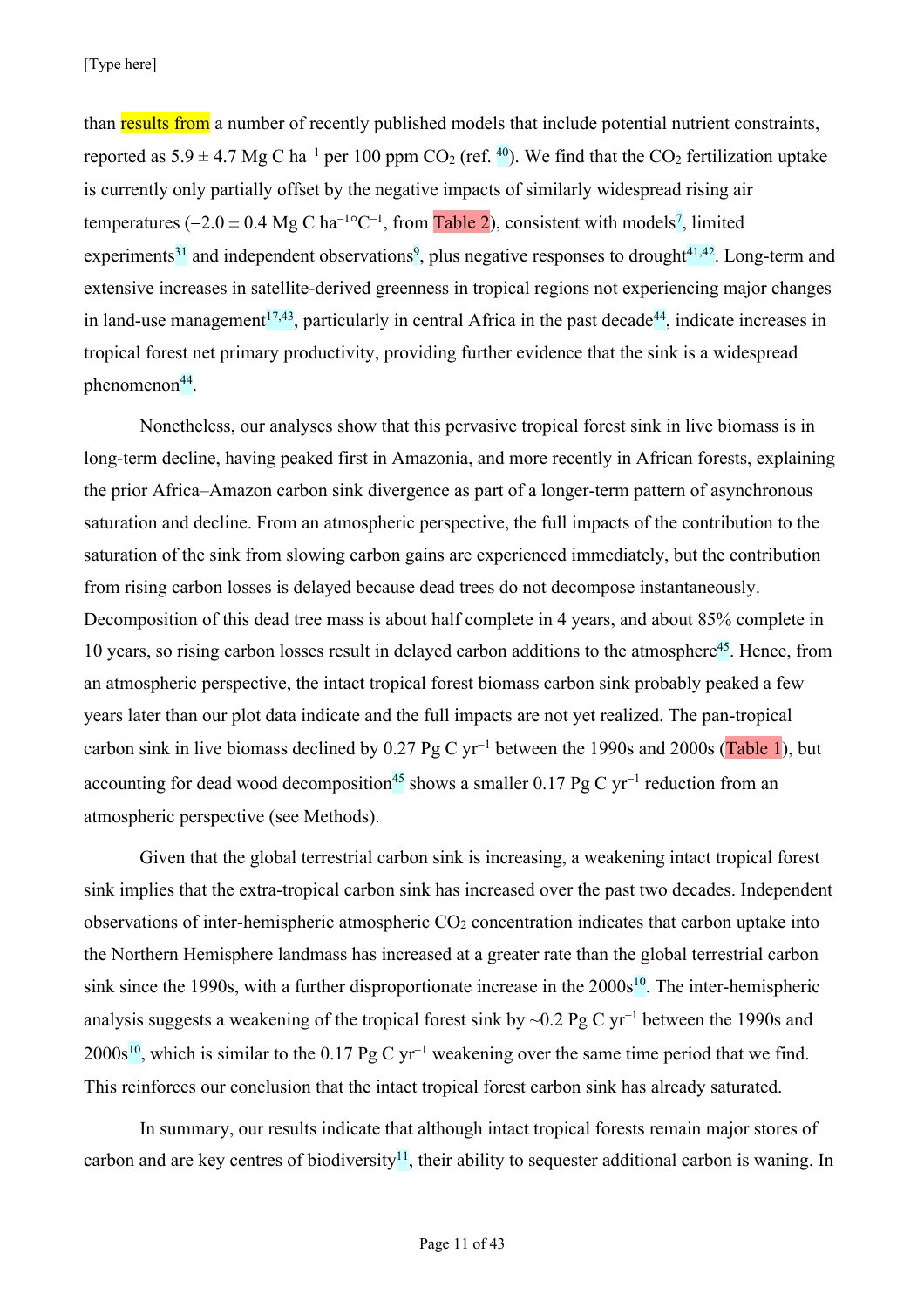[Type here]

the 1990s intact forests removed 17% of anthropogenic  $CO<sub>2</sub>$  emissions. This has declined to 6% in the 2010s, because the pan-tropical weighted average per unit area sink strength declined by 33%, forest area decreased by 19% and  $CO<sub>2</sub>$  emissions increased by 46%. Although tropical forests are more immediately threatened by deforestation<sup>46</sup> and degradation<sup>47</sup>, and the future carbon balance will also depend on secondary forest dynamics<sup>48</sup> and forest restoration plans<sup>49</sup>, our analyses show that they are also affected by atmospheric chemistry and climatic changes. Given that the intact tropical forest carbon sink is set to end sooner than even the most pessimistic climate-driven vegetation models predict<sup> $4,5$ </sup>, our analyses suggest that climate change impacts in the tropics may become more severe than predicted. Furthermore, the carbon balance of intact tropical forests will only stabilize once CO2 concentrations and the climate stabilizes.

Continued on-the-ground monitoring of the world's remaining intact tropical forests will be required to test our prediction that the intact tropical forest carbon sink will continue to decline. Such direct ground-based measurements also provide constraint on estimating the size, location and climate sensitivity of the terrestrial carbon sink. In addition, our conclusion that tree mortality and internal forest dynamics are important controls on the future of the tropical forest carbon sink may assist in improving the vegetation components of Earth System Models<sup>50</sup> and contribute to reducing terrestrial carbon cycle feedback uncertainty<sup>19,20</sup>. Our findings also have policy implications. At the individual country level, given that intact tropical forests are a carbon sink, but that it's magnitude changing, national greenhouse gas reporting will require careful forest monitoring. At the international level, given that tropical forests are likely to sequester less carbon in the future than Earth System Models predict, an earlier date by which to reach net zero anthropogenic greenhouse gas emissions will be required to meet any given commitment to limit the global heating of Earth.

**Online content** Any methods, additional references, Nature Research reporting summaries, source data, extended data, supplementary information, acknowledgements, peer review information; details of author contributions and competing interests; and statements of data and code availability are available at [Article DOI].

Received 9 June 2019; Accepted 19 December 2019

<jrn>1. Pan, Y. *et al.* A large and persistent carbon sink in the world's forests. *Science* **333,** 988–993  $(2011)$ .  $\langle$ irn>

<jrn>2. Sitch, S. *et al.* Recent trends and drivers of regional sources and sinks of carbon dioxide. *Biogeosciences* **12,** 653–679 (2015). </jrn>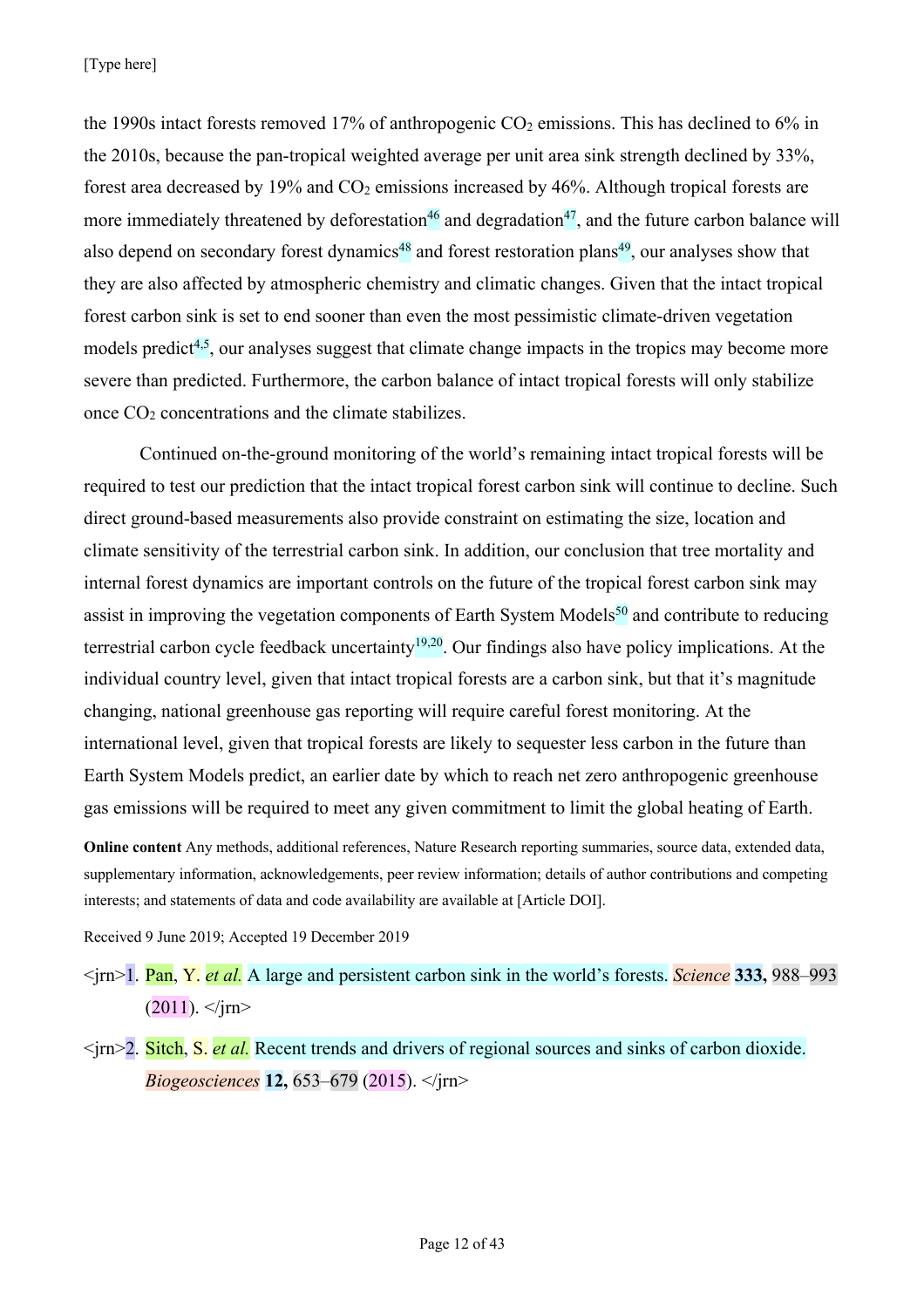- $\langle \text{im}\rangle$ 3. Gaubert, B. *et al.* Global atmospheric CO<sub>2</sub> inverse models converging on neutral tropical land exchange, but disagreeing on fossil fuel and atmospheric growth rate. *Biogeosciences* **16,** 117–134 (2019). </jrn>
- $\langle \text{im}\rangle$  4. Huntingford, C. *et al.* Simulated resilience of tropical rainforests to CO<sub>2</sub>-induced climate change. *Nat. Geosci.* **6,** 268–273 (2013). </jrn>
- <jrn>5. Mercado, L. M. *et al.* Large sensitivity in land carbon storage due to geographical and temporal variation in the thermal response of photosynthetic capacity. *New Phytol.* **218,**  $1462 - 1477$  (2018).  $\langle$ irn>
- <jrn>6. Brienen, R. J. W. *et al.* Long-term decline of the Amazon carbon sink. *Nature* **519,** 344–348  $(2015)$ .  $\langle$ irn>
- <jrn>7. Piao, S. *et al.* Evaluation of terrestrial carbon cycle models for their response to climate variability and to  $CO_2$  trends. *Glob. Change Biol.* **19,** 2117–2132 (2013).  $\langle \cdot \rangle$  *irn*
- $\langle \text{irn} \rangle$ 8. Schimel, D., Stephens, B. B. & Fisher, J. B. Effect of increasing CO<sub>2</sub> on the terrestrial carbon cycle. *Proc. Natl Acad. Sci. USA* **112,** 436–441 (2015). </jrn>
- <jrn>9. Anderegg, W. R. L. *et al.* Tropical nighttime warming as a dominant driver of variability in the terrestrial carbon sink. *Proc. Natl Acad. Sci. USA* **112,** 15591–15596 (2015). </jrn>
- $\langle \text{cm} \rangle$  10. Ciais, P. *et al.* Five decades of northern land carbon uptake revealed by the interhemispheric CO2 gradient. *Nature* (2019). </jrn>
- $\langle \text{irn} \rangle$ 11. Lewis, S. L., Edwards, D. P. & Galbraith, D. Increasing human dominance of tropical forests. *Science* **349,** 827–832 (2015). </jrn>
- <jrn>12. Pugh, T. A. M. *et al.* Role of forest regrowth in global carbon sink dynamics. *Proc. Natl Acad. Sci. USA* **116,** 4382–4387 (2019). </jrn>
- <jrn>13. Lewis, S. L. *et al.* Increasing carbon storage in intact African tropical forests. *Nature* **457,** 1003–1006 (2009). </jrn>
- <jrn>14. Phillips, O. L. *et al.* Drought sensitivity of the Amazon rainforest. *Science* **323,** 1344– 1347 (2009).  $\langle$ irn>
- <jrn>15. Qie, L. *et al.* Long-term carbon sink in Borneo's forests halted by drought and vulnerable to edge effects. *Nat. Commun.* **8,** 1966 (2017). </jrn>
- <jrn>16. Gatti, L. V. *et al.* Drought sensitivity of Amazonian carbon balance revealed by atmospheric measurements. *Nature* **506,** 76–80 (2014). </jrn>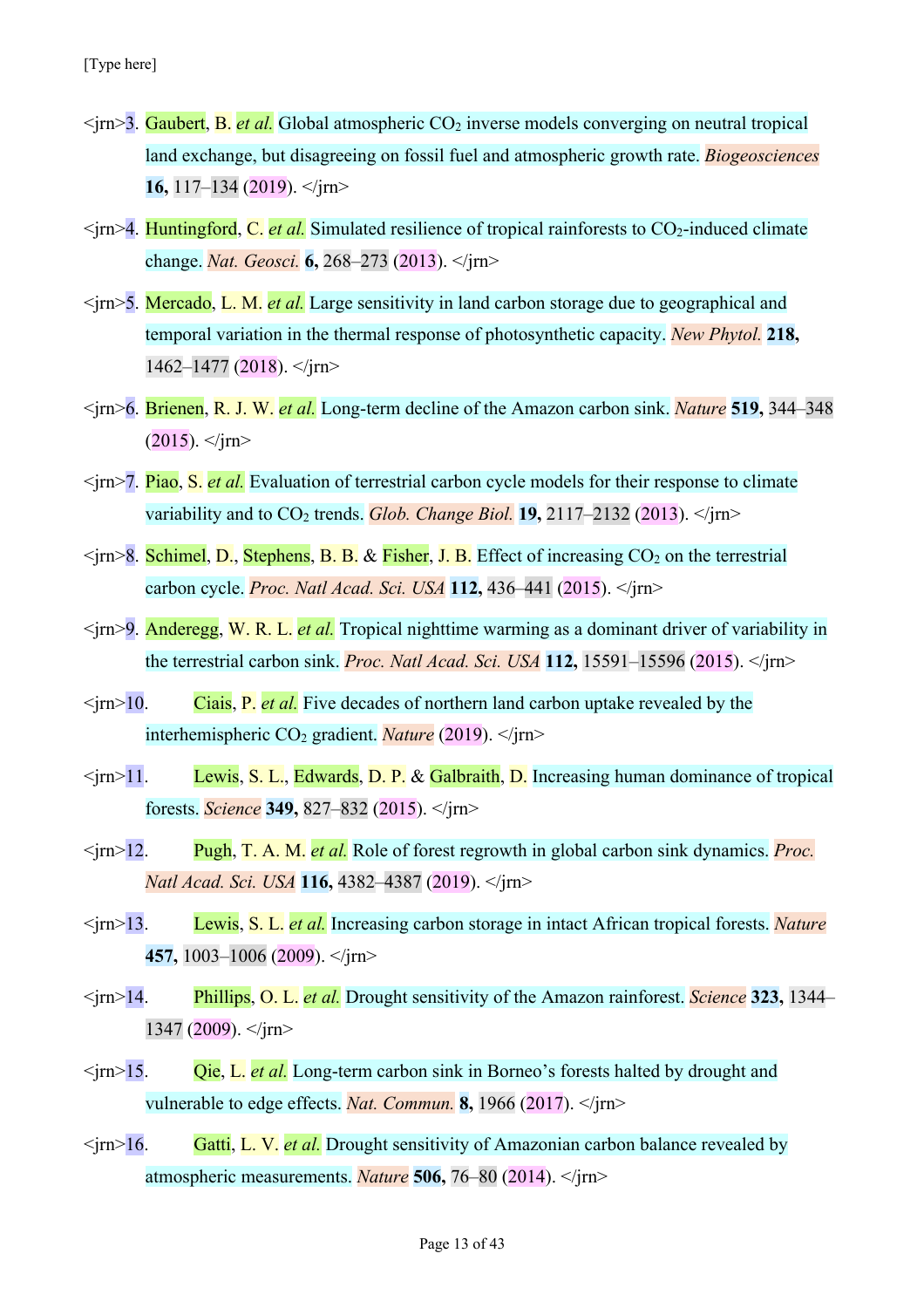- <jrn>17. Nemani, R. R. *et al.* Climate-driven increases in global terrestrial net primary production from 1982 to 1999. *Science* **300,** 1560–1563 (2003). </jrn>
- $\langle \text{irn} \rangle$  18. Keenan, T. F. *et al.* Recent pause in the growth rate of atmospheric CO<sub>2</sub> due to enhanced terrestrial carbon uptake. *Nat. Commun.* **7,** 13428 (2016). </jrn>
- $\langle \text{im}\rangle$  19. Booth, B. B. B. *et al.* High sensitivity of future global warming to land carbon cycle processes. *Environ. Res. Lett.* **7,** 024002 (2012). </jrn>
- <jrn>20. Lombardozzi, D. L., Bonan, G. B., Smith, N. G., Dukes, J. S. & Fisher, R. A. Temperature acclimation of photosynthesis and respiration: a key uncertainty in the carbon cycle-climate feedback. *Geophys. Res. Lett.* **42,** 8624–8631 (2015). </jrn>
- <jrn>21. Le Quéré, C. *et al.* Global carbon budget 2018. *Earth Syst. Sci. Data* **10,** 2141–2194  $(2018)$ .  $\langle$ /jm>
- <jrn>22. Lewis, S. L., Brando, P. M., Phillips, O. L., van der Heijden, G. M. F. & Nepstad, D. The 2010 Amazon drought. *Science* **331,** 554 (2011). </jrn>
- <jrn>23. Feldpausch, T. R. *et al.* Amazon forest response to repeated droughts. *Glob. Biogeochem. Cycles* **30,** 964–982 (2016). </jrn>
- <jrn>24. McDowell, N. *et al.* Drivers and mechanisms of tree mortality in moist tropical forests. *New Phytol.* **219,** 851–869 (2018). </jrn>
- <jrn>25. Aleixo, I. *et al.* Amazonian rainforest tree mortality driven by climate and functional traits. *Nat. Clim. Chang.* **9,** 384–388 (2019). </jrn>
- <jrn>26. Lewis, S. L. *et al.* Concerted changes in tropical forest structure and dynamics: evidence from 50 South American long-term plots. *Phil. Trans. R. Soc. Lond. B* **359,** 421– 436 (2004).  $\langle$ jm>
- <jrn>27. Lewis, S. L. *et al.* Above-ground biomass and structure of 260 African tropical forests. *Phil. Trans. R. Soc. Lond. B* **368,** 20120295 (2013). </jrn>
- <jrn>28. Quesada, C. A. *et al.* Basin-wide variations in Amazon forest structure and function are mediated by both soils and climate. *Biogeosciences* **9,** 2203–2246 (2012). </jrn>
- <jrn>29. Malhi, Y. *et al.* The above-ground coarse wood productivity of 104 neotropical forest plots. *Glob. Change Biol.* **10,** 563–591 (2004). </jrn>
- <jrn>30. Galbraith, D. *et al.* Residence times of woody biomass in tropical forests. *Plant Ecol. Divers.* **6,** 139–157 (2013). </jrn>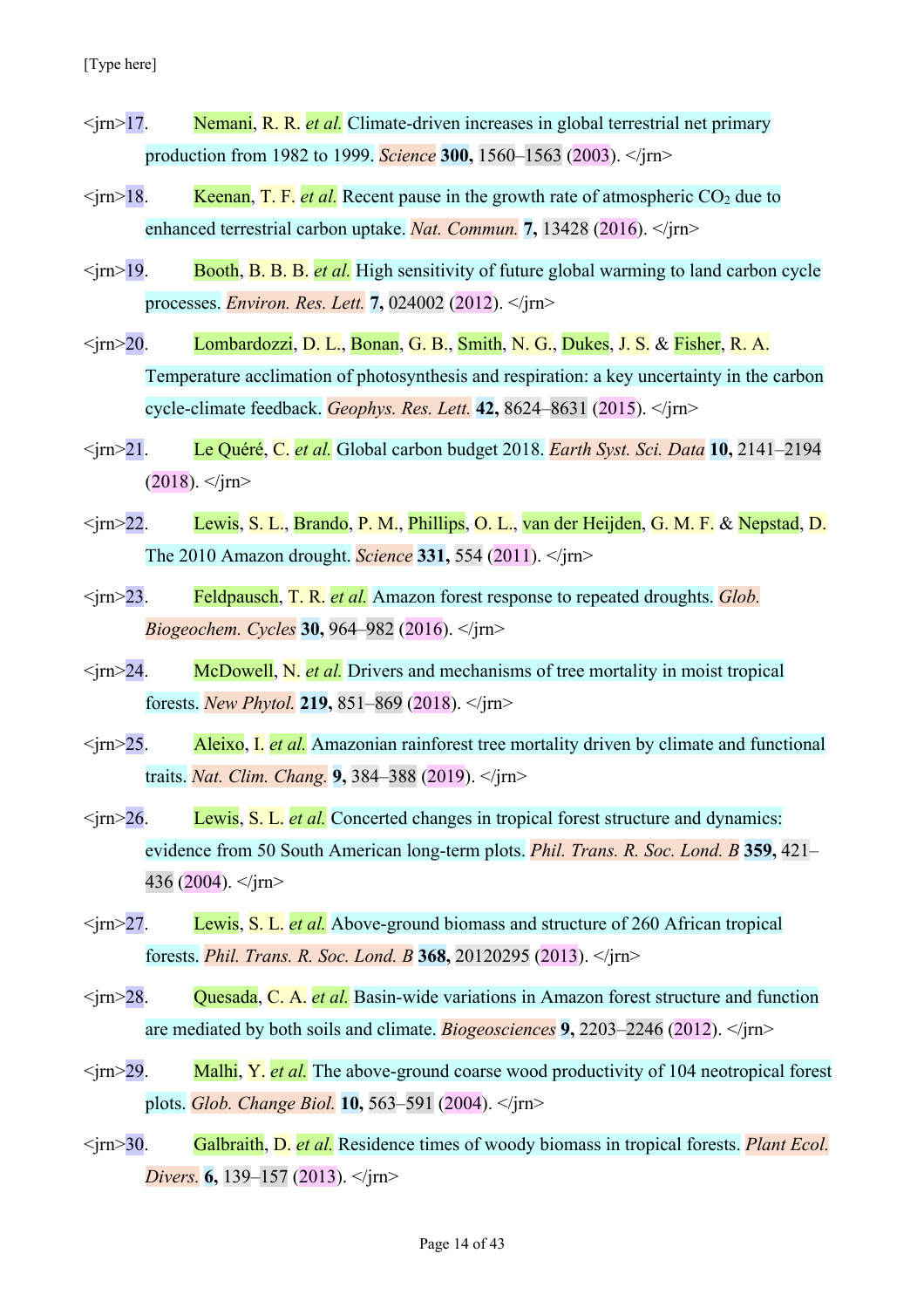- <jrn>31. Reich, P. B. *et al.* Boreal and temperate trees show strong acclimation of respiration to warming. *Nature* **531,** 633–636 (2016). </jrn>
- <jrn>32. ter Steege, H. *et al.* Continental-scale patterns of canopy tree composition and function across Amazonia. *Nature* **443,** 444–447 (2006). </jrn>
- <jrn>33. Bauters, M. *et al.* High fire-derived nitrogen deposition on central African forests. *Proc. Natl Acad. Sci. USA* **115,** 549–554 (2018). </jrn>
- <jrn>34. Parmentier, I. *et al.* The odd man out? Might climate explain the lower tree alphadiversity of African rain forests relative to Amazonian rain forests? *J. Ecol.* **95,** 1058–1071  $(2007)$ .  $\langle$ irn>
- <jrn>35. Slik, J. W. F. *et al.* Phylogenetic classification of the world's tropical forests. *Proc. Natl Acad. Sci. USA* **115,** 1837–1842 (2018). </jrn>
- <jrn>36. Phillips, O. L. *et al.* Increasing dominance of large lianas in Amazonian forests. *Nature* **418,** 770–774 (2002). </jrn>
- $\langle \text{im}\rangle$ 37. Schnitzer, S. A. & Bongers, F. Increasing liana abundance and biomass in tropical forests: emerging patterns and putative mechanisms. *Ecol. Lett.* **14,** 397–406 (2011). </jrn>
- <jrn>38. Meinshausen, M. *et al.* The RCP greenhouse gas concentrations and their extensions from 1765 to 2300. *Clim. Change* **109,** 213–241 (2011). </jrn>
- $\langle \text{irn} \rangle$  39. Terrer, C. *et al.* Nitrogen and phosphorus constrain the CO<sub>2</sub> fertilization of global plant biomass. *Nat. Clim. Chang.* **9**, 684–689 (2019). </jrn>
- $\langle \text{im} \rangle$ 40. Fleischer, K. *et al.* Amazon forest response to  $\text{CO}_2$  fertilization dependent on plant phosphorus acquisition. *Nat. Geosci.* **12,** 736–741 (2019).  $\langle \cdot \rangle$  *irn*>
- $\langle \text{im} \rangle$ 41. **Jiang, Y.** *et al.* Widespread increase of boreal summer dry season length over the Congo rainforest. *Nat. Clim. Chang.* **9,** 617–622 (2019). </jrn>
- <jrn>42. Gloor, M. *et al.* Recent Amazon climate as background for possible ongoing and future changes of Amazon humid forests. *Glob. Biogeochem. Cycles* **29,** 1384–1399 (2015).  $\langle$ irn $\rangle$
- <jrn>43. Kolby Smith, W. *et al.* Large divergence of satellite and Earth system model estimates of global terrestrial  $CO_2$  fertilization. *Nat. Clim. Chang.* **6**, 306–310 (2016).  $\langle \rangle$ irn>
- <jrn>44. Chen, C. *et al.* China and India lead in greening of the world through land-use management. *Nature Sustain.* **2,** 122–129 (2019). </jrn>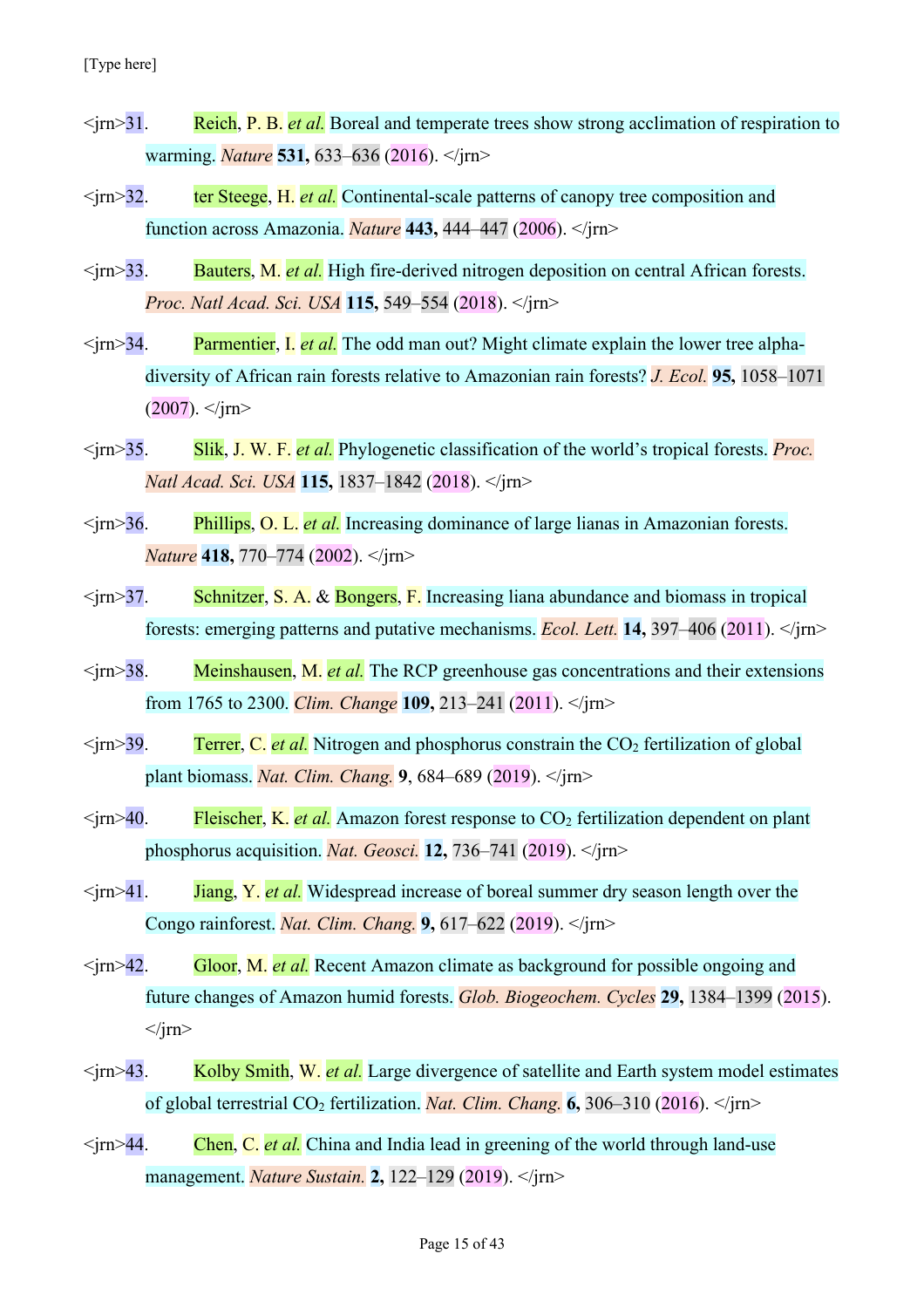- <jrn>45. Chambers, J. Q., Higuchi, N., Schimel, J. P., Ferreira, L. V. & Melack, J. M. Decomposition and carbon cycling of dead trees in tropical forests of the central Amazon. *Oecologia* **122,** 380–388 (2000). </jrn>
- $\langle \text{im}\rangle$ 46. Hansen, M. C. *et al.* High-resolution global maps of 21<sup>st</sup>-century forest cover change. *Science* **342,** 850–853 (2013). </jrn>
- $\langle \text{irn} \rangle$ 47. Pearson, T. R. H., Brown, S., Murray, L. & Sidman, G. Greenhouse gas emissions from tropical forest degradation: an underestimated source. *Carbon Balance Manag.* **12,** 3  $(2017)$ .  $\langle$ irn>
- <jrn>48. Schwartz, N. B., Uriarte, M., DeFries, R., Gutierrez-Velez, V. H. & Pinedo-Vasquez, M. A. Land-use dynamics influence estimates of carbon sequestration potential in tropical second-growth forest. *Environ. Res. Lett.* **12,** 074023 (2017). </jrn>
- $\langle \text{km}\rangle$ 49. Lewis, S. L., Wheeler, C. E., Mitchard, E. T. A. & Koch, A. Regenerate natural forests to store carbon. *Nature* **568,** 25–28 (2019). </jrn>
- <conf>50. Yu, K. *et al.* Pervasive decreases in living vegetation carbon turnover time across forest climate zones. *Proc. Natl Acad. Sci.* **116**, 24662–24667 (2019).</conf>

**Publisher's note:** Springer Nature remains neutral with regard to jurisdictional claims in published maps and institutional affiliations.

#### **Table 1 Carbon sink in intact forests in Africa, Amazonia and the pan-tropics**

|                     |     | plots      | Number of Per unit area aboveground live biomass C sink<br>$(Mg C ha^{-1} yr^{-1})$ |                |                                                                        | Total C sink <sup>a</sup><br>$(Pg C yr^{-1})$ |                                                |                          |  |
|---------------------|-----|------------|-------------------------------------------------------------------------------------|----------------|------------------------------------------------------------------------|-----------------------------------------------|------------------------------------------------|--------------------------|--|
|                     |     | Afric Amaz |                                                                                     |                |                                                                        |                                               |                                                |                          |  |
| Period              | a   | on.        | Africa                                                                              | Amazon         | Pan-tropics <sup>b</sup>                                               |                                               | Africa Amazon                                  | Pan-tropics <sup>b</sup> |  |
| 1980-               |     |            | $0.33(0.06 -$                                                                       | $0.35(0.06 -$  | $0.35(0.07 -$                                                          |                                               | 0.28 (0.05 - 0.49 (0.08 - 0.87 (0.16 -         |                          |  |
| 1990                | 45  | 73         | 0.63)                                                                               | 0.59)          | 0.62)                                                                  | (0.53)                                        | 0.82)                                          | (1.52)                   |  |
| 1990-               |     |            | $0.67(0.43 -$                                                                       | $0.53(0.42 -$  | $0.57(0.39 -$                                                          |                                               | 0.50 (0.32 - 0.68 (0.54 - 1.26 (0.88 -         |                          |  |
| 2000                | 96  | 172        | 0.89)                                                                               | 0.65)          | 0.74)                                                                  | 0.66)                                         | (0.83)                                         | (1.63)                   |  |
| $2000 -$            |     |            | $0.70(0.55 -$                                                                       | $0.38(0.26 -$  | $0.50(0.35 -$                                                          |                                               | 0.46 (0.37 - 0.45 (0.31 - 0.99 (0.70 -         |                          |  |
| 2010                | 194 | 291        | 0.84)                                                                               | (0.48)         | 0.64)                                                                  | (0.56)                                        | 0.57)                                          | 1.25)                    |  |
| $2010 -$            |     |            | $0.66(0.40 -$                                                                       | $0.24(0.00 -$  | $0.40(0.15 -$                                                          |                                               | 0.40 (0.24 - 0.27 (0.00 - 0.73 (0.25 -         |                          |  |
| 2015                | 184 | 172        | 0.91)                                                                               | 0.47)          | 0.65)                                                                  |                                               | $0.56$ $0.52$                                  | 1.18)                    |  |
| $2010 -$            |     |            | $0.63(0.36 -$                                                                       | $0.23$ (-0.05- | $0.38(0.11 -$                                                          |                                               | 0.37 (0.21 - 0.25 (-0.05 - 0.68 (0.17 -        |                          |  |
| $2020$ <sup>c</sup> |     |            | 0.89)                                                                               | (0.50)         | 0.65)                                                                  |                                               | $(0.53)$ $(0.54)$                              | 1.16)                    |  |
| $2020 -$            |     |            | $0.59(0.24 -$                                                                       | $0.12$ (-0.29- | 0.30 ( $-0.08$ –                                                       |                                               | 0.31 (0.13 - 0.12 ( $-0.29$ - 0.47 ( $-0.15$ - |                          |  |
| $2030^\circ$        |     |            | (0.93)                                                                              | (0.51)         | 0.67)                                                                  |                                               | $(0.49)$ $(0.52)$                              | 1.07)                    |  |
| $2030 -$            |     |            | $0.55(0.08 -$                                                                       |                | 0.00 $(-0.54 - 0.21 (-0.29 - 0.26 (0.04 - 0.00 (-0.50 - 0.29 (-0.46 -$ |                                               |                                                |                          |  |
| $2040^\circ$        |     |            | 0.99)                                                                               | (0.49)         | (0.67)                                                                 |                                               | $(0.47)$ $(0.46)$                              | 0.97)                    |  |

This table covers 1980–2015 and predictions to 2040. Mean values are in boldface, future predictions in italics, uncertainties in parentheses 95% bootstrapped confidence intervals for 1980–2015, and  $2\sigma$  for the predictions (2010–2040).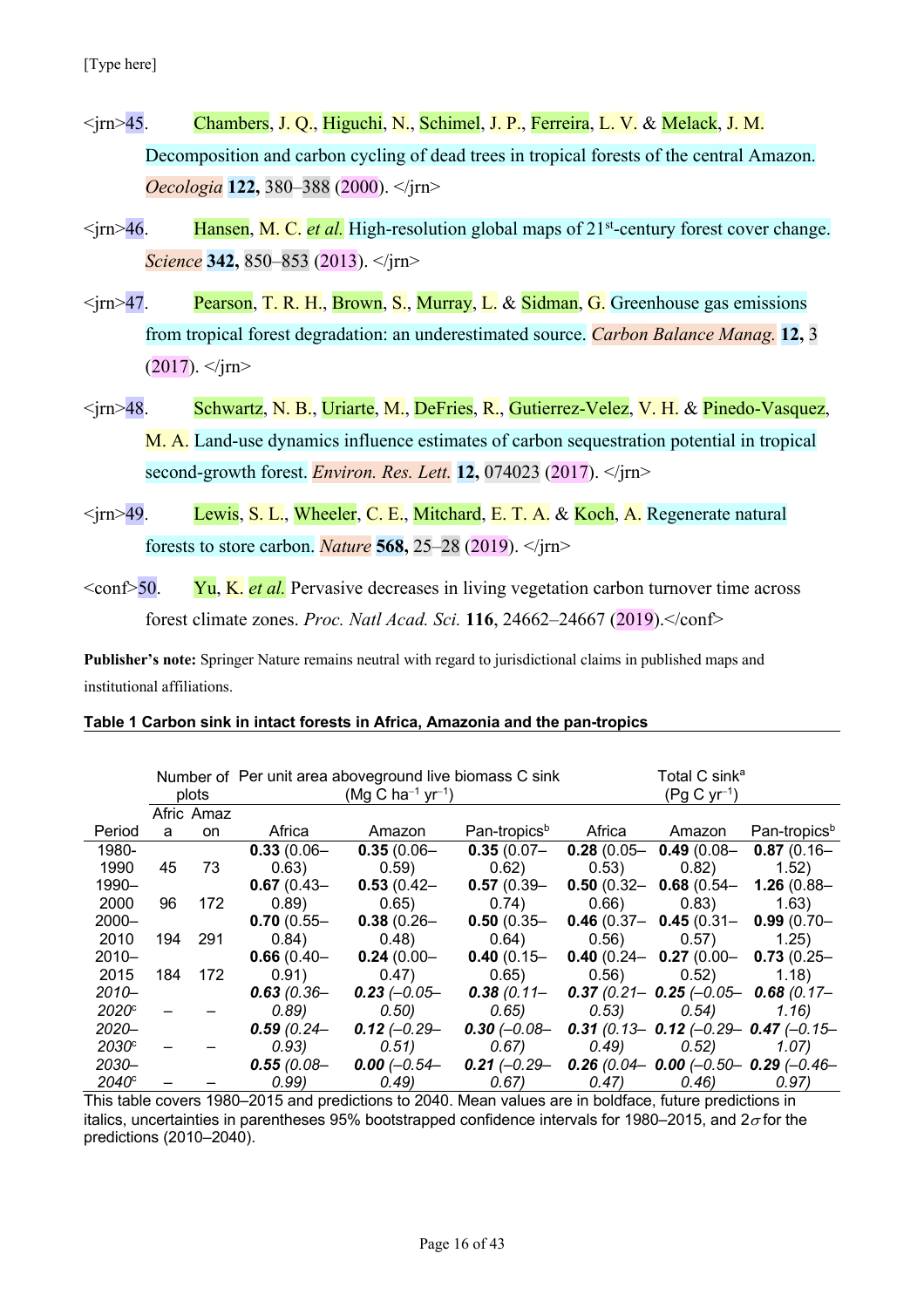aThe total continental C sink is the per unit area aboveground C sink multiplied by intact forest area for 1990– 2010 (from ref.1; see Extended Data Table 2) and continent-specific extrapolations to 2040. Total continental C sink includes continent-specific estimates of trees <100 mm DBH, lianas and roots (see Methods). bPan-tropical aboveground live biomass C sink is the area-weighted mean of African, Amazonian and Southeast Asian sink values. Southeast Asian values were from published per unit area carbon sink data<sup>15</sup> (*n* = 49 plots) for 1990–2015, with 1980–1990 assumed to be the same as 1990–2000 owing to very low sample sizes. The pan-tropical total C sink is the sum of African, Amazonian and Southeast Asian total continental carbon sink values. The continental sink in Southeast Asia is a modest and declining contribution to the pan-tropical sink, owing to the very small area of intact forest remaining, at 0.11 Pg C  $yr^{-1}$ . 0.08 Pg C yr<sup>-1</sup>, 0.07 Pg C yr<sup>-1</sup> and 0.06 Pg C yr<sup>-1</sup> in the 1980s, 1990s, 2000s and 2010s, respectively; hence uncertainty in the Southeast Asian sink cannot reverse the pan-tropical declining sink trend. c Per unit area total C sink for 2010–2020, 2020–2030 and 2030–2040 was predicted using parameters from Table 2, except for the 2010–2020 sink in Africa, which is the mean of the measured sink from 2010–2015 and the modelled sink from 2015–2020. For the Asian sink we assumed the same parameters as for Africa, because Asian forest median CRT is 61 years, close to the African median of 63 years.

| Table 2 Minimum adequate models to predict carbon gains and losses in African and Amazonian |  |
|---------------------------------------------------------------------------------------------|--|
| tropical forests                                                                            |  |

| Carbon gains (Mg C ha <sup>-1</sup> yr <sup>-1</sup> )                                                 |                     |                         |               |           |                                                      |  |  |  |  |  |
|--------------------------------------------------------------------------------------------------------|---------------------|-------------------------|---------------|-----------|------------------------------------------------------|--|--|--|--|--|
| Predictor variable                                                                                     | Parameter value     | Standard                | t value       | $P$ value | 2000-2015                                            |  |  |  |  |  |
|                                                                                                        |                     | error                   |               |           | change in gains                                      |  |  |  |  |  |
|                                                                                                        |                     |                         |               |           | $(%)^a$                                              |  |  |  |  |  |
| Intercept                                                                                              | $5.255$   5.395     | 0.603   0.614 8.7   8.8 |               | < 0.001   |                                                      |  |  |  |  |  |
| $CO2$ -change (ppm yr <sup>-1)b</sup>                                                                  | 0.238               | 0.096                   | $2.5^{\circ}$ | 0.013     | $3.69\%$   3.71%                                     |  |  |  |  |  |
| MAT (°C)                                                                                               | $-0.083$            | 0.025                   | $-3.3$        | 0.001     | $-0.67\%$   $-1.07\%$                                |  |  |  |  |  |
| MAT-change $(^{\circ}C$ yr <sup>-1</sup> ) <sup>c</sup>                                                | $-1.243$            | 0.233                   | $-5.3$        | < 0.001   | $0.58\%$   $0.00\%$ <sup>d</sup>                     |  |  |  |  |  |
| MCWD ( $mm \times 1,000$ )                                                                             | $-0.405$   $-1.391$ | 0.381   0.24            |               |           | $-1.1$   $-5.8$ 0.289   <0.001 $-0.52\%$   $-2.73\%$ |  |  |  |  |  |
| Wood density (g $cm^{-3}$ )                                                                            | $-1.295$            | 0.530                   | $-2.4$        | 0.015     | $0.05\%$   $0.00\%$                                  |  |  |  |  |  |
| Carbon losses (Mg C ha <sup>-1</sup> yr <sup>-1</sup> ) <sup>e</sup>                                   |                     |                         |               |           |                                                      |  |  |  |  |  |
| Predictor variable                                                                                     | Parameter value     | Standard                | t value       | $P$ value | 2000-2015                                            |  |  |  |  |  |
|                                                                                                        |                     | error                   |               |           | change in losses                                     |  |  |  |  |  |
|                                                                                                        |                     |                         |               |           | $(%)^a$                                              |  |  |  |  |  |
| (Intercept)                                                                                            | 1.216               | 0.086                   | 14.1          | < 0.001   |                                                      |  |  |  |  |  |
| $CO2$ -change (ppm yr <sup>-1)b</sup>                                                                  | 0.130               | 0.059                   | 2.2           | 0.026     | 11.38%   14.81%                                      |  |  |  |  |  |
| MAT-change ( $^{\circ}$ C yr <sup>-1</sup> )                                                           | 0.766               | 0.162                   | 4.7           | < 0.001   | $-1.56\%$   0.00%                                    |  |  |  |  |  |
| MCWD (mm $\times$ 10,000) $\textdegree$                                                                | $-0.232$            | 0.107                   | $-2.2$        | 0.030     | $-1.21\%$   $-2.42\%$                                |  |  |  |  |  |
| CRT (years)                                                                                            | $-0.003$            | 0.001                   | $-6.1$        | < 0.001   | $-0.57\%$   1.39%                                    |  |  |  |  |  |
| These are the best-ranked gains and loss models. Where continental values differ, those for Africa are |                     |                         |               |           |                                                      |  |  |  |  |  |

These are the best-ranked gains and loss models. Where continental values differ, those for Africa are reported first, followed by Amazonian values (separated by a vertical line).

aThe 2000–2015 change in gains/losses for each predictor variable was estimated allowing only the focal predictor to vary; this change was then expressed as a percentage of the annual gains/losses in the year 2000, allowing all predictors to vary.

**bChange over the past 56 years.** 

<sup>c</sup>Change over the past 5 years.

<sup>d</sup>A positive value for Africa indicates that MAT increased more slowly over 2000–2015 compared to the mean increase over 1983–2015, therefore contributing to an increase in gains; a zero value for Amazonia indicates that the rate of MAT increase was the same over 2000–2015 as the mean increase over 1983–2015. eCarbon loss values were normalized via power-law transformation, with power parameter  $\lambda = 0.361$ .

# **Fig. 1 Long-term carbon dynamics of structurally intact tropical forests in Africa and**

**Amazonia. a**–**c**, Trends in net aboveground live biomass carbon sink (**a**), carbon gains to the system

from wood production (**b**), and carbon losses from the system from tree mortality (**c**), measured in

244 African inventory plots (blue lines) and contrasting published<sup>6</sup> Amazonian inventory data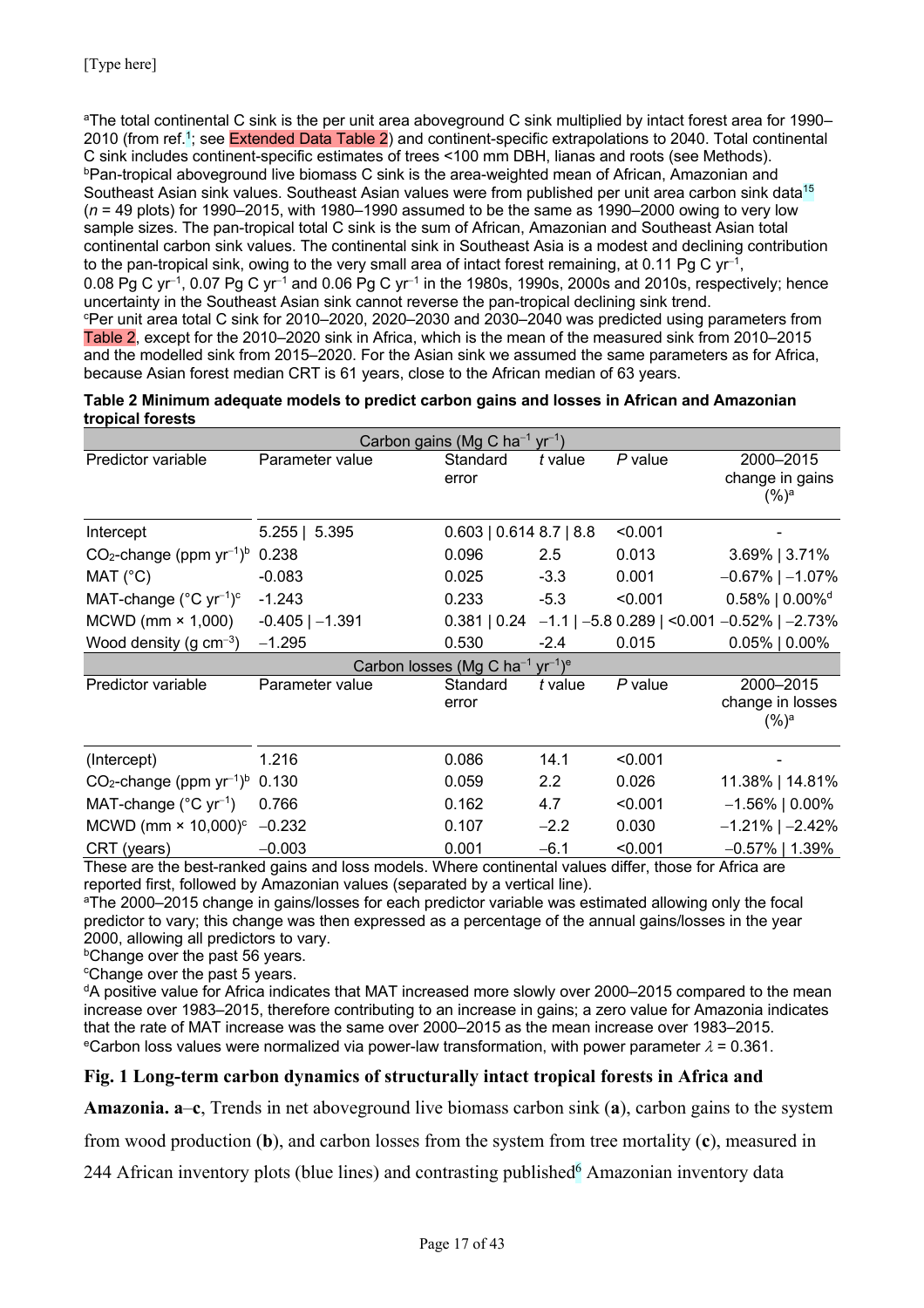(brown lines; 321 plots). Shading corresponds to the 95% CI, with darker shading indicating a greater number of plots monitored in that year (the lightest shading indicates the minimum 25 plots monitored). The CI for the Amazonian dataset is omitted for clarity, but can be seen in Fig. 3. Slopes and *P* values are from linear mixed effects models (see Methods).

**Fig. 2 Potential environmental drivers of carbon gains and losses in structurally intact oldgrowth African and Amazonian tropical forests.** Aboveground carbon gains, from woody production (**a**–**c**), and aboveground carbon losses, from tree mortality (**d**–**f**), are presented as timeweighted mean values for each plot, that is, each census within a plot is weighted by its length, against the corresponding values of atmospheric carbon dioxide concentration  $(CO<sub>2</sub>)$ , annual MAT and drought (MCWD), for African (blue) and Amazonian (brown) inventory plots. Each data point therefore represents an inventory plot, for visual clarity, and the shading represents the total monitoring length, with empty circles corresponding to plots monitored for  $\leq$ 5 years and solid circles for plots monitored for >20 years. Solid lines show significant trends and dashed lines show nonsignificant trends calculated using linear mixed effect models with census intervals ( $n = 1.566$ ) nested within plots ( $n = 565$ ), using an empirically derived weighting based on interval length and plot area, on the untransformed pooled Africa and Amazon dataset (see Methods). Slopes and *P* values are from the same linear mixed effects models. Carbon loss data and models are presented untransformed for comparison with carbon gains, but transformation is needed to fit normality assumptions; linear mixed effects models on transformed carbon loss data does not change the significance of the slopes, nor does including all three parameters and transformed data in a model (see Extended Data Table 1).

**Fig. 3 Modelled past and future carbon dynamics of structurally intact tropical forests in Africa and Amazonia. a**–**f**, Predictions of net aboveground live biomass carbon sink (**a**, **d**), carbon gains (**b**, **e**), and carbon losses (**c**, **f**), for African (left panels) and Amazonian (right panels) plot inventory networks, based on CO<sub>2</sub>-change, MAT, MAT-change, drought (MCWD), plot wood density, and plot CRT, using observations in Africa until 2014 and Amazonia until mid-2011, and extrapolations of prior trends to 2040. Model predictions are in blue (Africa) and brown (Amazon), with solid lines spanning the window when  $\geq$ 75% of plots were monitored to show model consistency with the observed trends, and shading showing upper and lower confidence intervals accounting for uncertainties in the model (both fixed and random effects) and uncertainties in the predictor variables. Light-grey lines and grey shading are the mean and 95% CI of the observations from the African and Amazonian plot networks.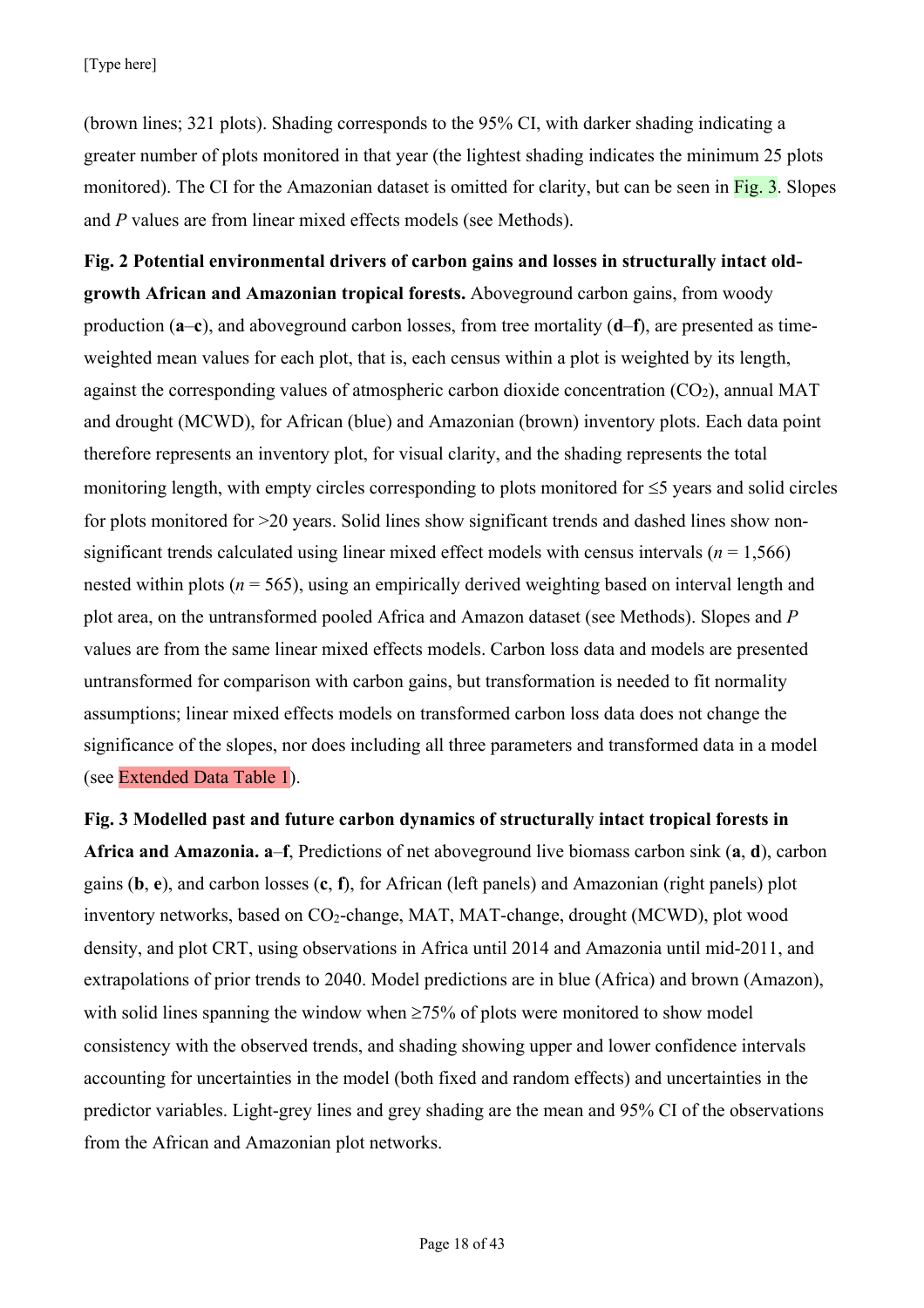### **METHODS**

#### **Plot selection**

Closed canopy (that is, not woody savanna) old-growth mixed-age forest inventory plots were selected using commonly used criteria<sup>6,13,27</sup>: free of fire and industrial logging; all trees with diameter at reference height  $\geq 100$  mm measured at least twice; area  $\geq 0.2$  ha; altitude  $\leq 1,500$  m above sea level: MAT  $\geq 20.0$  °C<sup>51</sup>; annual precipitation  $\geq 1.000$  mm<sup>51</sup>; located  $\geq 50$  m from anthropogenic forest edges. Of the 244 plots included in the study, 217 contribute to the African Tropical Rainforest Observatory Network (AfriTRON; www.afritron.org), with data curated at www.ForestPlots.net<sup>52,53</sup>. These include plots from Sierra Leone, Liberia, Ghana, Nigeria, Cameroon, Gabon, Republic of Congo, Democratic Republic of Congo, Uganda and Tanzania<sup>52,53</sup> (Extended Data Fig. 1). Fifteen plots are part of the TEAM network, from Cameroon, Republic of Congo, Tanzania and Uganda<sup>54–57</sup>. Nine plots contribute to the ForestGEO network, from Cameroon and Democratic Republic of Congo<sup>58</sup> (9 plots from Democratic Republic of Congo, with codes SNG, contribute to both AfriTRON and ForestGEO networks, included above in the AfriTRON total). Finally, three plots from Central African Republic are part of the CIRAD network<sup>59,60</sup>. The large majority of plots are sited in terra firme (solid ground) forests and have mixed species composition, although four are in seasonally flooded forest and 14 plots are in *Gilbertiodendron dewevrei* monodominant forest, a locally common forest type in Africa (Supplementary Table 1). The 244 plots have a mean size of 1.1 ha (median, 1 ha), with a total plot area of 277.9 ha. The dataset comprises 391,968 diameter measurements on 135,625 stems, of which 89.9% were identified to species, 97.5% to genus and 97.8% to family. Mean total monitoring period is 11.8 years, mean census length 5.7 years, with a total of 3,214 ha years of monitoring. The 321 Amazon plots are published and were selected using the same criteria<sup>6</sup>, except in the African selection criteria we specified a minimum anthropogenic edge distance and added a minimum temperature threshold.

#### **Plot inventory and tree biomass carbon estimation**

Tree-level aboveground biomass carbon is estimated using an allometric equation with parameters for tree diameter, tree height and wood mass density<sup>61</sup>. The calculation of each is discussed in turn. All calculations were performed using the R statistical platform, version 3.2.1 (ref.  $^{62}$ ) using the BiomasaFP R package, version 0.2.1 (ref. <sup>63</sup>).

**Tree diameter.** In all plots, all woody stems with  $\geq 100$  mm diameter at 1.3 m from the base of the stem ('diameter at breast height', DBH), or 0.5 m above deformities or buttresses, were measured, mapped and identified using standard forest inventory methods<sup> $64,65$ </sup>. The height of the point of measurement (POM) was marked on the trees and recorded, so that the same POM is used at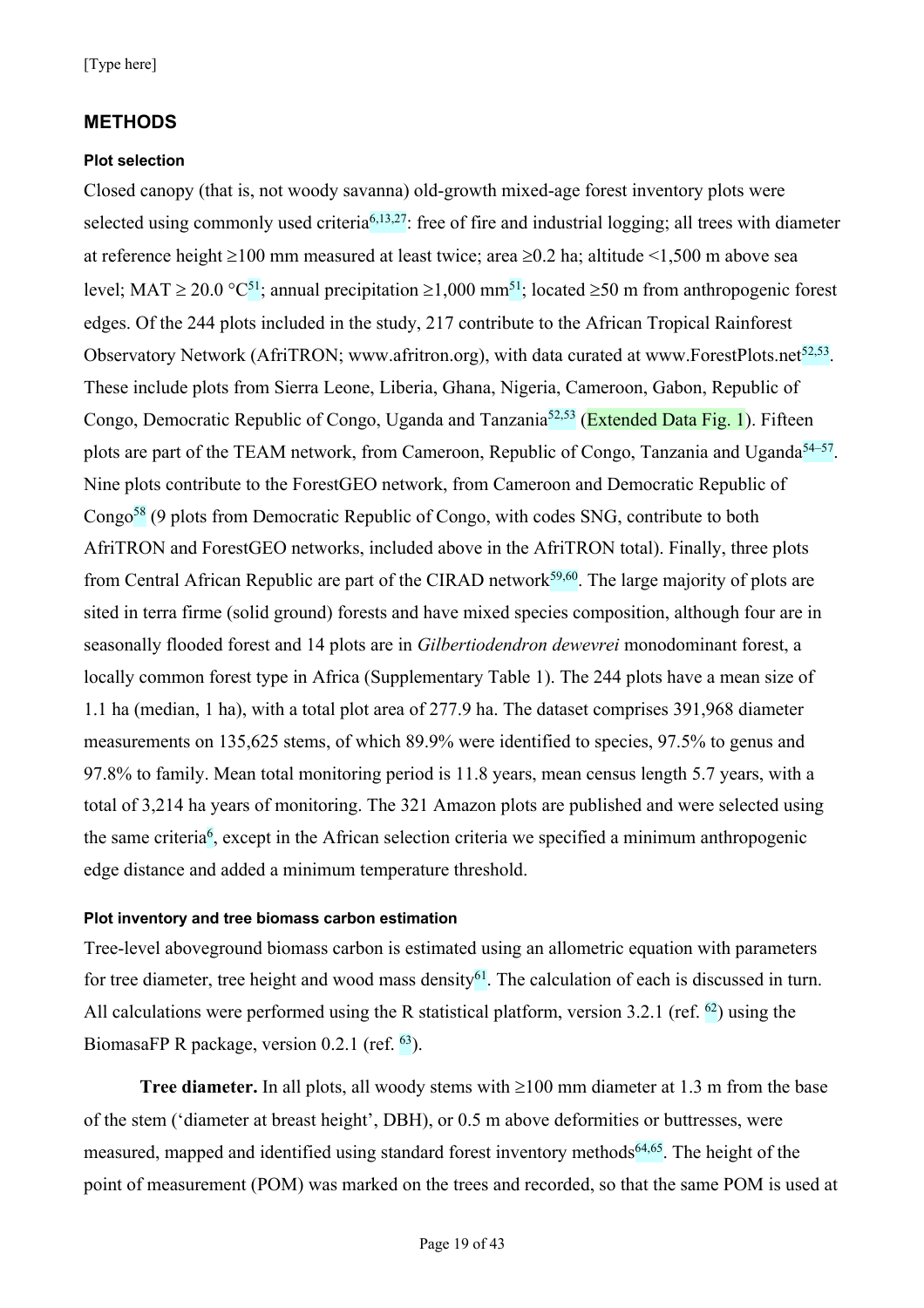the subsequent forest census. For stems developing deformities or buttresses over time that could potentially disturb the initial POM, the POM was raised approximately 500 mm above the deformity. Estimates of the diameter growth of trees with changed POM used the ratio of new to old POMs, to create a single trajectory of growth from the series of diameters at two POM heights<sup>6,13,65</sup>. We used standardized protocols to assess typographical errors and potentially erroneous diameter values (for example, trees shrinking by >5 mm), missing values, failures to find the original POM, and other issues. Where necessary we estimated the likely value via interpolation or extrapolation from other measurements of that tree, or when this was not possible we used the median growth rate of trees in the same plot, census and size-class, defined as DBH =  $100-199$  mm, or 200–399 mm or >400 mm<sup>65</sup>. We interpolated measurements for 1.3% of diameters, extrapolated 0.9%, and used median growth rates for 1.5%.

**Tree height.** Height of individuals from ground to the top leaf, hereafter *H*t, was measured in 204 plots, using a laser hypsometer (Nikon forestry Pro) from directly below the crown (most plots), a laser or ultrasonic distance device with an electronic tilt sensor, a manual clinometer, or by direct measurement, that is, climbing the tree. Only trees where the top was visible were selected<sup>66</sup>. In most plots, tree selection was similar: the 10 largest trees were measured, together with 10 randomly selected trees per diameter from five classes: 100–199 mm, 200–299 mm, 300–399 mm, 400–499 mm, and 500+ mm trees, following standard protocols<sup>66</sup>. We measured the actual height of 24,270 individual trees from 204 plots. We used these data and the local.heights function in R package BiomasaFP<sup>63</sup> to fit 3-parameter Weibull relationships:

$$
H_{t} = a \times (1 - e^{(-b \times (DBH/10)c)})
$$
 (1)

We chose the Weibull model because it is known to be robust when a large number of measurements are available<sup>66,67</sup>. We parameterized separate  $H_t$ -DBH relationships for four different combinations of edaphic forest type and biogeographical region: (1) terra firme forest in West Africa, (2) terra firme forest in Lower Guinea and the Western Congo Basin, (3) terra firme forest in Eastern Congo Basin and East Africa, (4) seasonally flooded forest from Lower Guinea and the Western Congo Basin (there were no seasonally flooded forest plots in the other biogeographical regions). The parameters are: (1) terra firme forest in West Africa,  $a = 56.0$ ;  $b = 0.0401$ ;  $c = 0.744$ ; (2) terra firme forest in Lower Guinea and the Western Congo Basin,  $a = 47.6$ ;  $b = 0.0536$ ;  $c = 0.755$ ; (3) terra firme forest in the Eastern Congo Basin and East Africa,  $a = 50.8$ ;  $b = 0.0499$ ;  $c = 0.706$ ; and finally (4) seasonally flooded forest from Lower Guinea and the Western Congo Basin,  $a = 38.2$ ;  $b = 0.0605$ ;  $c = 0.760$ . For each of these combinations of forest type and bioregion, the local.heights function combines all height measurements from all plots belonging to that forest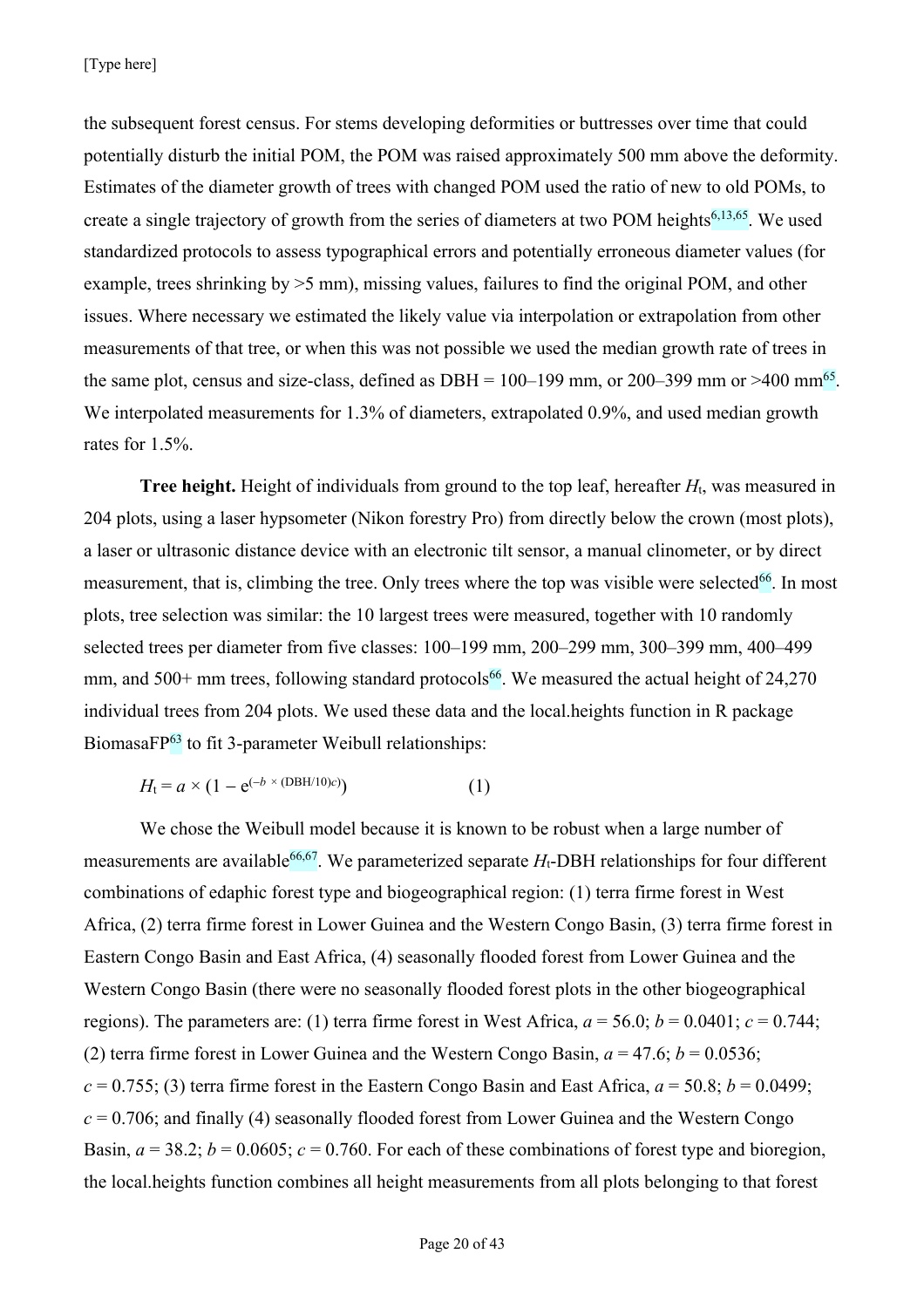[Type here]

type/bioregion and fits the Weibull model parameters using nonlinear least squares (nls function in R with default settings), with starting values of  $a = 25$ ,  $b = 0.05$  and  $c = 0.7$  chosen because they led to regular model convergence. We fitted these models either treating each observation equally or with case weights proportional to each tree's basal area. These weights give more importance to large trees during model fitting. We selected the best fitting of these models, determining this to be the model that minimized prediction error of stand biomass when calculated with estimated heights or observed heights. The parameters were used to estimate  $H_t$  from DBH for all tree DBH measurements for input into the allometric equation. Mean measured individual total tree height is 20.5 m; the height range is 1.5 to 72.5 m. The root mean squared error (RMSE) between the full dataset of measured heights and the predicted heights is 5.7 m, which is 8.0% of the total range. Furthermore, RMSE is 5.3 m in terra firme forest in West Africa (7.5% of the range; *n* = 9,771 trees); RMSE is 6.4 m in terra firme forest in Lower Guinea and the Western Congo Basin (8.7% of the range;  $n = 10,838$  trees); RMSE is 4.8 m in terra firme forest in the Eastern Congo Basin and East Africa (8.8% of the range;  $n = 3,269$  trees); and RMSE is 4.1 m in seasonally flooded forest from Lower Guinea and the Western Congo Basin (12.5% of the range; *n* = 392 trees).

**Wood density.** Dry wood density  $(\rho)$  measurements were compiled for 730 African species from published sources and stored in www.ForestPlots.net; most were sourced from the Global Wood Density Database on the Dryad digital repository (www.datadryad.org)<sup>68,69</sup>. Each individual in the tree inventory database was matched to a species-specific mean wood density value. Species in both the tree inventory and wood density databases were standardized for orthography and synonymy using the African Plants Database (www.ville-ge.ch/cjb/bd/africa/) to maximize matches<sup>13</sup>. For incompletely identified individuals or for individuals belonging to species not in the  $\rho$ database, we used the mean  $\rho$  value for the next-highest known taxonomic category (genus or family, as appropriate). For unidentified individuals, we used the mean wood density value of all individual trees in the plot $13,52$ .

Allometric equation. For each tree we used a published allometric equation<sup>61</sup> to estimate aboveground biomass. We then converted this to carbon, assuming that aboveground carbon (AGC, in Mg C ha<sup>-1</sup>) is 45.6% of aboveground biomass<sup>70</sup>. Thus:

$$
AGC = 0.456 \times (0.0673 \times (\rho \times (DBH/10)^2 \times H_1)^{0.976})1,000
$$
 (2)

with DBH in millimetres, dry wood density  $\rho$  in grams per cubic centimetre, and total tree height  $H_t$  in metres (ref. <sup>61</sup>). Aboveground carbon in living biomass for each plot at each census date was estimated as the sum of the AGC of each living stem, divided by plot area (in hectares).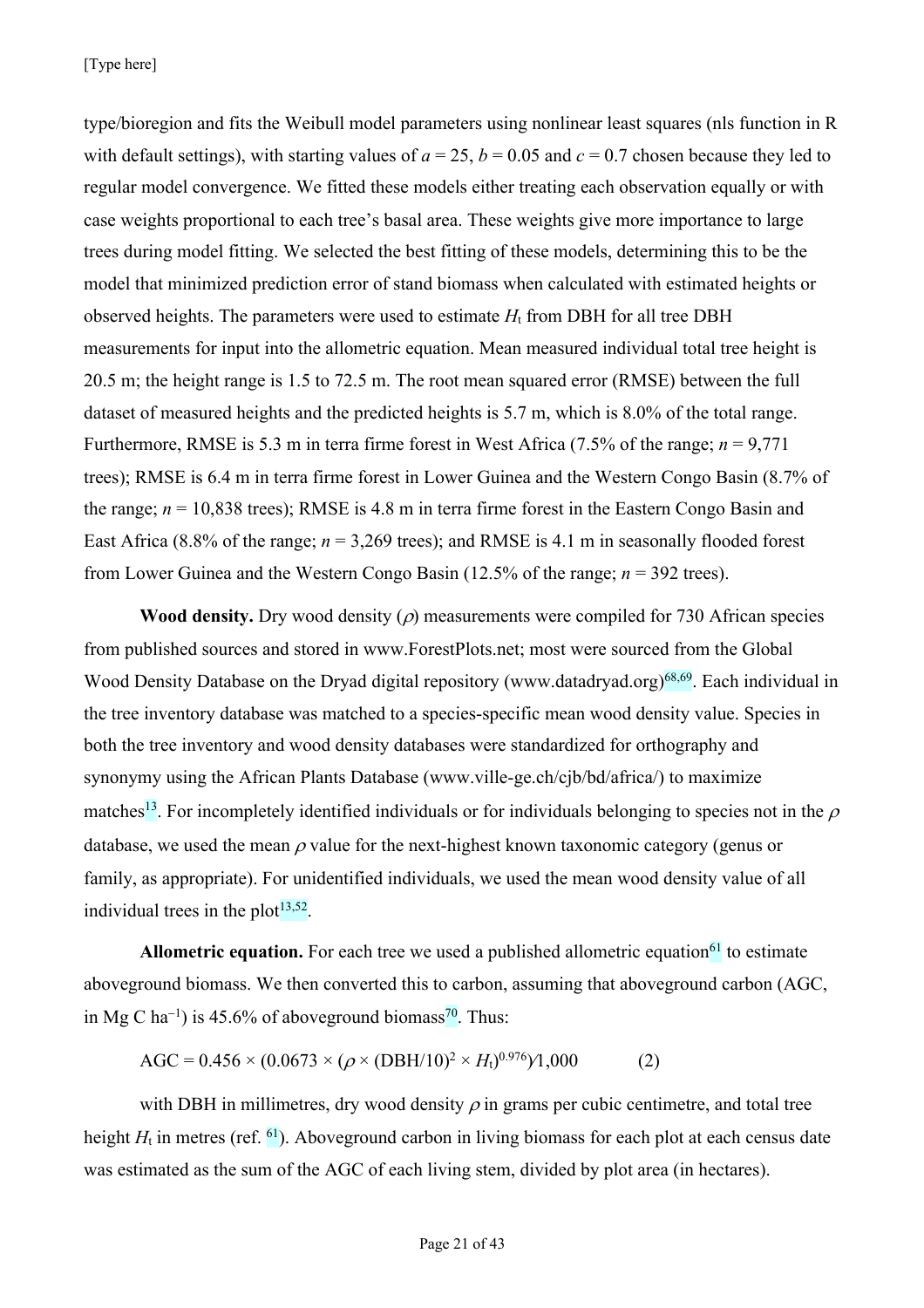#### **Carbon gain and carbon loss estimation**

Net carbon sink (in Mg C ha<sup>-1</sup> yr<sup>-1</sup>) is estimated as carbon gains minus carbon losses. Calculation details are explained below. Carbon gains (in Mg C ha<sup>-1</sup> yr<sup>-1</sup>) are the sum of the aboveground live biomass carbon additions from the growth of surviving stems and the addition of newly recruited stems (recruits are stems reaching a DBH≥100 mm during a given census interval), divided by the census length (in years) and plot area (in hectares). For each stem that survived a census interval, carbon additions from its growth (Mg C ha<sup>-1</sup> yr<sup>-1</sup>) were calculated as the difference between its AGC at the end census of the interval and its AGC at the beginning census of the interval. For each stem that recruited during the census interval (that is, reaching  $DBH \ge 100$  mm), carbon additions were calculated in the same way, assuming  $DBH = 0$  mm at the start of the interval<sup>65</sup>.

Carbon losses (in Mg C ha<sup>-1</sup> yr<sup>-1</sup>) are estimated as the sum of aboveground biomass carbon from all stems that died during a census interval, divided by the census length (in years) and plot area (in hectares). Both carbon gains and carbon losses are calculated using standard methods<sup>6</sup>, including a census interval bias correction, using the SummaryAGWP function of the R package BiomasaFP<sup>63,64,68</sup>.

As carbon gains are affected by a census interval bias, with the underestimate increasing with census length, we corrected this bias by accounting for (1) the carbon additions from trees that grew before they died within an interval (unobserved growth) and (2) the carbon additions from trees that recruited and then died within the same interval (unobserved recruitment) $65,71$ .

Component (1), the unobserved growth of a stem that died during a census interval, is estimated as the difference between AGC at death and AGC at the start of the census. These are calculated using equation (2), from  $DBH_{death}$  and  $DBH_{start}$ , respectively. The latter is part of the data, the first can be estimated as:  $DBH_{death} = DBH_{start} \times G \times Y_{mean}$ , where *G* is the plot-level median diameter growth rate (in mm  $yr^{-1}$ ) of the size class the tree was in at the start of the census interval (size classes are defined as  $D < 200$  mm, 400 mm  $D \ge 200$  mm and  $D \ge 400$  mm) and  $Y_{\text{mean}}$  is the mean number of years that trees survived in the census interval before dying. *Y*<sub>mean</sub> is calculated from the number of trees that are expected to have died in each year of the census interval, which is derived from the plot-level per capita mortality rate (*m*a; as percentage of dead trees per year) calculated following equation  $(5)$  in ref.  $^{71}$ .

Component (2), the growth of recruits that were not observed because they died during the census interval, is estimated by calculating the number of unobserved recruits and diameter at death for each unobserved recruit. The number of unobserved recruits (stems  $ha^{-1} yr^{-1}$ ) is estimated as: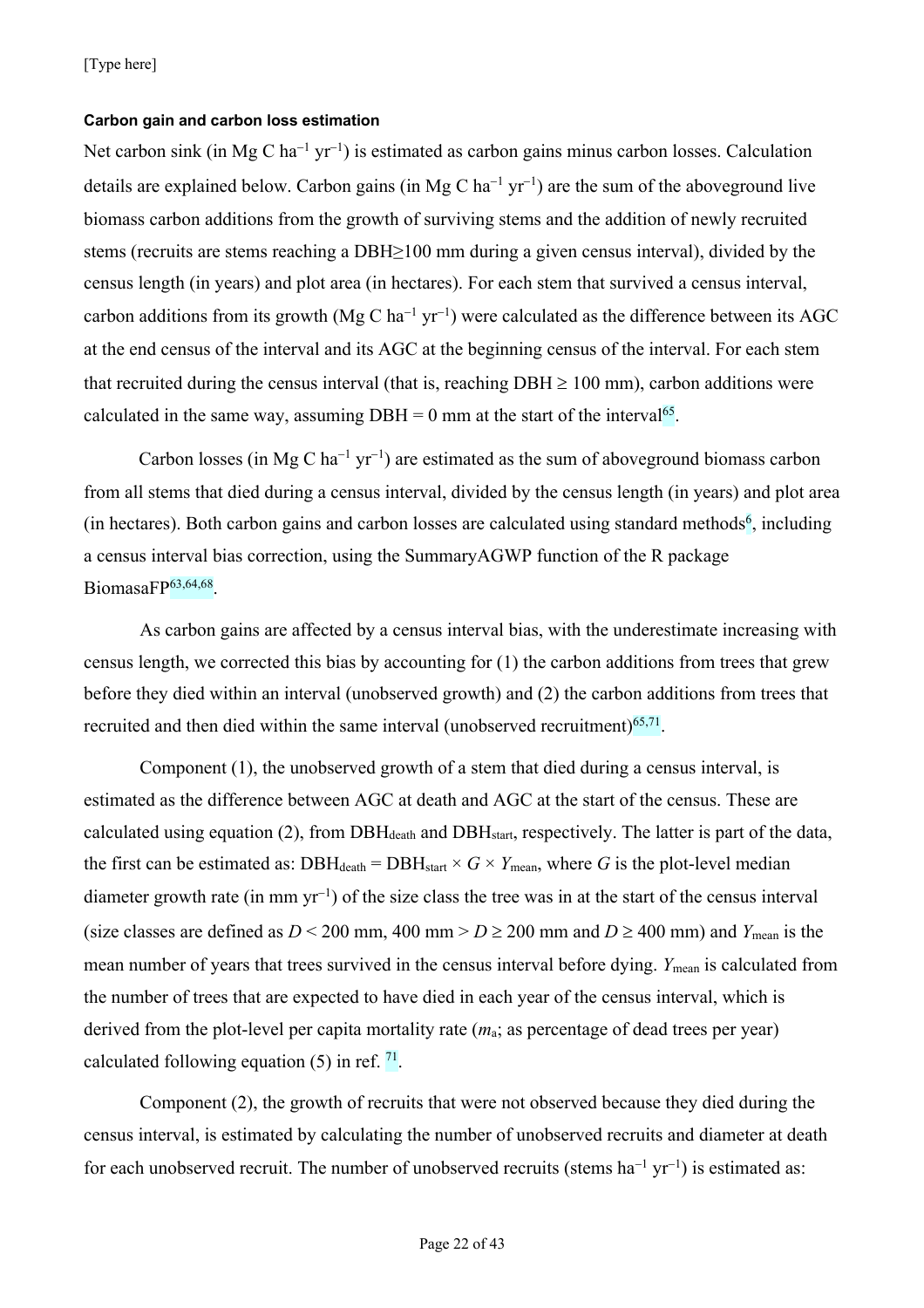$N_{\text{u.r}} = R_{\text{a}} - P_{\text{surv}} \times R_{\text{a}}$ , where  $R_{\text{a}}$  (number of recruited stems ha<sup>-1</sup> yr<sup>-1</sup>) is the per-area annual recruitment calculated following equation (11) in ref.  $\frac{71}{1}$  and  $P_{\text{surv}}$  is the probability of each recruit surviving until the next census:  $P_{\text{surv}} = (1 - m_a)^T$ , where T is the number of years remaining in the census interval. Summing *N*u.r for each year in a census interval gives the total number of unobserved recruits in that census interval. We then estimate diameter at death for each unobserved recruit, which is given in millimetres by DBH<sub>death,u.r</sub> =  $100 + (G_s \times Y_{\text{mean-rec}})$ , where  $G_s$  is the plot-level median diameter growth rate (in mm yr<sup>-1</sup>) of the smallest size class (that is,  $D < 200$  mm) and *Y*<sub>mean-</sub> rec is the mean lifespan of unobserved recruits calculated as the mean lifespan of recruits in a given year, weighted by  $N_{u,r}$ . The mean lifespan of recruits in a given year is calculated from the number of recruits that died in that year, which is derived from the plot-level per capita mortality rate *m*a. Growth of each unobserved recruit (mm yr<sup>-1</sup>) is then calculated as DBH<sub>death,u.r</sub> divided by *Y*<sub>mean-rec</sub>.

The census interval bias correction (components  $(1)$  and  $(2)$  combined) typically add <3% to plot-level carbon gains. Carbon losses are affected by the same census interval bias, so we corrected this bias by accounting for (1) the additional carbon losses from the trees that were recruited and then died within the same interval, and (2) the additional carbon losses resulting from the growth of the trees that died in the interval<sup> $6,15,63$ </sup>. These two components are calculated in the same way as for carbon gains and typically add <3% to plot-level carbon losses.

Carbon gains include both gains from the growth of surviving stems and new recruits. Separating carbon gains from the tree growth of surviving stems and newly recruited stems shows that carbon gains from recruitment are small overall, and are significantly lower in Africa than in the Amazon, probably owing to the lower stem turnover rates and longer CRT (in Africa, 0.17 Mg C ha<sup>-1</sup> yr<sup>-1</sup>; CI: 0.16–0.18 versus in the Amazon, 0.27 Mg C ha<sup>-1</sup> yr<sup>-1</sup>; CI: 0.25–0.28,  $P \leq 0.001$ ; two-way Wilcoxon test), but this is compensated by carbon gains from survivors being significantly larger in Africa (2.33 Mg C ha<sup>-1</sup> yr<sup>-1</sup>; CI: 2.27–2.39) than in the Amazon  $(2.13 \text{ Mg C ha}^{-1} \text{ yr}^{-1}$ ; CI: 2.09–2.17,  $P = 0.014$ ). Therefore, gains overall (sum of gains from surviving stems and newly recruited stems) are indistinguishable between the continents (in Africa, 2.57 Mg C ha<sup>-1</sup> yr<sup>-1</sup>; CI: 2.51–2.67 versus in the Amazon, 2.46 Mg C ha<sup>-1</sup> yr<sup>-1</sup>; CI: 2.41–2.50,  $P = 0.460$ ; two-way Wilcoxon test).

# **Long-term gain, loss and net carbon sink trend estimation (1983–2014)**

The estimated mean and uncertainty in carbon gains, carbon losses and the net carbon sink of the African plots from 1983 to 2014 (Fig. 1, Extended Data Fig. 7 and Extended Data Fig. 8) were calculated following ref. <sup>6</sup> to allow direct comparison with published Amazonian results. First, each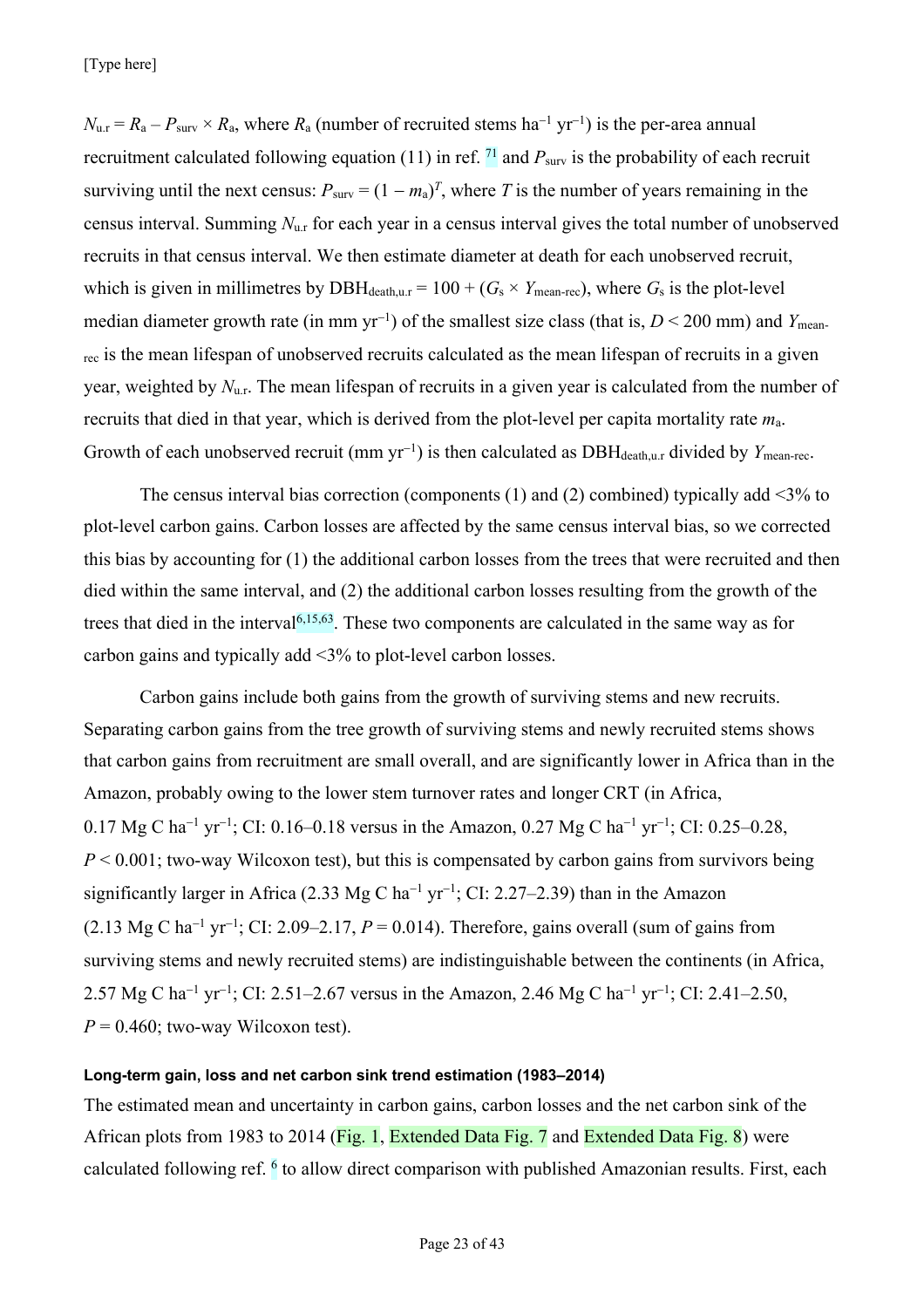census interval value was interpolated for each 0.1-year period within the census interval. Then, for each 0.1-year period between 1983 and 2014, we calculated a weighted mean of all plots monitored at that time, using the square root of plot area as a weighting factor<sup>6</sup>. Confidence intervals for each 0.1-year period were bootstrapped.

Trends in carbon gains, losses and the net carbon sink over time were assessed using linear mixed effects models (lmer function in R, lme4 package<sup>72</sup>), providing the linear slopes reported in Fig. 1. These models regress the midpoint of each census interval against the value of the response variable for that census interval. Plot identity was included as a random effect, that is, by assuming that the intercept can vary randomly among plots. We did not include slope as a random effect, consistent with previously published Amazon analyses<sup>6</sup>, because models did not converge owing to some plots having too few census intervals. Observations were weighted by plot size and census interval length. Weightings were derived empirically, by assuming a priori that there is no significant relation between the net carbon sink and census interval length or plot size, following ref. <sup>13</sup>. The following weighting removes all pattern in the residuals:

Weight  $=3\sqrt{\text{length}_{\text{int}} + 4\sqrt{\text{plots}}}$  ize  $-1$  (3)

where length<sub>int</sub> is the length of the census interval, in years. Significance was assessed by regressing the residuals of the net carbon sink model against the weights  $(P = 0.702)$ .

Differences in long-term slopes between the two continents for carbon gains, carbon losses and net carbon sink, reported in the main text, were also assessed using linear mixed effects models, as described above, but performed on the combined African and Amazonian datasets and limited to their common time window, 1983 to 2011.5. For these three tests on the pooled data we included an additional interaction term between census interval date and continent, where a significant interaction would indicate that the slopes differ between continents. The statistical significance of continental differences in slope were assessed using the *F*-statistic (ANOVA function in R, car package<sup>73</sup>). Shortening the common time window to the 20 years when the continents are bestsampled, mid-1991 to mid-2011, gave very similar results, including a divergent continental sink  $(P = 0.04)$ .

#### **Continental and pan-tropical carbon sink estimates**

The per unit area total net carbon sink (in Mg C ha<sup>-1</sup> yr<sup>-1</sup>) for each time period in Table 1 (each decade between 1980 and 2010; and 2010–2015) is the sum of three components. The first component is the per unit area aboveground carbon sink from living trees and lianas with  $DBH \ge 100$ mm. For Africa we use the per unit area net carbon sink values presented in this paper. For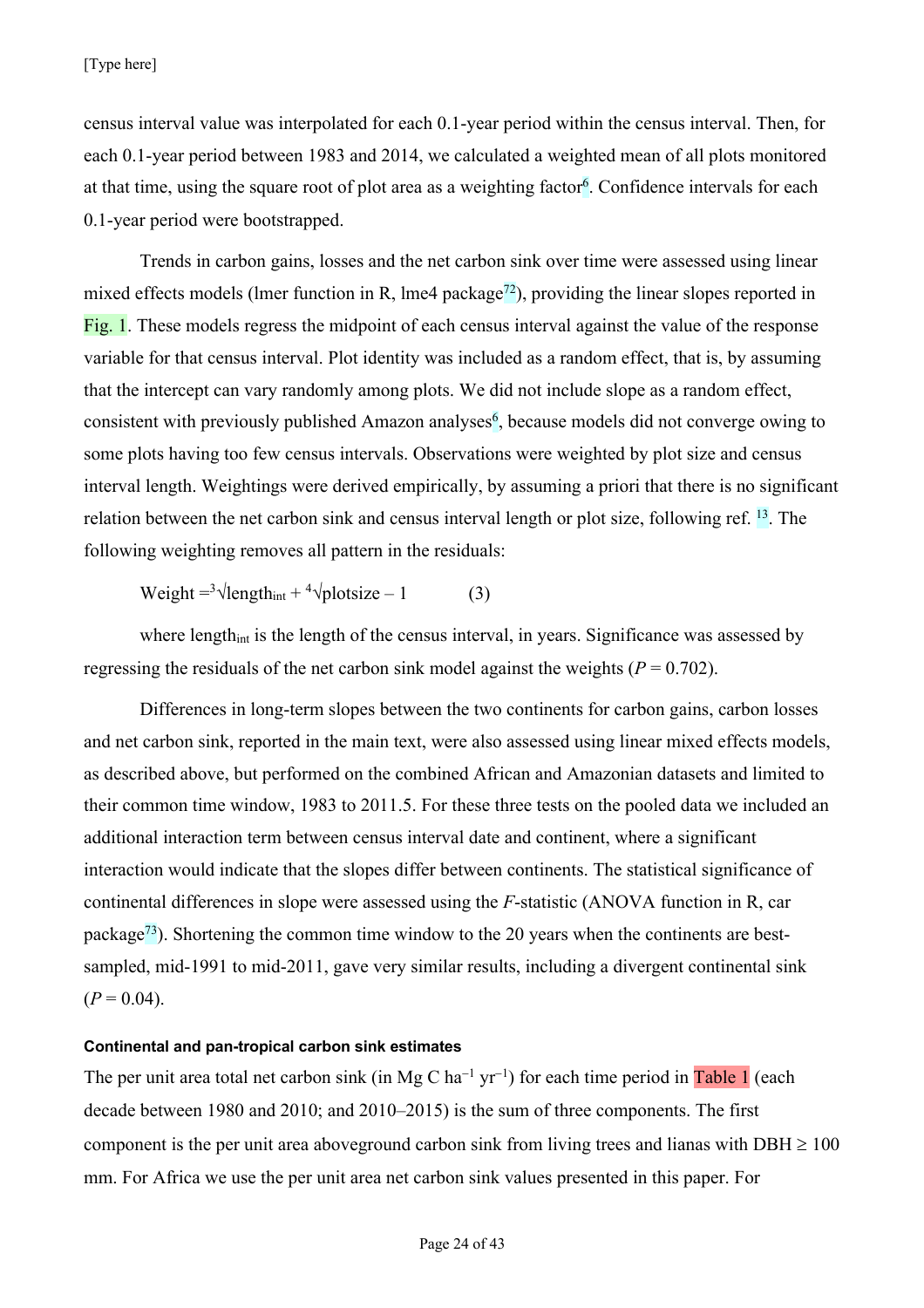Amazonia, we use data in ref. <sup>6</sup>. For Southeast Asia, we use inventory data collected using similar standardized methods from 49 plots in ref.  $^{15}$ . For each time window, we use all plots for which census dates overlap the period, weighted by the square root of plot area, as for the solid lines in Fig. 1. The second component is the per unit area aboveground carbon sink from living trees and lianas with DBH <100 mm. This is calculated as 5.19%, 9.40% and 5.46% of the first component (that is, aboveground carbon of large living trees) in Africa, Amazonia and Southeast Asia respectively<sup>13,74</sup>. The third component is the per unit area belowground carbon sink in live biomass, that is, roots. This is calculated as 25%, 37% and 17% of the aboveground carbon of living trees with DBH  $\geq$ 100 mm in Africa<sup>13</sup>, Amazonia<sup>6</sup> and Southeast Asia<sup>75</sup> respectively.

For each time period in Table 1 we calculated the continental-scale total carbon sink (Pg C yr<sup>-1</sup>) by multiplying the per unit area total net carbon sink described above by the area of intact forest on each continent at that time interval (in ha) reported in Extended Data Table 2. Decades are calculated from January 1<sup>st</sup> 1990 to December 31<sup>st</sup> 1999. For comparability with previous continental-sink results, we used continental values of intact forest area for 1990, 2000 and 2010 as published in ref. <sup>1</sup>, that is, total forest area minus forest regrowth. We used the 1990–2010 data to fit an exponential model for each continent and used this model to estimate intact forest area for 1980 and 2015.

Finally, in the main text we calculated the proportion of anthropogenic  $CO<sub>2</sub>$  emissions removed by Earth's intact tropical forests, as the total pan-tropical carbon sink from Table 1 divided by the total anthropogenic  $CO_2$  emissions. Total anthropogenic  $CO_2$  emissions are calculated as the sum of emissions from fossil fuel and land-use change and are estimated at 7.6 Pg C  $yr^{-1}$  in the 1990s, 9.0 Pg C yr<sup>-1</sup> in the 2000s, and 11.1 Pg C yr<sup>-1</sup> in the 2010s (ref. <sup>21</sup>, assuming 1.7% growth in fossil fuel emissions in 2018 and 2019, and mean 2010–2017 land-use change emissions for 2018 and 2019).

#### **Carbon sink from an atmospheric perspective**

To estimate the evolution of the carbon sink from an atmospheric perspective, we assumed that the contribution to the atmosphere from carbon gains are experienced immediately, while the contribution to the atmosphere from carbon losses must take into account the delay in decomposition of dead trees. We did this by calculating total forest carbon loss (Mg C ha<sup>-1</sup> yr<sup>-1</sup>) for each year in the period 1950–2015, using the mean 1983–2015 records from Fig. 1 and assuming constant losses before 1983 (1.9 Mg C ha<sup>-1</sup> yr<sup>-1</sup> and 1.5 Mg C ha<sup>-1</sup> yr<sup>-1</sup> for Africa and Amazonia respectively). Then, for each focal year in the period 1950–2015, we calculated how much carbon was released to the atmosphere in the subsequent years as follows:  $y_i = x_0 \times e^{-0.17(i-1)} - x_0 \times e^{-0.17i}$ , where  $x_0$  is the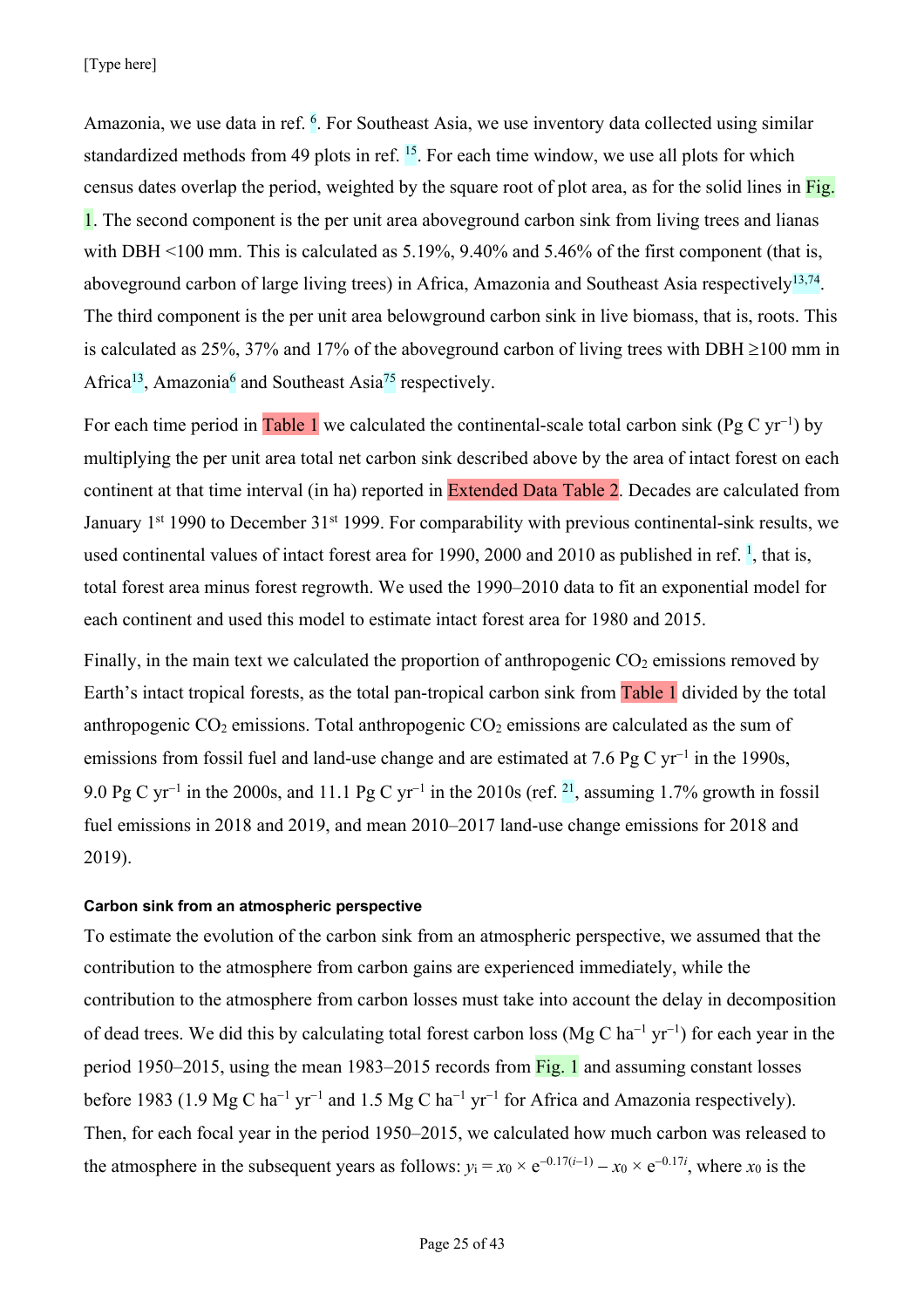total forest carbon loss of the focal year; *y*<sup>i</sup> is the carbon released to the atmosphere at *i* years from the focal year; and  $-0.17$  yr<sup>-1</sup> is a constant decomposition rate calculated for tropical forests in the Amazon<sup>45</sup>. For example, carbon loss was 1.95 Mg C ha<sup>-1</sup> in 1990 in African forests (Fig. 1), from which 0.31 Mg C ha<sup>-1</sup> was released to the atmosphere in 1991; 0.26 Mg C ha<sup>-1</sup> in 1992;  $0.22 \text{ Mg C} \text{ ha}^{-1}$  in 1993; 0.07 Mg C ha<sup>-1</sup> in 2000 and 0.01 Mg C ha<sup>-1</sup> in 2010. Hence, of the full 1.95 Mg C ha<sup>-1</sup> dead tree biomass from 1990,  $\sim$ 50% was released to the atmosphere after 4 years,  $\sim$ 85% after 10 years, and  $\sim$ 97% after 20 years. Finally, for each year between 1983 and 2015, the total contribution to the atmosphere from carbon losses was calculated as the sum of all carbon contributions released at that year, from all total yearly forest carbon loss pools of the previous years. We then calculated decadal-scale mean contributions to the atmosphere from carbon losses, reported in the main text.

# **Predictor variable estimates (1983–2014)**

For each census interval of each plot, we examined potential predictor variables that may explain the long-term trends in carbon gains and carbon losses, reported in Table 2 and Extended Data Table 1. First, the environmental conditions during the census interval; second, the rate of change of these parameters; and third, forest attributes that may affect how different forests respond to the same environmental change. The predictor variable estimates for each census need to avoid bias due to seasonal variation, for example the intra-annual variability in atmospheric  $CO<sub>2</sub>$  concentration. We therefore applied the following procedure to avoid seasonal variability impacts on long-term trends: (1) the length of each focal census interval was rounded to the nearest complete year (for example, a 1.1-year interval became a 1 year interval); (2) we computed dates that minimized the difference between actual fieldwork dates and complete-year census dates, while ensuring that subsequent census intervals of a plot do not overlap. The resulting sequence of non-overlapping census intervals was used to calculate interval-specific means for each environmental predictor variable to remove seasonal effects. The mean difference between the actual fieldwork dates and the complete-year census dates is 0.01 decimal years.

The first group of potential predictor variables, estimated for each census interval of each plot, are theory-driven choices: atmospheric  $CO<sub>2</sub>$  concentration, MAT and drought intensity, which we quantified as MCWD<sup>14,20,76,77</sup>.

**Atmospheric CO<sub>2</sub> concentration.** CO<sub>2</sub> (in ppm) is estimated as the mean of the monthly mean values from the Mauna Loa record<sup>78</sup> over the census interval. While atmospheric  $CO<sub>2</sub>$  concentration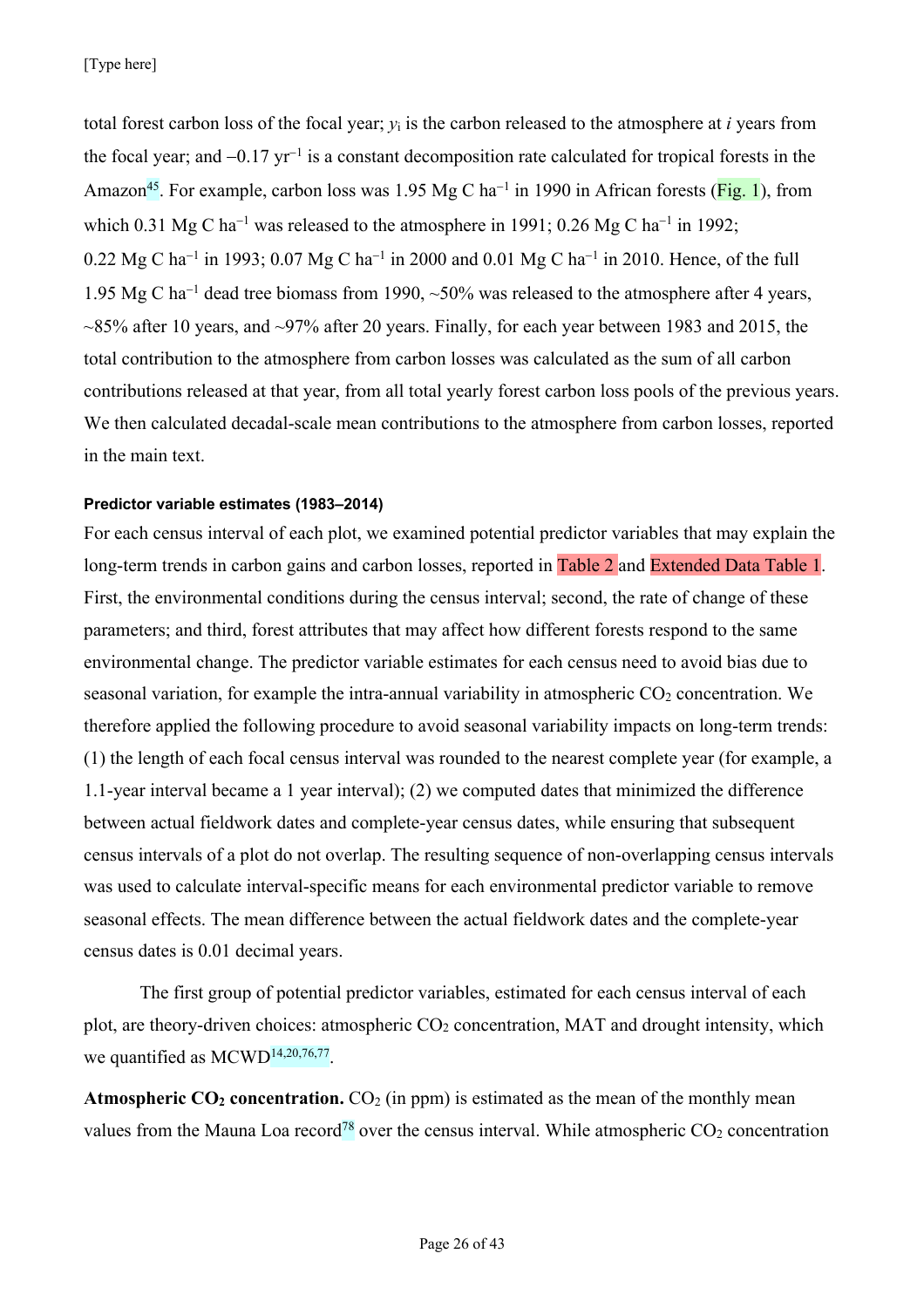[Type here]

is highly correlated with time ( $R^2 = 0.98$ ), carbon gains are slightly better correlated with CO<sub>2</sub>  $(R_{\text{adi}}^2 = 0.0027)$  than with time  $(R_{\text{adi}}^2 = 0.0025)$ .

**Mean annual temperature.** MAT (in °C) was derived from the temporally resolved (1901–2015) dataset of monthly mean temperature from the Climatic Research Unit (CRU TS version 4.03;  $\sim$ 3,025-km<sup>2</sup> resolution; released 15 May 2019; https://crudata.uea.ac.uk/cru/data/hrg/ $\sqrt{19}$ . We downscaled the data to  $\sim$ 1-km<sup>2</sup> resolution using the WorldClim dataset<sup>51,80</sup>, by subtracting the difference in mean monthly temperature, and applying this monthly correction to all months $81$ . We then calculated MAT for each census interval of each plot using the downscaled monthly CRU record.

**Maximum climatological water deficit.** MCWD (in mm) was derived from the  $\sim$ 3,025-km<sup>2</sup> resolution Global Precipitation Climatology Centre dataset (GPCC version 6.0) that includes many more rain gauges than CRU in tropical Africa<sup>82,83</sup>. Because GPCC ends in 2013 we combined it with satellite-based Tropical Rainfall Measurement Mission data (TRMM 3B43 V7 product, ~757-km<sup>2</sup> resolution)<sup>84</sup>. The fit for the overlapping time period (1998–2013) was used to correct the systematic difference between GPCC and TRMM: GPCC' =  $a + b \times$  GPCC, with GPCC' the adjusted GPCC record and *a* and *b* different parameters for each month of the year and for each continent. Precipitation was then downscaled to  $\sim$ 1-km<sup>2</sup> resolution using the WorldClim dataset<sup>51,80</sup>, by dividing by the ratio in mean monthly rainfall, and applying this monthly correction to all months $81$ . For each census interval we extracted monthly precipitation values and estimated evapotranspiration to calculate monthly climatological water deficit (CWD), a commonly used metric of dry season intensity for tropical forests<sup>14,76,77</sup>. Monthly CWD values were calculated for each subsequent series of 12 months (complete years)<sup>77</sup>. Monthly CWD estimation begins with the wettest month of the first year in the interval, and is calculated as 100 mm per month evapotranspiration (ET) minus monthly precipitation (*P*). Then, CWD*<sup>i</sup>* values for the subsequent 11 months (*i*) were calculated recursively as:  $\text{CWD}_i = \text{ET} - P_i + \text{CWD}_{i-1}$ , where negative  $\text{CWD}_i$  values were set to zero<sup>77</sup> (no drought conditions). This procedure was repeated for each subsequent complete 12 months. We then calculated the annual MCWD as the largest monthly CWD value for every complete year within the census interval, with the MCWD of a census interval being the mean of the annual MCWD values within the census interval. Larger MCWD indicates more severe water deficits.

We assume evapotranspiration is 100 mm per month on both continents, based on measurements from Amazonia<sup>76,77</sup>, more limited measurements from West Africa summarized in ref.  $85$ , predictive skill $86$ , and use in past studies on both continents<sup>14,87</sup>. MCWD therefore represents a precipitation-driven dry season deficit, given that evapotranspiration remains constant. An alternative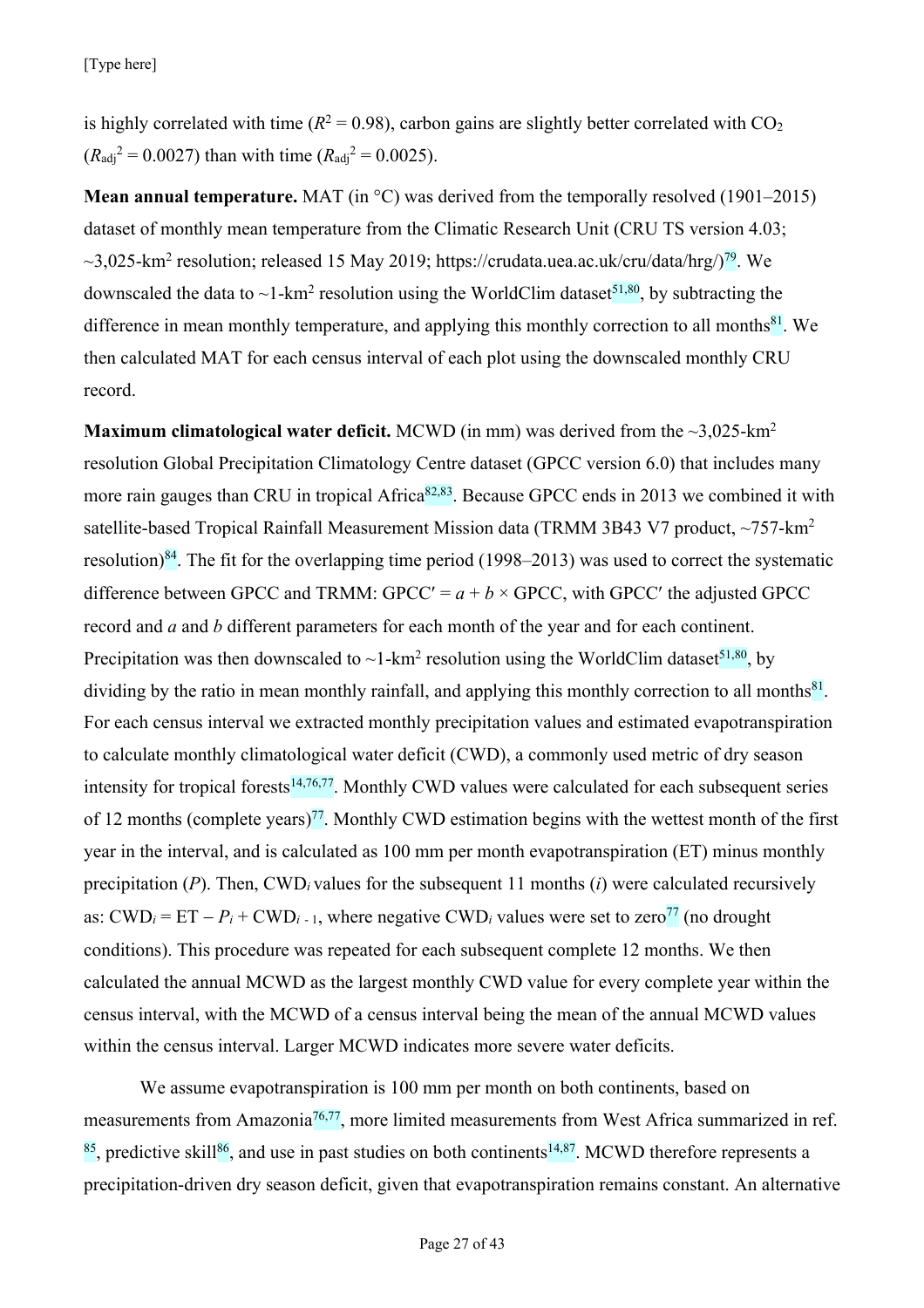assessment, using a data-driven evapotranspiration product<sup>88,89</sup>, gave a mean evapotranspiration of 95 mm and 98 mm per month for the African and Amazonian plot networks respectively. Using these values did not affect the results.

To calculate the environmental change of potential predictor variables,  $CO<sub>2</sub>$ -change (in ppm per year), MAT-change (in °C per year) and MCWD-change (in millimetres per year), we selected an optimum period over which to calculate the change, derived empirically by assessing the correlation of carbon gains (all plots, all censuses) with the change in each environmental variable, using linear mixed effects models (lmer function in R, lme4 package<sup>72</sup>). The annualized change in the environmental variable was calculated as the change between the focal interval and a prior interval (termed the baseline period) with a lengthening time window ranging from 1 year through to 80 years before the focal interval (that is, 80 linear mixed effects models per variable). We calculated Akaike's Information Criterion (AIC) for each model and selected the interval length with the lowest AIC. Thus, MAT-change =  $(MAT_i - MAT_b)/(date_i - date_b)$ , where  $MAT_i$  is the MAT over the focal census interval calculated using the procedure described above,  $MAT_b$  is the MAT over a baseline period before the focal interval, date<sub>i</sub> is the mid-date of the focal census interval and date<sub>b</sub> is the middate of the baseline period. The lmer results show that the baseline period for MAT-change is 5 years and for CO2-change it is 56 years, while MCWD showed no clear trend, so MCWD-change was not included in the models (see Extended Data Fig. 3). All three results conform to a priori theoretical expectations. For CO<sub>2</sub> a maximum response to an integrated 56 years of change is expected because forest stands will respond most strongly to  $CO<sub>2</sub>$  when most individuals have grown under the new rapidly changing condition, which should be at its maximum at a time approximately equivalent to the CRT of a forest stand<sup>30,90</sup> (mean of 62 years in this dataset). For MAT, 5 years is consistent with experiments showing temperature acclimation of leaf- and plant-level photosynthetic and respiration processes over half-decadal timescales $31,91$ . MCWD has no overall trend suggesting that once a drought ends, its impact on tree growth fades rapidly, as seen in other studies<sup>14,92</sup>. Also in the moist tropics wet-season rainfall is expected to recharge soil water, so lagged impacts of droughts are not expected.

We calculated estimates of two forest attributes that may alter responses to environmental change as potential predictor variables: wood density and CRT. In intact old-growth forests, mean wood density (in g cm<sup>-3</sup>) is inversely related to resource availability<sup>28,93,94</sup>, as is seen in our dataset (carbon gains and plot-level mean wood density are negatively correlated; Extended Data Fig. 4). Wood density is calculated for each census interval in the dataset, as the mean wood density of all trees alive at the end of the census interval, to be consistent with the previous Amazon analysis<sup>6</sup>.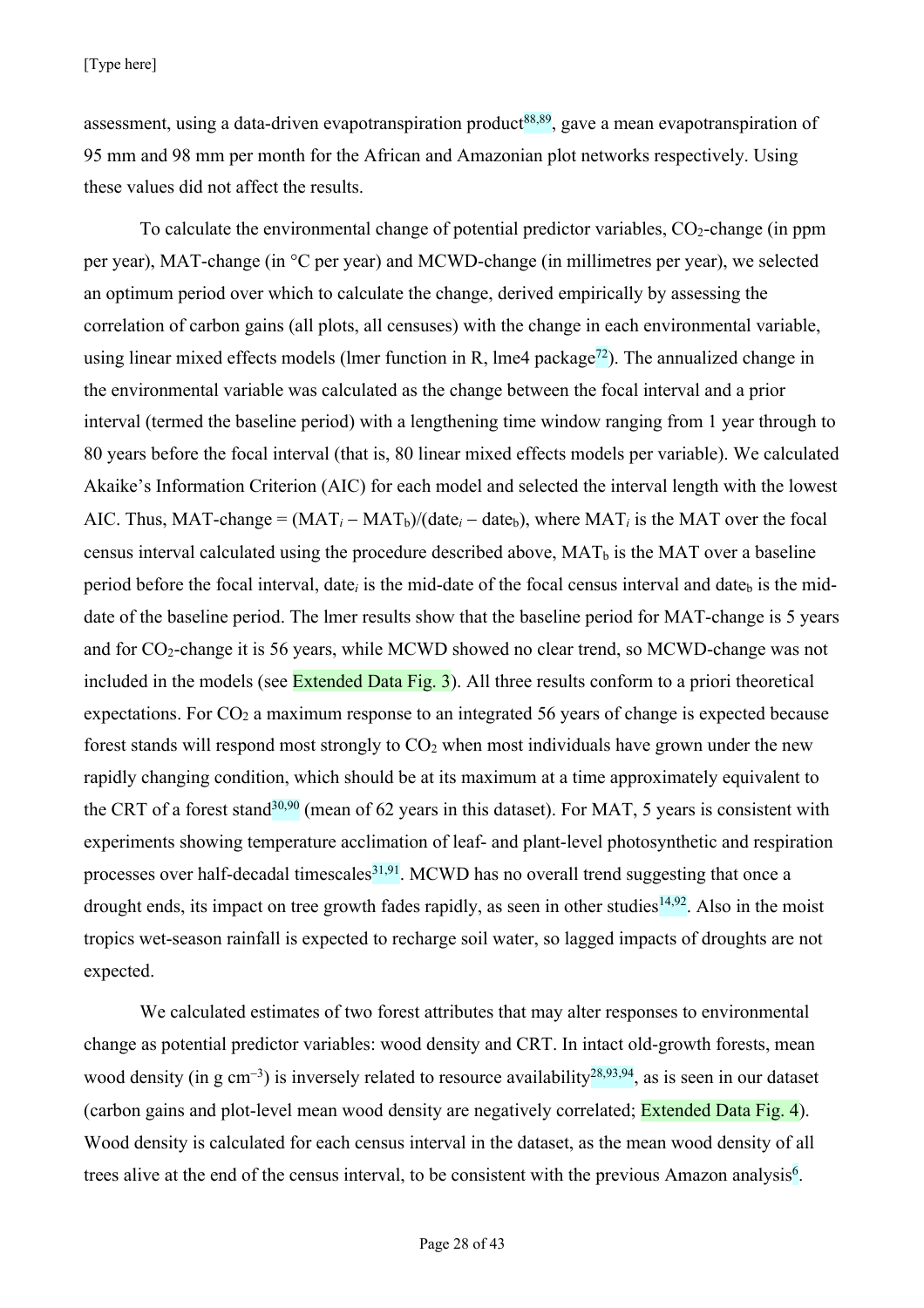Carbon residence time (CRT, in years) is a measure of the time that fixed carbon stays in the system. CRT is a potential correlate of the impact of past carbon gains on later carbon losses  $30$ . To avoid circularity in the models, the equation used to calculate CRT differed depending on the response variable. If the response variable is carbon loss, the CRT equation is based on gains:  $CRT = AGC/gains$ , with AGC for each interval based on AGC at the end of the interval, and the gains for each interval calculated as the mean of the gains in the interval and the previous intervals (that is, long-term gains). If the response variable is carbon gains, the CRT equation is based on losses: CRT = AGC/losses. The equation employed for use in the carbon loss model (based on gains) is the standard formula used to calculate CRT and is retained in the minimum adequate model (see below and Table 2). The non-standard CRT equation (based on losses) used in the carbon gain model is not retained in the minimum adequate model (see below).

#### **Statistical modelling of the carbon gain, loss and sink trends**

We first constructed two models including those environmental drivers exhibiting long-term change that impact theory-driven models of photosynthesis and respiration as predictor variables: CO<sub>2</sub>, MAT and MCWD. One model had carbon gains as the response variable, the other had carbon losses as the response variable (both in Mg C ha<sup>-1</sup> yr<sup>-1</sup>). Models were fitted using the lme function in R, with maximum likelihood (NLME package $95$ ). All census intervals within all plots were used, weighted by plot size and census length (using equation (3)). Plot identity was included as a random effect, that is, assuming that the intercept can vary randomly among plots. All predictor variables in the models were scaled without centring (scale function in R, RASTER package<sup>62</sup>). Carbon gain values were normally distributed but carbon loss values required a power-law transformation ( $\lambda = 0.361$ ) to meet normality criteria. Multi-parameter models are: carbon gains = intcp +  $a \times CO<sub>2</sub> + b \times MAT$  +  $c \times \text{MCWD}$  (model 1); carbon losses = intcp +  $a \times \text{CO}_2 + b \times \text{MAT} + c \times \text{MCWD}$  (model 2); where intcp is the estimated model intercept, and *a*, *b* and *c* are model parameters giving the slope of relationships with environmental predictor variables. For multi-parameter model outputs see Extended Data Table 1, for single-parameter relationships, Fig. 2.

The second pair of models include the same environmental predictors  $(CO_2, MAT, MCWD)$ , plus their rate of change (CO2-change, MAT-change, but not MCWD-change, as explained above), and forest attributes that may alter how forests respond (wood density, CRT), as described above. We also evaluated the possible inclusion of a differential continent effect of each variable in the full model. We first constructed models with only a single predictor variable, and allowed different slopes in each continent. Next, if removal of the continent-specific slope (using stepAIC function in R, MASS package<sup>96</sup>) decreased model AIC then the continent-specific slope was not included in the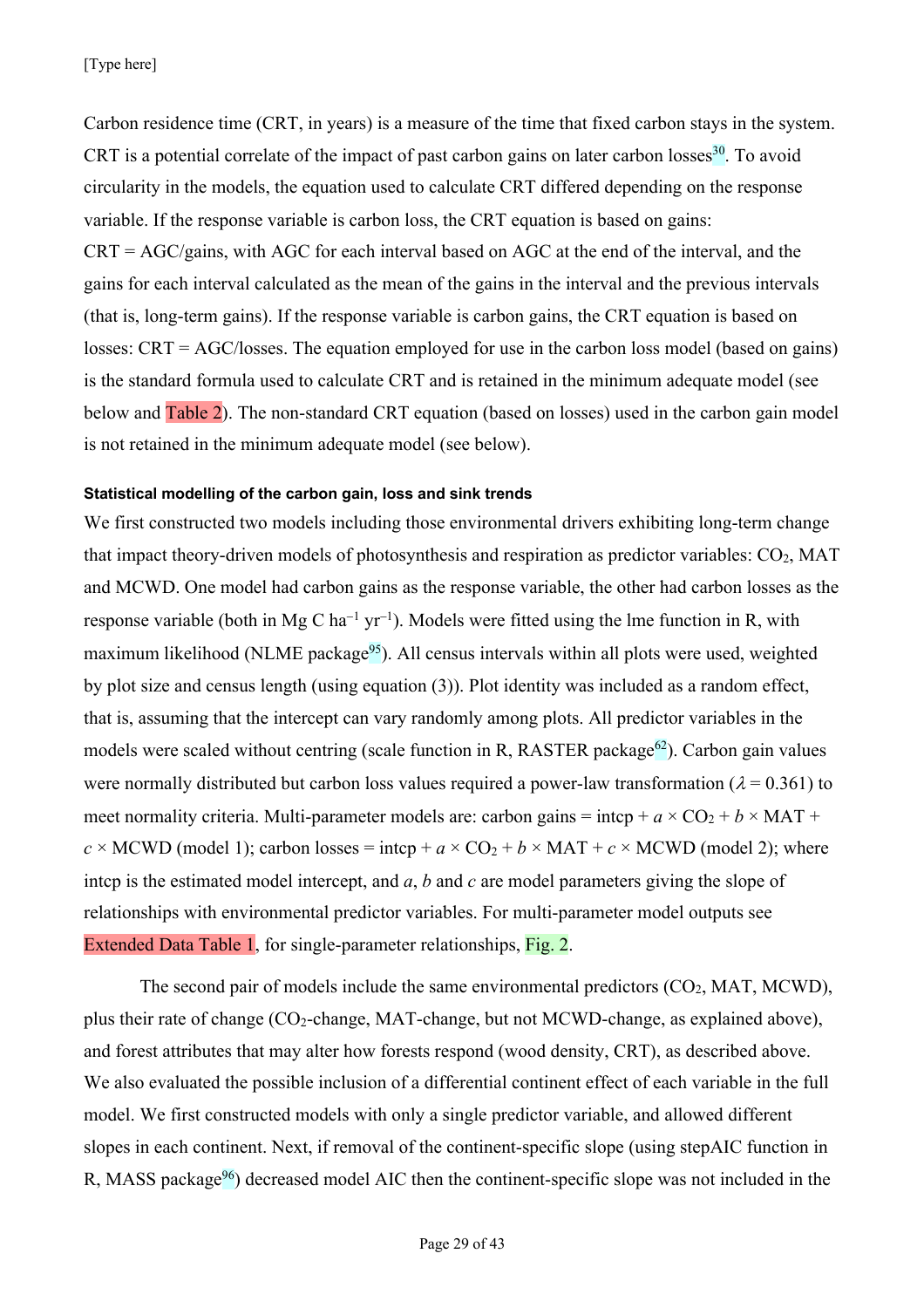full model for that variable. Only MCWD showed a significant differential continent-specific slope  $(P<0.001)$ . This implies that forests on both continents have common responses to  $CO<sub>2</sub>$ ,  $CO<sub>2</sub>$ -change, MAT, MAT-change, wood density and CRT, but respond differently to differences in MCWD. This is probably because wet-adapted species are much rarer in Africa than in Amazonia as a result of large differences in past climate variation<sup>34</sup>. Last, we allowed different intercepts for the two continents to potentially account for differing biogeographical or other continent-specific factors. For the carbon loss model, we applied the same continent-specific effects for slope as for the carbon gain model. Carbon loss values were transformed using a power-law transformation ( $\lambda = 0.361$ ) to meet normality criteria.

For both carbon gains and losses we parameterized a global model including the significant continent-specific effect of MCWD, selecting the most parsimonious simplified model using allsubsets regression<sup>97,98</sup>. To do so, we first generated a set of models with all possible combinations (subsets) of fixed effect terms in the global model using the dredge function of the MuMIn package in  $R^{99}$ . We then chose the best-ranked simplified model based on the second-order Akaike Information Criterion (known as AICc) hereafter called the 'minimum adequate carbon gain/loss model', reported in Table 2. The minimum adequate models are: carbon gains = intcp  $\times$  continent +  $a \times CO_2$ -change + *b* × MAT + *c* × MAT-change + *d* × MCWD × continent + *e* × wood density (model 3); carbon losses = intcp +  $a \times CO_2$ -change +  $b \times MAT$ -change +  $c \times MCWD + d \times CRT$ (model 4). Wood density was retained in the carbon gain model, probably because growth is primarily affected by resource availability, whereas CRT was retained in the carbon loss model, probably because losses are primarily affected by how long fixed carbon is retained in the system.

Table 2 presents model coefficients of the best-ranked gain model and best-ranked loss model selected using all-subsets regression. These best-ranked gain and loss models have weights of 0.310 and 0.132 respectively, which is almost double the weight of the second-rank models (0.152 and 0.075 respectively). In Supplementary Table 2 we also used the model.avg function of the MuMIn package to calculate a weighted mean of the coefficients of the best-ranked models, together representing a cumulative weight-sum of 0.95 (that is, a 95% confidence subset). Supplementary Table 2 (model-averaged) and Table 2 (best-ranked) model parameters are very similar. Supplementary Tables 3 and 4 report the complete sets of carbon gains and loss models that contribute to the model average results.

The model-average results show the same continental differences in sensitivity to environmental variables as the best-ranked models. From 2000 to 2015, carbon gains increased owing to  $CO_2$ -change (+3.7% in both the averaged and the best-ranked models, both continents),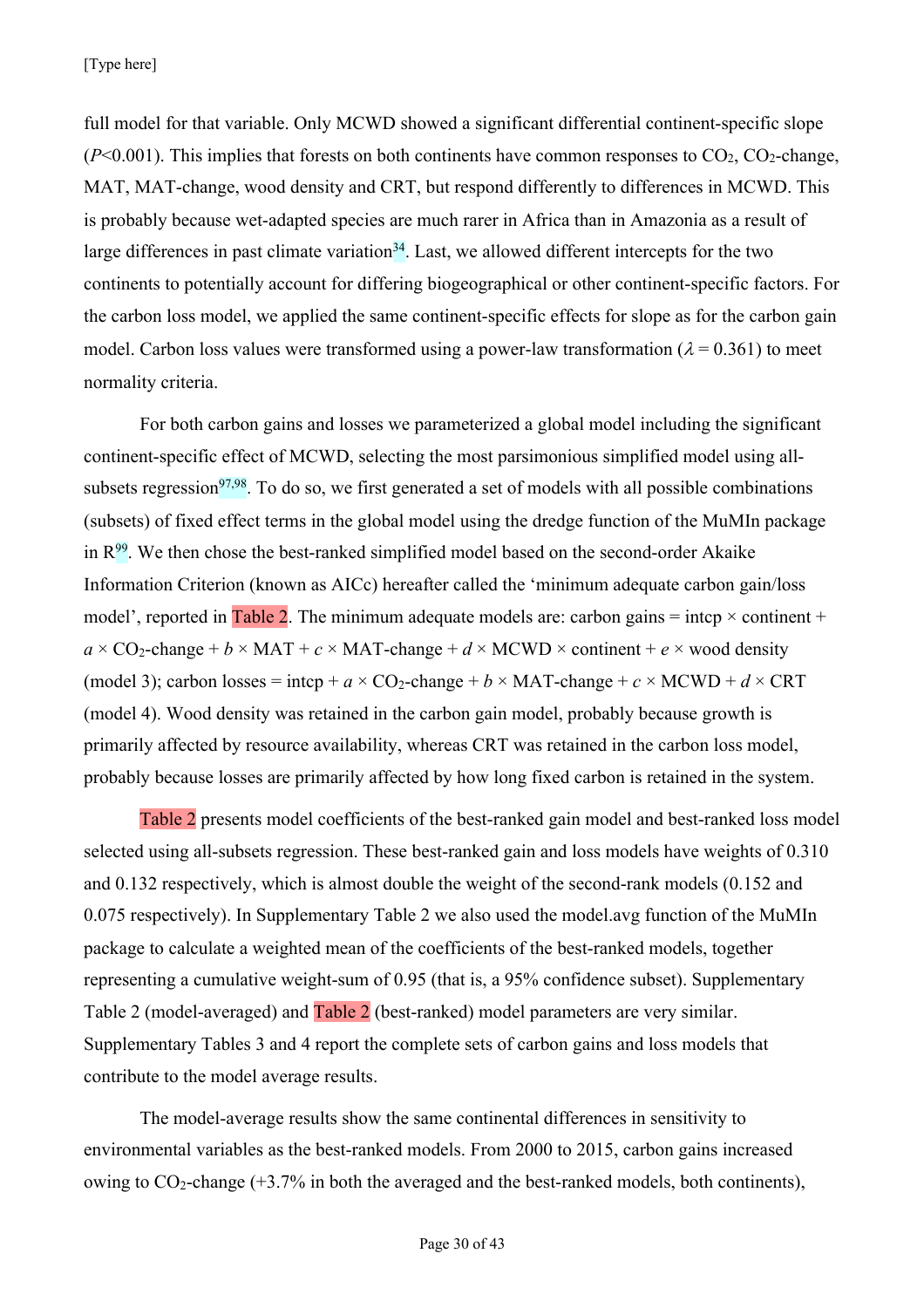whereas temperature rises led to a decline in gains, which especially had an effect in the Amazon (-1.14% and -1.07% due to MAT and MAT-change together in the averaged and best-ranked model respectively). Finally, both models result in similar predictions of the net carbon sink over the 1983– 2040 period: the future net sink trend in Africa is -0.004 and -0.003 in the best-ranked and averaged models, respectively; in Amazonia the future net sink trend is  $-0.013$  and  $-0.011$  in the best-ranked and averaged models, respectively. The Amazon sink reaches zero in 2041 using model-averaged parameters compared to 2035 using the best-ranked models.

#### **Estimating future predictor variables to 2040**

To calculate future modelled trends in carbon gains and losses (Fig. 3), we first estimated annual records of the predictor variables (CO<sub>2</sub>-change, MAT, MAT-change, MCWD, wood density and CRT) to 2040 (Extended Data Fig. 5).

To do so, we first calculated annual records for the period of the observed trends for each plot location (that is, from 1983–2014 in Africa and 1983–2011.5 in Amazonia). For  $CO_2$ -change, MAT, MAT-change and MCWD we extracted monthly records as described in the Methods section 'Predictor variable estimates (1983–2014)'. For wood density and CRT we interpolated to a 0.1-year period within each census interval (as in  $Fig. 1$ ). Then, we calculated the mean annual value of each predictor variable from the 244 plot locations in Africa, and separately the mean annual value of each predictor variable from the 321 plot locations in Amazonia (that is, solid lines in Extended Data Fig. 5). For each predictor variable, we calculated annual records of upper and lower confidence intervals by respectively adding and subtracting  $2\sigma$  to the mean of each annual value (shaded area in Extended Data Fig. 5).

Second, for each predictor variable we parameterized a linear model for each continent using the annual records for the period of the observed trends. Then for each predictor variable, the continent-specific linear regression models were used to estimate predictor variables for each plot location from 2014 to 2040 in Africa and from 2011.5 to 2040 in the Amazon (dotted lines in Extended Data Fig. 5). For each predictor variable, we calculated annual records of upper and lower confidence intervals by respectively adding and subtracting  $2\sigma$  to the slope of each linear model (shaded area around dotted lines in Extended Data Fig. 5).

# **Estimating future carbon gain, loss and net carbon sink**

We used the minimum adequate models (Table 2) to predict annual records of carbon gain, carbon loss and the carbon sink for the plot networks in Africa and Amazonia over the period 1983 through to 2040 (Fig. 3). We extracted fitted carbon gain and loss values using the mean annual records for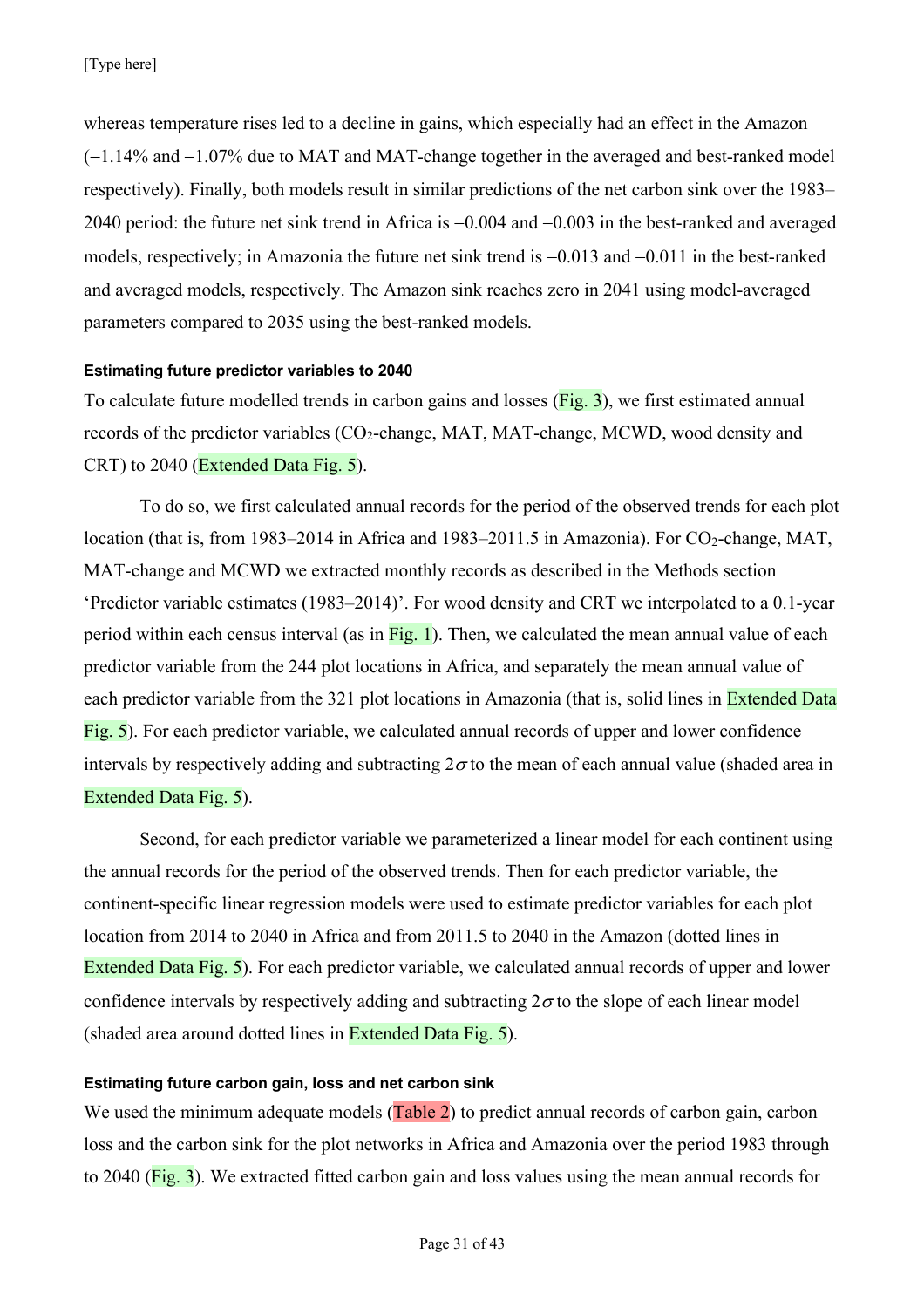each predictor variable (predictSE.lme function, AICcmodavg package<sup>100</sup>). Upper and lower confidence intervals were calculated accounting for uncertainties in the model (both fixed and random effects) and predictor variables using the  $2\sigma$  upper and lower confidence interval for each predictor variable (using predictSE.lme). Finally, the net carbon sink was calculated by subtracting the losses from the gains. To obtain sink values in the future in Table 1, annual per unit area sink predictions (from Fig. 3) were averaged over each decade and multiplied by the future forest area, as described above.

To test the sensitivity of the future predictions in  $Fig. 3$ , we reran the analysis by modifying future trajectories of predictor variables one at a time, while keeping all others the same, to assess the mean C sink over 2010–15 and 2030 (averaging at 2030 is not necessary as trends in MAT-change and MCWD, which largely drive modelled inter-annual variability, are estimated as smooth trends in the future). For each predictor variable, we explored potential impacts of the likely bounds of possibility: (1) by taking the steepest slope of either continent from the extrapolated trends, doubling this slope and applying it on both continents; and (2) by taking the steepest slope of either continent from the extrapolated trends, taking the opposite of this slope and applying it on both continents. These bounds represent deviations of  $\geq$  from observed trends. Change in MAT also alters MATchange, so we present the sensitivity of both parameters together.

Additionally, for CO<sub>2</sub>-change and MAT, we also calculated future slopes under three future Representative Concentration Pathway (RCP) scenarios<sup>38</sup> with different radiative forcing in 2100: RCP2.6, RCP4.5 and RCP8.5. Future RCP CO<sub>2</sub>-change slopes (ppm  $yr^{-1}$ ) were calculated using RCP  $CO<sub>2</sub>$  concentration data for the years between 2015 and 2030 inclusive. Future RCP MAT and MATchange slopes were obtained from plot-specific MAT values extracted from downscaled 30-s resolution data for current<sup>80</sup> and future<sup>51</sup> climate from WorldClim, and averaged over 19 CMIP5 models. We subtracted the mean 2040–2060 climate MAT (that is, 2050) from the mean 1970–2000 climate MAT (that is, 1985), divided by 65 years to give the annual rate of change. We then calculated a mean slope over all plots per continent. Finally, to avoid mismatches between RCPderived values of  $CO<sub>2</sub>$  and MAT and the observed records, we removed any difference in intercept between the RCP trends and observed trends, so that the RCP trends were a continuation of the endpoint of the observed trajectory in 2015. We did not estimate the sensitivity of MCWD under the RCP scenarios, because the CMIP5 model means do not show drought trends for our forest plot networks, unlike rain gauge data for the recent past, and thus would show little or no sensitivity to MCWD. For each modified slope, Supplementary Table 5 reports the absolute decline in the sink in each continent in 2030 compared to the 2010–15 mean sink. This shows that the future sink strength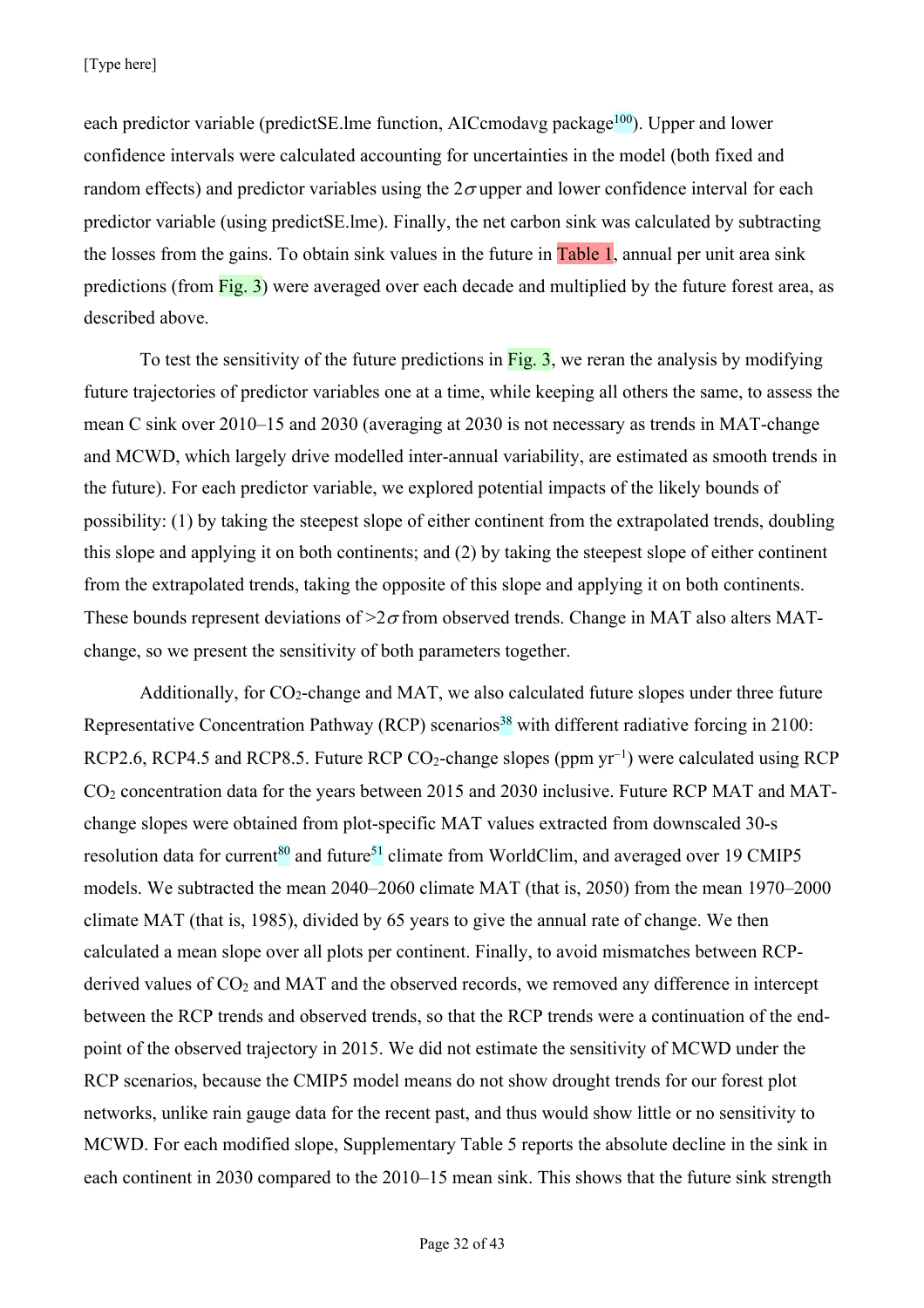is sensitive to future environmental conditions, but within both RCP scenarios and our bounds of possibility we show a decline in the sink strength in both continents over the 2020s.

# **Reporting summary**

Further information on research design is available in the Nature Research Reporting Summary linked to this paper.

### **Data availability**

Source data to generate figures and tables are available from http://dx.doi.org/10.5521/Forestplots.net/2019\_1.

# **Code availability**

R code to generate figures and tables is available from: http://dx.doi.org/10.5521/Forestplots.net/2019\_1

- <jrn>51. Hijmans, R. J., Cameron, S. E., Parra, J. L., Jones, P. G. & Jarvis, A. Very high resolution interpolated climate surfaces for global land areas. *Int. J. Climatol.* **25,** 1965–1978  $(2005)$ .  $\langle$ irn>
- <jrn>52. Lopez-Gonzalez, G., Lewis, S. L., Burkitt, M. & Phillips, O. L. ForestPlots.net: a web application and research tool to manage and analyse tropical forest plot data. *J. Veg. Sci.* **22,** 610–613 (2011).  $\langle$ jrn>
- <eref>53. Lopez-Gonzalez, G., Lewis, S. L., Burkitt, M., Baker, T.R. **[author: please fix author list?]**& Phillips, O. L. *ForestPlots.net Database* http://www.forestplots.net  $(2009)$ .  $\le$ /eref>
- <unknown>54. Sheil, D. & Bitariho, R. *Bwindi Impenetrable Forest TEAM Site* **[author: please provide URL?] https://www.wildlifeinsights.org/team-network.** TEAM-DataPackage-20151201235855\_1254 (2009).</unknown>
- <unknown>55. Kenfack, D. *Korup National Park TEAM Site* **[author: please provide URL?] https://www.wildlifeinsights.org/team-network.** TEAM-DataPackage-20151201235855\_1254 (2011).</unknown>
- <unknown>56. Rovero, F., Marshall, A. & Martin, E. *Udzungwa TEAM Site* **[author: please provide URL?] https://www.wildlifeinsights.org/team-network.** TEAM-DataPackage-20151130235007 5069 (2009).</unknown>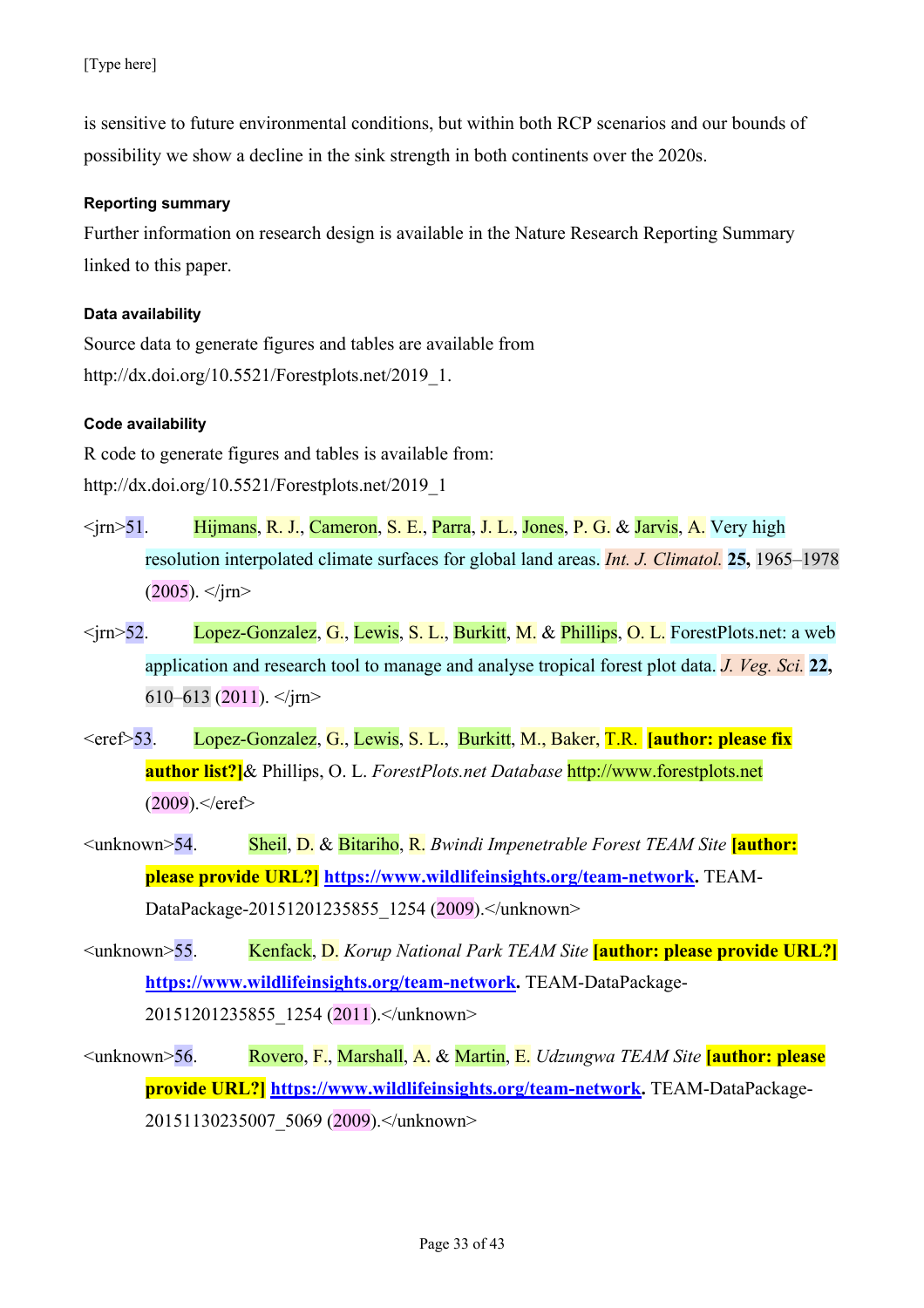- <unknown>57. Hockemba, M. B. N. *Nouabalé Ndoki TEAM Site* **https://www.wildlifeinsights.org/team-network.** TEAM-DataPackage-20151201235855\_1254 (2010).</unknown>
- <jrn>58. Anderson-Teixeira, K. J. *et al.* CTFS-ForestGEO: a worldwide network monitoring forests in an era of global change. *Glob. Change Biol.* **21,** 528–549 (2015). </jrn>
- <jrn>59. Gourlet-Fleury, S. *et al.* Tropical forest recovery from logging: a 24 year silvicultural experiment from Central Africa. *Phil. Trans. R. Soc. Lond. B* **368,** 20120302 (2013). </jrn>
- <jrn>60. Claeys, F. *et al.* Climate change would lead to a sharp acceleration of Central African forests dynamics by the end of the century. *Environ. Res. Lett.* **14,** 044002 (2019). </jrn>
- <jrn>61. Chave, J. *et al.* Improved allometric models to estimate the aboveground biomass of tropical trees. *Glob. Change Biol.* **20,** 3177–3190 (2014). </jrn>
- <eref>62. R Development Core Team *R: A Language and Environment for Statistical Computing* http://www.R-project.org/ (2015).</eref>
- <eref>63. Lopez-Gonzalez, G., Sullivan, M. & Baker, T. *BiomasaFP R package version 0.2.1* http://www.forestplots.net/en/resources/analysis (2017).</eref>
- <eref>64. Phillips, O., Baker, T., Brienen, R. & Feldpausch, T. RAINFOR field manual for plot establishment and remeasurement. Leeds University. http://www.rainfor.org/upload/ManualsEnglish/RAINFOR field manual version 2016.pdf.  $(2016)$ .  $\le$ /eref>
- <jrn>65. Talbot, J. *et al.* Methods to estimate aboveground wood productivity from long-term forest inventory plots. *For. Ecol. Manage.* **320,** 30–38 (2014). </jrn>
- <jrn>66. Sullivan, M. J. P. *et al.* Field methods for sampling tree height for tropical forest biomass estimation. *Methods Ecol. Evol.* **9,** 1179–1189 (2018). </jrn>
- <jrn>67. Feldpausch, T. R. *et al.* Tree height integrated into pantropical forest biomass estimates. *Biogeosciences* **9,** 3381–3403 (2012). </jrn>
- <jrn>68. Chave, J. *et al.* Towards a worldwide wood economics spectrum. *Ecol. Lett.* **12,** 351– 366 (2009).  $\langle$ irn>
- <bok>69. Zanne, A. E. *et al. Data from: Towards a worldwide wood economics spectrum* https://doi.org/10.5061/dryad.234 (Dryad Digital Repository, 2009).</bok>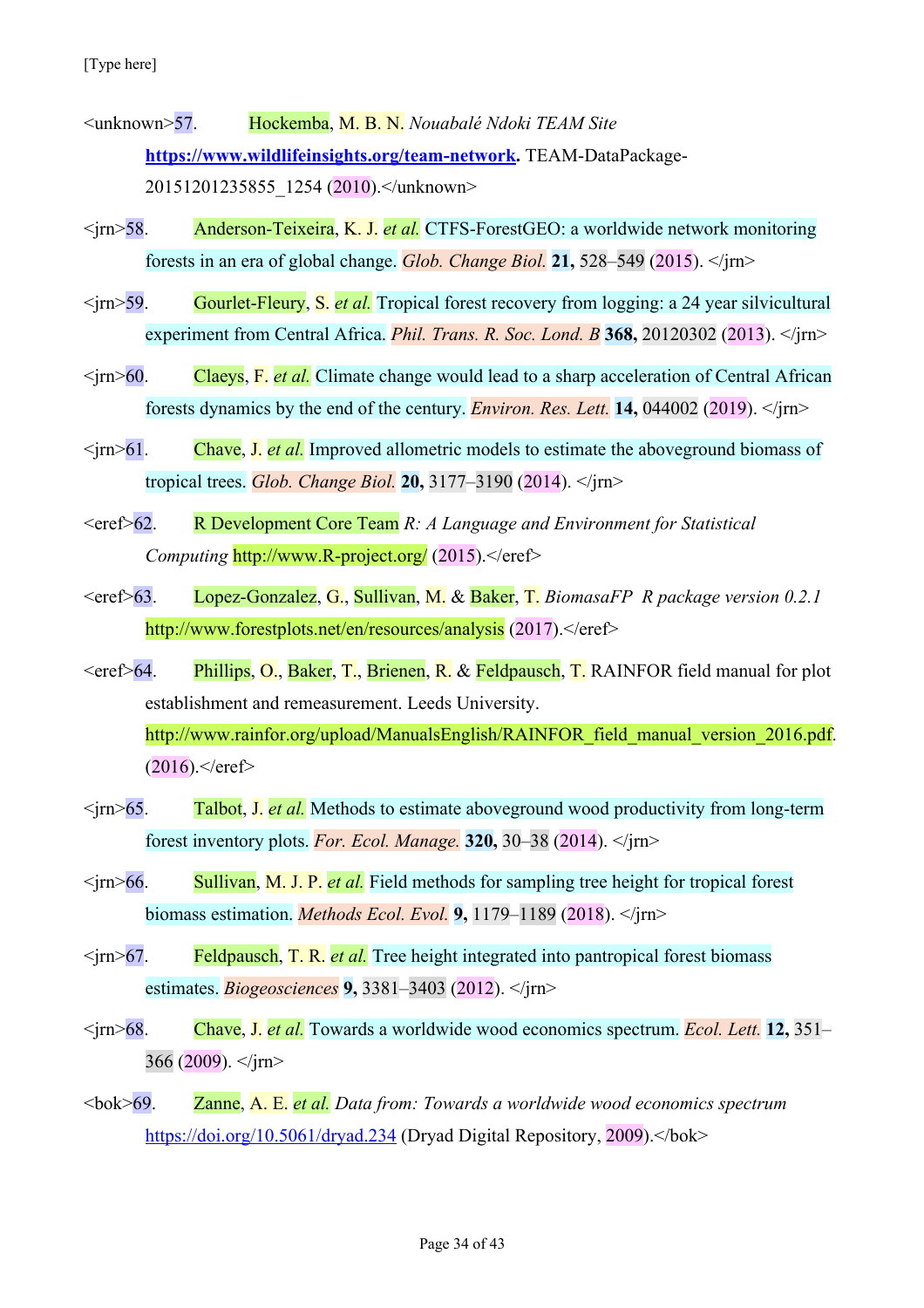- $\langle \text{im} \rangle$ 70. Martin, A. R., Doraisami, M. & Thomas, S. C. Global patterns in wood carbon concentration across the world's trees and forests. *Nat. Geosci.* **11,** 915–920 (2018). </jrn>
- $\langle \text{irn} \rangle$ 71. Kohyama, T. S., Kohyama, T. I., Sheil, D. & Rees, M. Definition and estimation of vital rates from repeated censuses: choices, comparisons and bias corrections focusing on trees. *Methods Ecol. Evol.* **9,** 809–821 (2018). </jrn>
- <eref>72. Bates, D., Maechler, M., Bolker, B. & Walker, S. lme4: Linear mixed-effects models using Eigen and S4. Rpackage version 1.0-4 http://www.insider.org/packages/lme4/versions/1-0-4 (2013).</eref>
- <bok>73. Fox, J. *Applied Regression Analysis and Generalized Linear Models* 2nd edn (Sage Publishing,  $2008$ ). $<$ /bok>
- <unknown>74. Chave, J. *et al.* Assessing evidence for a pervasive alteration in tropical tree communities. *PLoS Biol.* **6**, 0455–0462 (2008).</unknown>
- $\langle \text{tr} \rangle$  75. Yuen, J. O., Ziegler, A. D., Webb, E. L. & Ryan, C. M. Uncertainty in below-ground carbon biomass for major land covers in Southeast Asia. *For. Ecol. Manage.* **310,** 915–926  $(2013)$ .  $\langle$ irn>
- <jrn>76. Aragão, L. E. O. C. *et al.* Spatial patterns and fire response of recent Amazonian droughts. *Geophys. Res. Lett.* **34,** L07701 (2007). </jrn>
- <jrn>77. Aragão, L. E. O. C. *et al.* Environmental change and the carbon balance of Amazonian forests. *Biol. Rev. Camb. Phil. Soc.* **89,** 913–931 (2014). </jrn>
- <eref>78. Tans, P. & Keeling, R. *Trends in Atmospheric Carbon Dioxide for Mauna Loa, Hawaii* http://www.esrl.noaa.gov/gmd/ccgg/trends/ (ESRL, 2016).</eref>
- <jrn>79. Harris, I., Jones, P. D., Osborn, T. J. & Lister, D. H. Updated high-resolution grids of monthly climatic observations – the CRU TS3.10 Dataset. *Int. J. Climatol.* **34,** 623–642  $(2014)$ .  $\langle$ /jrn>
- $\langle \text{irn} \rangle$ 80. Fick, S. E. & Hijmans, R. J. WorldClim 2: new 1-km spatial resolution climate surfaces for global land areas. *Int. J. Climatol.* **37,** 4302–4315 (2017). </jrn>
- <other>81. Ramirez-Villegas, J. & Jarvis, A. *Downscaling Global Circulation Model Outputs: The Delta Method.* Decision and Policy Analysis Working Paper No. 1. International Center for Tropical Agriculture (CIAT). Cali. CO. 18 p. **https://cgspace.cgiar.org/handle/10568/90731** (2010).</other>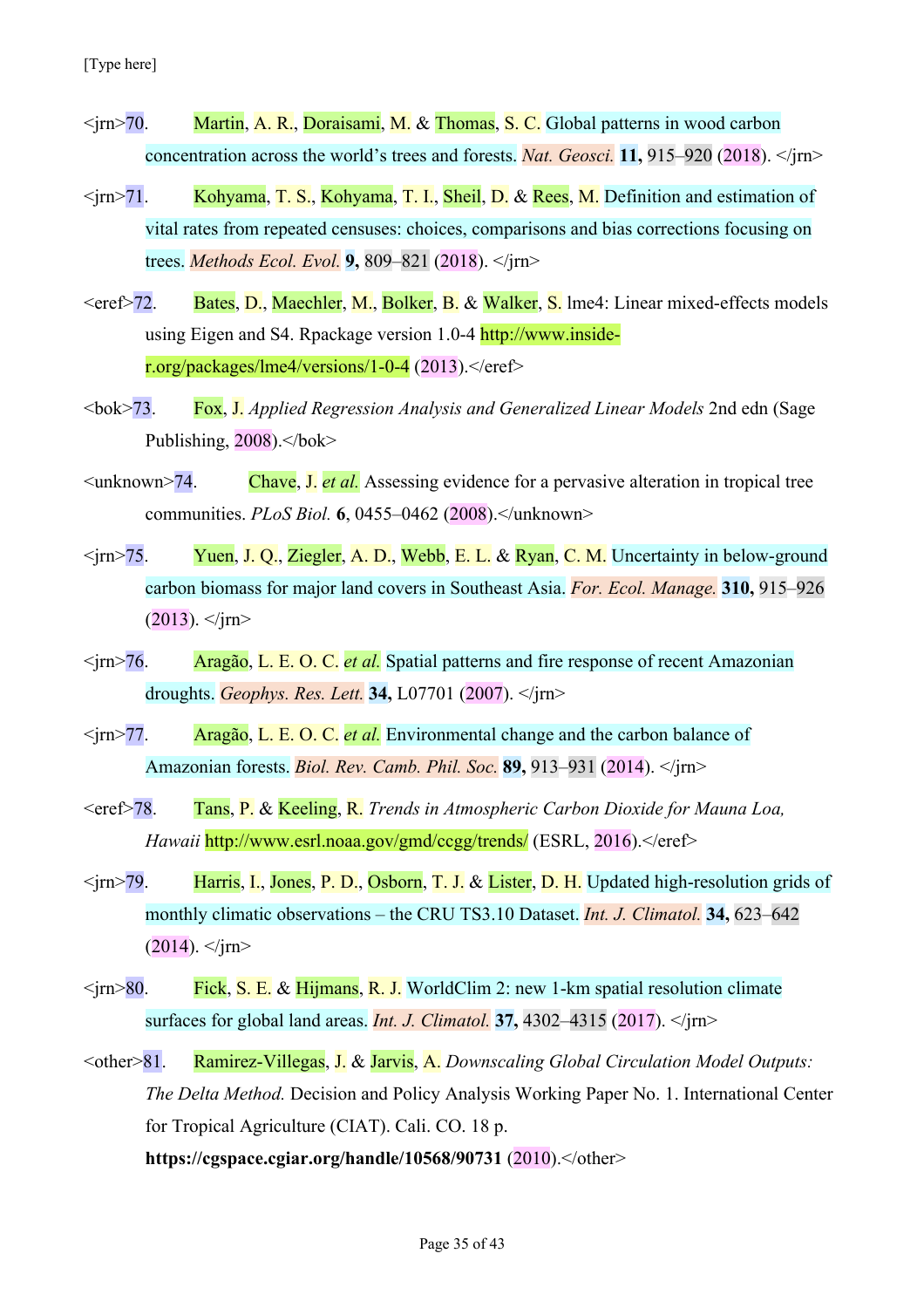<unknown>82. Schneider, U. *et al. GPCC Full Data Reanalysis Version 6.0 at 0.5°: Monthly Land-Surface Precipitation from Rain-Gauges built on GTS-based and Historic Data.* Global Precipitation Climatology Centre (GPCC, http://gpcc.dwd.de/) at Deutscher Wetterdienst.

**https://opendata.dwd.de/climate\_environment/GPCC/html/fulldata\_v6\_doi\_download. html** doi:10.5676/DWD\_GPCC/FD\_M\_V6\_050 (2011).</unknown>

- <unknown>83. Sun, Q. *et al.* Review of Global Precipitation Data Sets: Data Sources, Estimation, and Intercomparisons. *Rev. Geophys.* **56**, 79–107 (2017).</unknown>
- <jrn>84. Huffman, G. J. *et al.* The TRMM Multisatellite Precipitation Analysis (TMPA): quasiglobal, multiyear, combined-sensor precipitation estimates at fine scales. *J. Hydrometeorol.* **8,** 38–55 (2007). </jrn>
- <jrn>85. Kume, T. *et al.* Ten-year evapotranspiration estimates in a Bornean tropical rainforest. *Agric. For. Meteorol.* **151,** 1183–1192 (2011). </jrn>
- $\langle \cdot |$   $\langle \cdot |$   $\rangle$   $\langle \cdot |$   $\langle \cdot |$   $\rangle$   $\langle \cdot |$   $\rangle$   $\langle \cdot |$   $\rangle$   $\langle \cdot |$   $\rangle$   $\langle \cdot |$   $\langle \cdot |$   $\rangle$   $\langle \cdot |$   $\rangle$   $\langle \cdot |$   $\rangle$   $\langle \cdot |$   $\rangle$   $\langle \cdot |$   $\rangle$   $\langle \cdot |$   $\rangle$   $\langle \cdot |$   $\rangle$   $\langle \cdot |$   $\rangle$   $\langle \cdot |$   $\rangle$   $\langle \cdot |$   $\rangle$   $\$ potential distribution of humid tropical forests on a warmer planet. *Phil. Trans. R. Soc. A* **369,** 137–160 (2011). </jrn>
- $\langle \rangle$ irn>87. James, R., Washington, R. & Rowell, D. P. Implications of global warming for the climate of African rainforests. *Phil. Trans. R. Soc. Lond. B* **368,** 20120298 (2013). </jrn>
- <jrn>88. Jung, M. *et al.* Recent decline in the global land evapotranspiration trend due to limited moisture supply. *Nature* **467,** 951–954 (2010). </jrn>
- <jrn>89. Jung, M. *et al.* Global patterns of land-atmosphere fluxes of carbon dioxide, latent heat, and sensible heat derived from eddy covariance, satellite, and meteorological observations. *J. Geophys. Res.* **116,** https://doi.org/10.1029/2010JG001566 (2011). </jrn>
- $\langle \text{im} \rangle 90.$  Lloyd, J. & Farquhar, G. D. The CO<sub>2</sub> dependence of photosynthesis, plant growth responses to elevated atmospheric CO<sub>2</sub> concentrations and their interaction with soil nutrient status. I. General principles and forest ecosystems. *Funct. Ecol.* **10,** 4–32 (1996). </jrn>
- <jrn>91. Aspinwall, M. J. *et al.* Convergent acclimation of leaf photosynthesis and respiration to prevailing ambient temperatures under current and warmer climates in *Eucalyptus tereticornis*. *New Phytol.* **212,** 354–367 (2016). </jrn>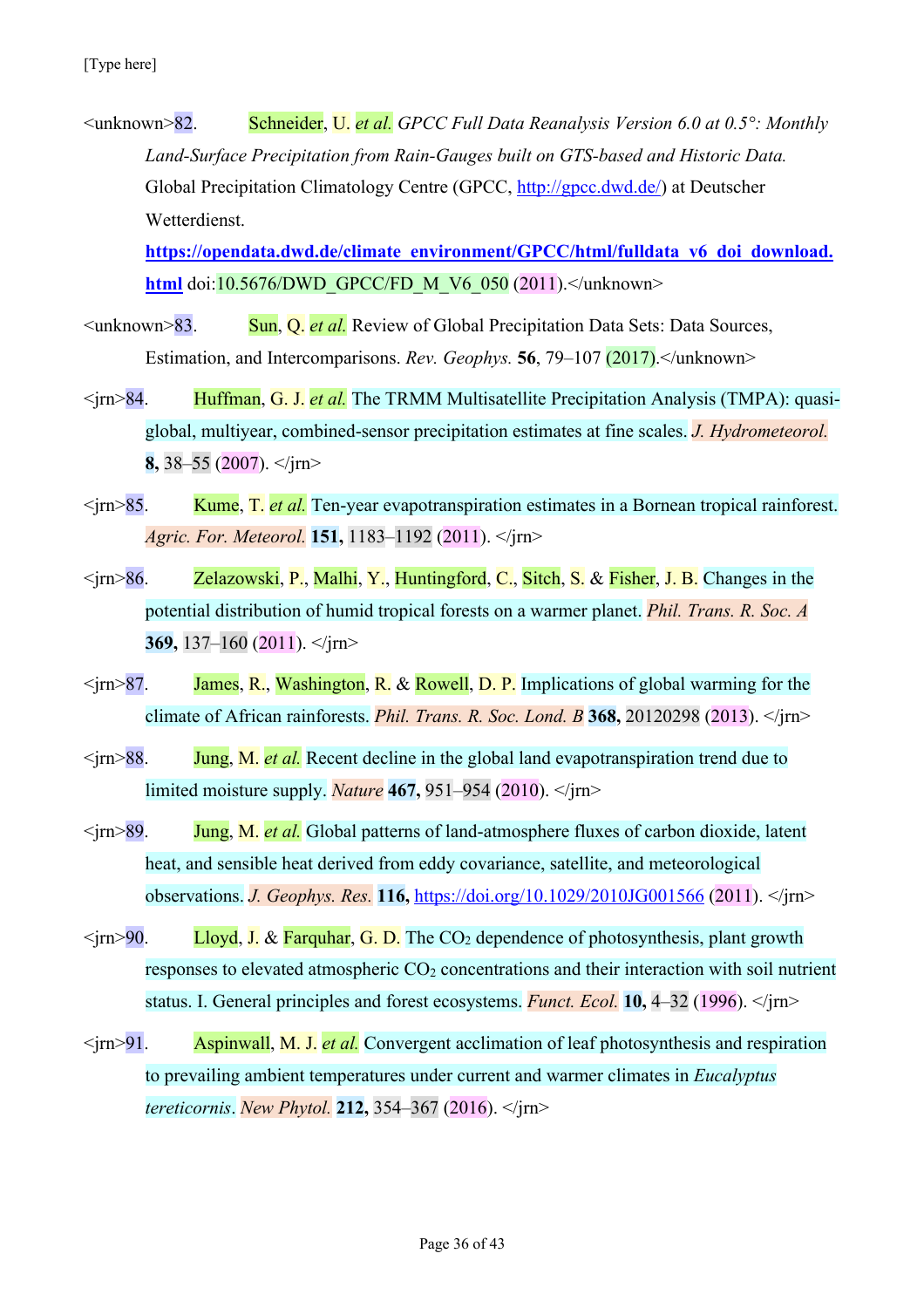- $\langle \text{im} \rangle$ 92. Bonal, D., Burban, B., Stahl, C., Wagner, F. & Hérault, B. The response of tropical rainforests to drought—lessons from recent research and future prospects. *Ann. For. Sci.* **73,**  $27-44$  (2016).  $\langle$ irn>
- <jrn>93. Quesada, C. A. *et al.* Variations in chemical and physical properties of Amazon forest soils in relation to their genesis. *Biogeosciences* **7,** 1515–1541 (2010). </jrn>
- <jrn>94. Baker, T. R., Swaine, M. D. & Burslem, D. F. R. P. Variation in tropical forest growth rates: combined effects of functional group composition and resource availability. *Perspect. Plant Ecol. Evol. Syst.* **6,** 21–36 (2003). </jrn>
- <bok>95. Pinheiro, J. C. & Bates, D. M. *Mixed-Effects Models in S and S-PLUS* 1st edn 528 (Springer,  $2000$ ). $<$ /bok>
- <bok>96. Venables, W. N. & Ripley, B. D. *Modern Applied Statistics with S* 4th edn 498 (Springer,  $2002$ ). $<$ /bok>
- $\langle \text{trn} \rangle$ 97. Olejnik, S., Mills, J. & Keselman, H. Using Wherry's adjusted R<sup>2</sup> and Mallow's Cp for model selection from all possible regressions. *J. Exp. Educ.* **68,** 365–380 (2000). </jrn>
- $\langle \text{trn} \rangle$  98. Whittingham, M. J., Stephens, P. A., Bradbury, R. B. & Freckleton, R. P. Why do we still use stepwise modelling in ecology and behaviour? *J. Anim. Ecol.* **75,** 1182–1189 (2006).  $\langle$ irn $\rangle$
- $\leq$ unknown>99. Barton, K. MuMIn: Multi-Model Inference. Tools for performing model selection and model averaging. *R package version 1.43.6* (2019). </unknown>
- <bok>100. Gelman, A. & Hill, J. *Data Analysis Using Regression and Multilevel/Hierarchical Models* (Cambridge Univ. Press, 2007).</bok>
- $\langle \text{tr} \rangle$  101. Mayaux, P., De Grandi, G. & Malingreau, J.-P. Central African forest cover revisited: a multisatellite analysis. *Remote Sens. Environ.* **71,** 183–196 (2000). </jrn>
- <eref>102. Mayaux, P. *et al. The Land Cover Map for Africa in the Year 2000* GLC2000 database, https://forobs.jrc.ec.europa.eu/products/glc2000/products.php (European Commission Joint Research Centre, 2003).</eref>

**Acknowledgements** This paper is a product of the African Tropical Rainforest Observatory Network (AfriTRON), curated at ForestPlots.net. AfriTRON has been supported by numerous people and grants since its inception. We sincerely thank the people of the many villages and local communities who welcomed our field teams and without whose support this work would not have been possible: communities in Sierra Leone (Barrie, Gaura, Koya, Makpele, Malema, Nomo, Tunkia, and the Gola Rainforest National Park), communities in Liberia (Garley town, River Gbeh, Glaro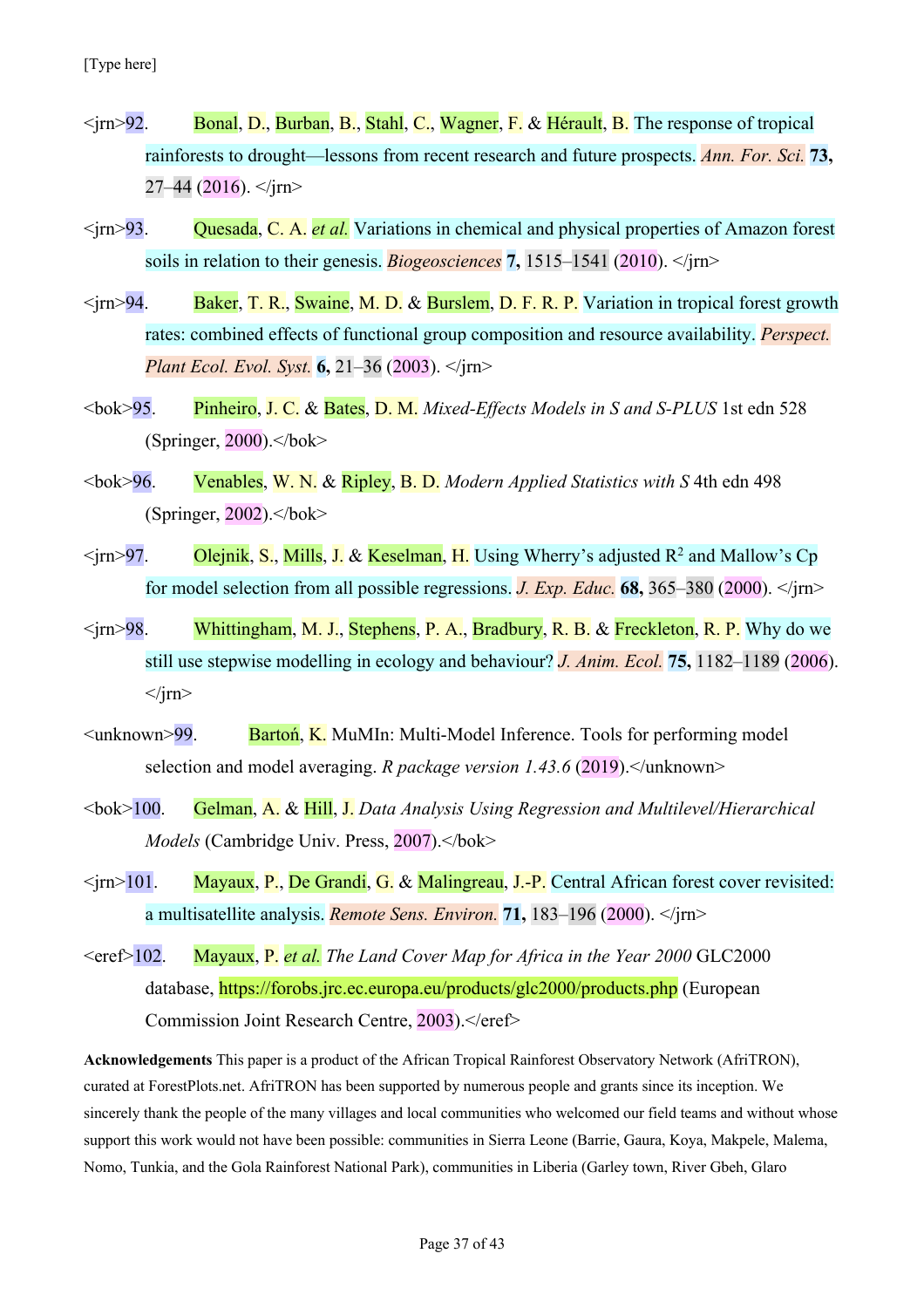Freetown), communities in Ghana (Nkwanta, Asenanyo, Bonsa, Agona, Boekrom, Dadieso, Enchi, Dabiasem, Mangowase, Draw, Fure, Esuboni, Okumaninin, Kade, Asamankese, Tinte Bepo, Tonton), Nigeria (Oban), communities in Gabon (Ekobakoba, Mikongo, Babilone, Makokou, Leke/Moyabi Rougier Forestry Concession, Ivindo National Park, Lope National Park, Ipassa station, Kingele station, Tchimbele, Mondah, Ivindo, Ebe, Ekouk, Oveng, Sette Cama, Waka National Park), communities in Cameroon (Campo, Nazareth, Lomié, Djomédjo, Alat-Makay, Somalomo, Deng Deng, Ejagham forest reserve, Eyumojok, Mbakaou, Myere, Nguti, Bejange, Kekpane, Basho, Mendhi, Matene, Mboh, Takamanda, Obonyi, Ngoïla), communities in Democratic Republic of Congo (Yoko, Yangambi, Epulu, Monkoto), communities in Republic of Congo (Bomassa, Ekolongouma, Bolembe, Makao, Mbeli, Kabo, Niangui, Ngubu, Goualaki, Essimbi), and many others. We thank the field assistants whose expertise and enthusiasm is indispensable to successful fieldwork: M. E. Abang, U. P. Achui, F. Addai, E. J. Agbachon, J. Agnaka, A. J. Akaza, G. Alaman, G. Alaman, A. E. Alexander, K. Allen, M. Amalphi, D. Amandus, J. Andju, L. A. Limbanga, S. Asamoah, T. M. Ashu, M. Ashu, J. Asse, B. Augustine, H. Badjoko, M. Balimu, J. Baviogui-Baviogui, S. Benteh, A. Bertrand, A. Bettus, A. Bias, A. Bikoula, A. Bimba, P. Bissiemou, M. Boateng, E. Bonyenga, M. B. Ekaya, G. Bouka, J. Boussengui, D. B. Ngomo, C. Chalange, S. Chenikan, J. Dabo, E. Dadize, T. Degraft, J. Dibakou, J.-T. Dikangadissi, P. Dimbonda, E. Dimoto, C. Ditougou, D. Dorbor, M. Dorbor, V. Droissart, K. Duah, E. Ebe, O. J. Eji, E. B. Ekamam, J.-R. Ekomindong, E. J. Enow, H. Entombo, E. M. Ernest, C. Esola, J. Essouma, A. Gabriel, N. Genesis, B. Gideon, A. Godwin, E. Grear, D. J. Grear, M. Ismael, M. Iwango, M. Iyafo, N. Kamdem, B. Kibinda, A. Kidimbu, E. Kimumbu, J. Kintsieri, C. K. Opepa, A. Kitegile, T. Komo, P. Koué, A. Kouanga, J. J. Koumikaka, I. Liengola, E. Litonga, L. Louvouando, O. Luis, N. M. Mady, F. Mahoula, A. Mahundu, C. A. Mandebet, P. Maurice, K. Y. Mayossa, R. M. Nkogue, I. D. Mbe, C. Mbina, H. Mbona, A. Mboni, A. Mbouni, P. Menzo, M. Menge, A. Michael, A. Mindoumou, J. Minpsa, J. P. Mondjo, E. Mounoumoulossi, S. Mpouam, T. Msigala, J. Msirikale, S. Mtoka, R. Mwakisoma, D. Ndong-Nguema, G. Ndoyame, G. Ngongbo, F. Ngowa, D. Nguema, L. Nguye, R. Niangadouma, Y. Nkrumah, S. Nshimba, M. N. Mboumba, F. N. Obiang, L. Obi, R. Obi, E. L. Odjong, F. Okon, F. Olivieira, A. L. Owemicho, L. Oyeni-Amoni, A. Platini, P. Ploton, S. Quausah, E. Ramazani, B. S. Jean, L. Sagang, R. Salter, A. Seki, D. Shirima, M. Simo, I. Singono, A. E. Tabi, T. G. Tako, N. G. Tambe, T. Tcho, A. Teah, V. Tehtoe, B. J. Telephas, M. L. Tonda, A. Tresor, H. Umenendo, R. Votere, C. K. Weah, S. Weah, B. Wursten, E. Yalley, D. Zebaze, L. Cerbonney, E. Dubiez, H. Moinecourt, F. Lanckriet, Evina, Monazang, Engonga, S. Samai, M. Swaray, P. Lamboi, M. Sullay, D. Bannah, I. Kanneh, M. Kannah, A. Kemokai, J. Kenneh and M. Lukulay. For logistical and administrative support, we are indebted to international, national and local institutions: the Forestry Department of the Government of Sierra Leone, the Conservation Society of Sierra Leone, the Royal Society for the Protection of Birds (RSPB), The Gola Rainforest National Park, the Forestry Development Authority of the Government of Liberia (FDA), the University of Liberia, the Forestry Commission of Ghana (FC), the Forestry Research Institute of Ghana (FORIG), University of Ibadan (Nigeria), the University of Abeokuta (Nigeria), the Ministère des Eaux, Forêts, Chasse et Pêche (MEFCP, Bangui, République Centrafricaine), the Institut Centrafricain de Recherche Agronomique (ICRA), The Service de Coopération et d'Actions Culturelles (SCAC/MAE), The University of Bangui, the Société Centrafricaine de Déroulage (SCAD), the University of Yaounde I, the National Herbarium of Yaounde, the University of Buea, Biodiversity International (Cameroon), the Ministry of Forests, Seas, Environment and Climate (Gabon), the Agence Nationale des Parcs Nationaux de Gabon (ANPN), Institut de Recherche en Ecologie Tropicale du Gabon, Rougier-Gabon, the Marien Ngouabi University of Brazzaville, the Ministère des Eaux et Forêts (République du Congo), the Ministère de la Rercherche Scientifique et de l'Innovation Technologique (République du Congo), the Nouabalé-Ndoki Foundation, WCS-Congo, Salonga National Park, The Centre de Formation et de Recherche en Conservation Forestière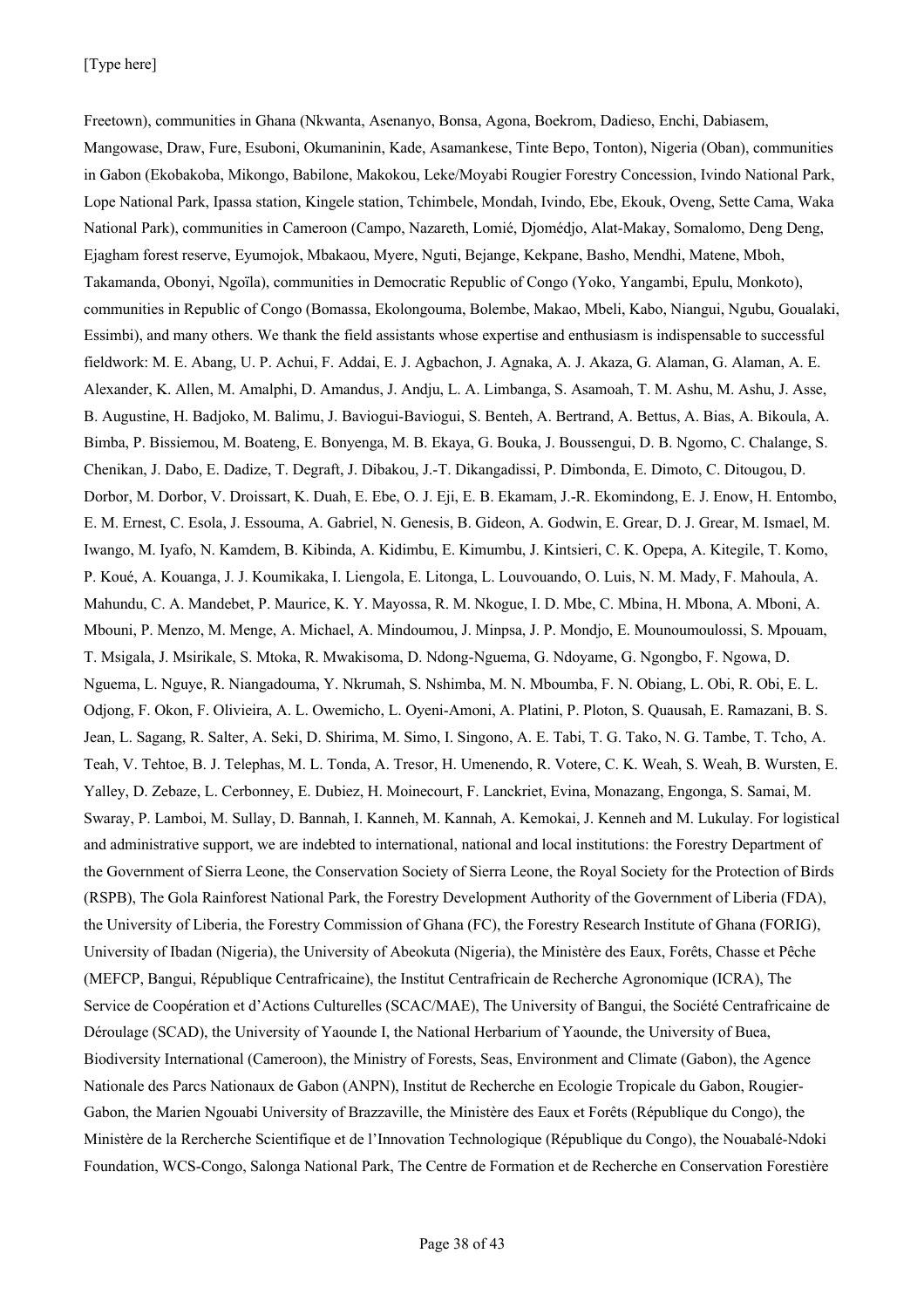(CEFRECOF, Epulu, D.R.Congo), the Institut National pour l'Étude et la Recherche Agronomiques en R.D.Congo (INERA), the École Régionale Postuniversitaire d'Aménagement et de Gestion intégrés des Forêts et Territoires tropicaux (ERAIFT Kinshasa), WWF-D.R.Congo, WCS-D.R.Congo, the Université de Kisangani, Université Officielle de Bukavu, Université de Mbujimayi, le Ministère de l'Environnement et Développement Durable de la R.D.Congo, the Lukuru Wildlife Research Foundation, Mbarara University of Science and Technology (MUST), WCS-Uganda, the Uganda Forest Department, the Commission of Central African Forests (COMIFAC), the Udzungwa Ecological Monitoring Centre (Tanzania) and the Sokoine University of Agriculture (Tanzania). Grants that have funded the AfriTRON network including data in this paper are: a NERC grant to O.L.P., Y.M., and S.L.L. (NER/A/S/2000/01002), a Royal Society University Research Fellowship to S.L.L., a NERC New Investigators Grant to S.L.L., a Philip Leverhulme Award to S.L.L., a European Union FP7 grant to E.G. and S.L.L. (GEOCARBON; 283080), Valuing the Arc Leverhulme Program Grant to Andrew Balmford and S.L.L., a European Research Council Advanced Grant to O.L.P. and S.L.L. (T-FORCES; 291585; Tropical Forests in the Changing Earth System), a Natural Environment Research Council (NERC) Consortium Grant to Jon Lloyd and S.L.L. (TROBIT; NE/D005590/), the Gordon and Betty Moore Foundation to L.J.T.W and S.L.L., the David and Lucile Packard Foundation to L.J.T.W. and S.L.L., the Centre for International Forestry Research to T.S. and S.L.L. (CIFOR), and Gabon's National Parks Agency (ANPN) to S.L.L. W.H. was funded by T-FORCES and the Brain programme of the Belgian Federal Government (BR/132/A1/AFRIFORD and BR/143/A3/HERBAXYLAREDD grants to H.B.). O.L.P., S.L.L., M.J.P.S, A.E.-M., A.L., G.L.-G., G.P. and L.Q. were supported by T-FORCES. Additional African data were included from the consortium MEFCP-ICRA-CIRAD (Centre de Coopération Internationale en Recherche Agronomique pour le Développement), the Tropical Ecology Assessment and Monitoring Network (TEAM), and the Forest Global Earth Observatory Network (ForestGEO; formerly the Center for Tropical Forest Science, CTFS). The TEAM network is a collaboration between Conservation International, the Missouri Botanical Garden, the Smithsonian Institution and the Wildlife Conservation Society, and funded by the Gordon and Betty Moore Foundation and other donors. The ForestGEO Network is a collaboration between the Smithsonian Institution, other federal agencies of the United States, the Wildlife Conservation Society (WCS) and the World Wide Fund for Nature (WWF), and funded by the US National Science Foundation and other donors. The paper was made possible by the RAINFOR network in Amazonia, with multiple funding agencies and hundreds of investigators working in Amazonia, acknowledged in Ref.<sup>6</sup>, providing comprehensive published data and code and allowing onward analysis of their data, see Ref.<sup>6</sup>. Data from AfriTRON and RAINFOR are stored and curated by ForestPlots.net, a long-term cyber-infrastructure initiative hosted at the University of Leeds that unites permanent plot records and their contributing scientists from the world's tropical forests. The development of ForestPlots.net and curation of most data analysed here was funded by many sources, including grants to S.L.L. (Royal Society University Research Fellowship, NERC New Investigators Award, NERC NE/P008755/1), O.L.P. (principally from NERC NE/B503384/1, ERC AdG 291585 "T-FORCES", and Gordon and Betty Moore Foundation 1656, "RAINFOR") and E.G. ("GEOCARBON" and NE/F005806/1 "AMAZONICA"). We acknowledge the contributions of the ForestPlots.net developers (Mark Burkitt, Gabriela Lopez-Gonsteering committee (T.R.B., A.L., S.L.L., O.L.P., L.Q., E. N. H. Coronado and B. S. Marimon) to advise on database development and management.

**Author Contributions** S.L.L. conceived and managed the AfriTRON forest plot recensus programme, O.L.P., T.C.H.S., L.J.T.W. and Y.M. contributed to its development. W.H., S.L.L., O.L.P., B.S. and M.J.P.S. developed the study. W.H., S.L.L., O.L.P., K.A.-B., H.B., A.C.-S., C.E.N.E., S.F., D.S., B.S., T.C.H.S., S.C.T., K.A.A., S.A.-B., C.A.A., T.R.B., L.F.B., F. Baya, S.K.B., F. Benedet, R.B., Y.E.B., P. Boeckx, P. Boundja, T.B., E.C., G.B.C., C.J.C., M.C., J.A.C., D.C.,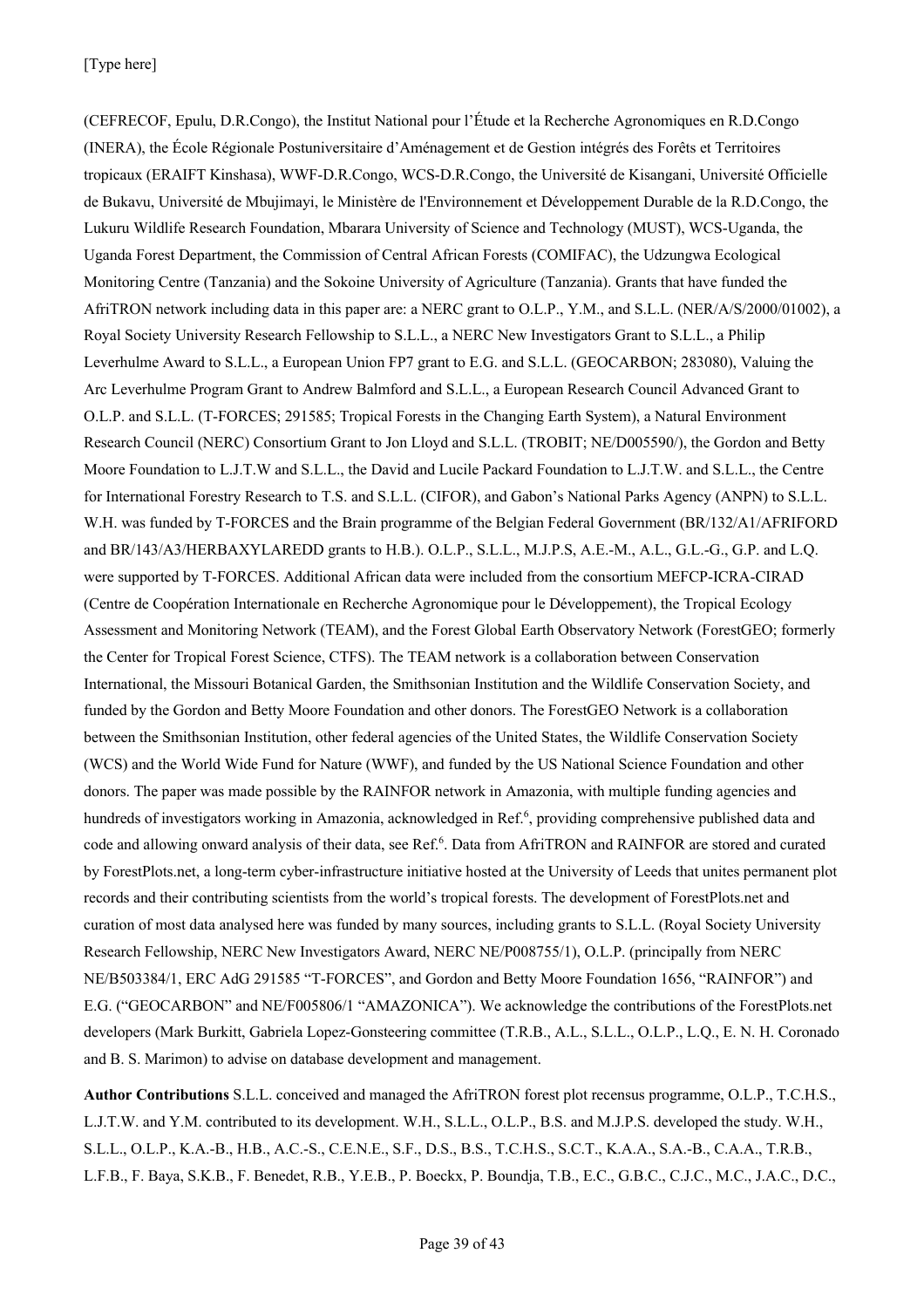[Type here]

A.K.D., G.C.D., T.d.H., M.D.K., J.-L.D., T.R.F., A.F., E.G.F., M.G., C.G., S.G.-F., J.S.H., A.C.H., D.J.H., T.B.H., M.B.N.H., A.H., S.A.I., K.J.J., T.J., E.K.Y., E.K., D.K., M.E.L., J.A.L., J.L., J.C.L., J.-R.M., Y.M., A.R.M., J.M., E.H.M., F.M.M., V.P.M., V.M., E.T.A.M., S.M., J.M.M., P.K.T.M., N.N.B., L.O., F.E., K.S.-H.P., A.D.P., J.R.P., L.Q., J.R., F.R., M.D.S., H.T., J. Talbot, J. Taplin, D.M.T., D.W.T., B.T., J.T.M., D.T., P.M.U., G.V.D.H., H.V., J.V., L.J.T.W., S.W., H.W., J.T.W. and L.Z. contributed data (with larger field contributions by S.L.L., W.H., A.C.-S., B.S., H.T., A.K.D., C.E.N.E., J.M.M., K.A.-B. and S.F.). O.L.P., T.R.B., S.L.L. and G.L.-G. conceived and managed ForestPlots.net; O.L.P., T.R.B., S.L.L., E.G., G.L.-G., G.C.P., A.L., R.J.W.B., T.R.F. and M.J.P.S. developed it. W.H., M.J.P.S., S.L.L., O.L.P., R.J.W.B., A.L., G.L.-G., A.E.-M., A.K., E.G., T.R.B., A.C.B. and G.C.P. contributed analysis tools. W.H. and S.L.L. analysed the data (with important contributions from M.J.P.S.). S.L.L. and W.H. wrote the paper. All co-authors read and approved the manuscript (with important insights provided by O.L.P., S.F., R.J.W.B., E.G., H.B., D.S., M.J.P.S., S.G.-F., P.B., H.V. and S.C.T).

**Competing interests** The authors declare no competing interests.

**Additional information**

**Supplementary information** is available for this paper at [DOI link]

**Correspondence and requests for materials** should be addressed to W.H.

**Reprints and permissions information** is available at www.nature.com/reprints.

**Extended Data Fig. 1 Map showing the locations of the 244 plots included in this study.** Dark green represents all lowland closed-canopy forests, submontane forests and forest-agriculture mosaics; light green shows swamp forests and mangroves, blue circles represent plot clusters, referred to by three-letter codes (see Supplementary Table 1 for the full list of plots). Clusters <50 km apart are shown as one point for display only, with the circle size corresponding to sampling effort in terms of hectares monitored. Land cover data are from *The Land Cover Map for Africa in the Year 2000* (GLC2000 database)<sup>101,102</sup>. This map was created using the R statistical platform, version 3.2.1 (ref. $62$ ), which is under the GNU Public License.

**Extended Data Fig. 2 Long-term above-ground carbon dynamics of 244 African intact tropical forest inventory plots.** Points in the scatterplots indicate the mid-census interval date, with horizontal bars connecting the start and end date for each census interval for net aboveground biomass carbon change (**a**), carbon gains (from woody production from tree growth and newly recruited stems) (**b**), and carbon losses (from tree mortality) (**c**). Examples of time series for three individual plots are shown in purple, yellow and green. Associated histograms show the distribution of the plot-level net aboveground biomass carbon (**d**) (with a three-parameter Weibull probability density distribution fitted in blue, showing that the carbon sink is significantly larger than zero; onetailed *t*-test:  $P < 0.001$ ), carbon gains (**e**) and carbon losses (**f**).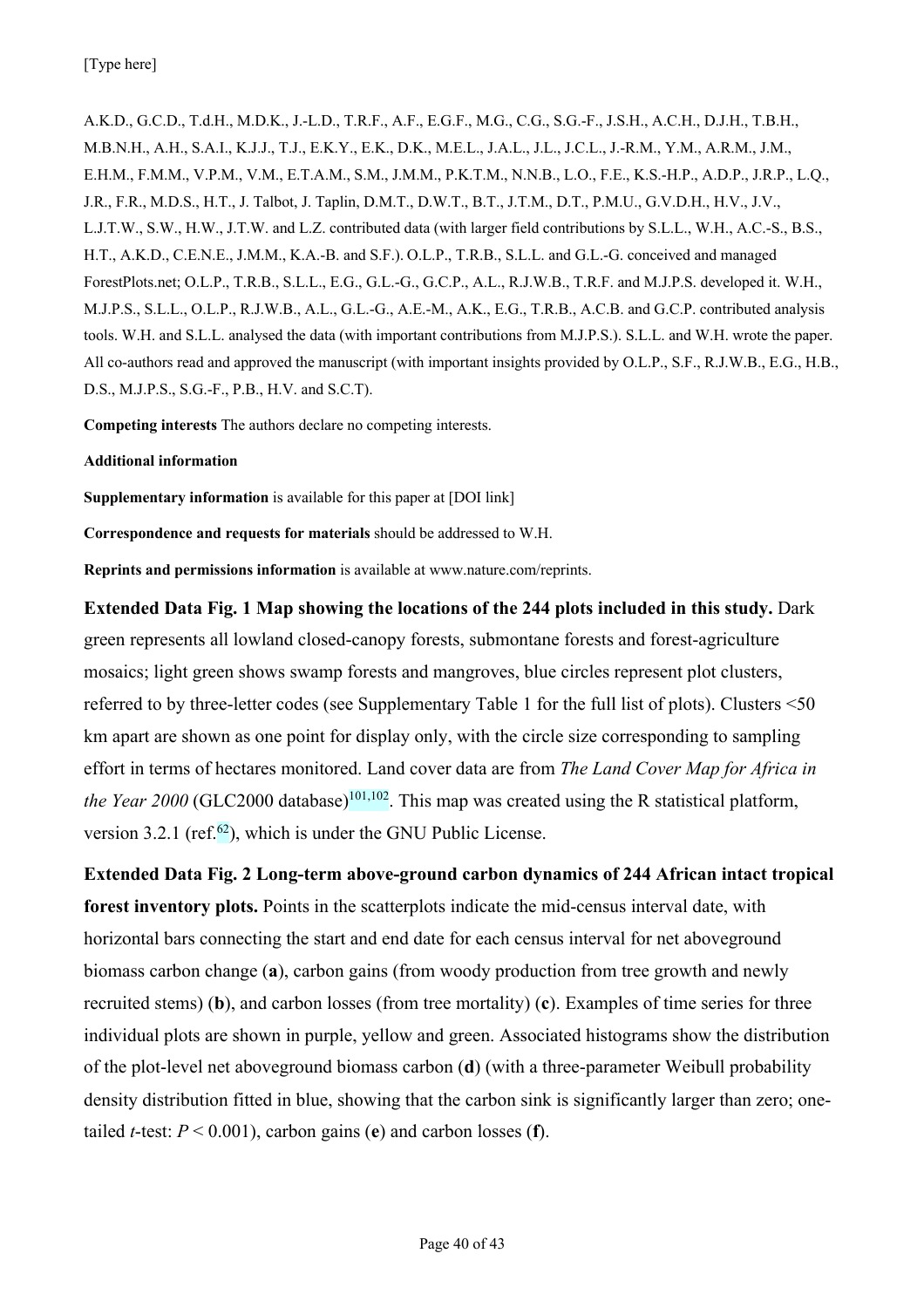**Extended Data Fig. 3 AIC from correlations between the carbon gain in tropical forest inventory plots and changes in either atmospheric CO2, temperature (as MAT) or drought (as MCWD), each calculated over ever-longer prior intervals.** Panels show AIC from linear mixed effects models of carbon gains from 565 plots and corresponding atmospheric  $CO_2$  ( $CO_2$ -change) (**a**), MAT-change) (b), and MCWD-change) (c). For  $CO<sub>2</sub>$  the AIC minimum was observed when predicting the carbon gain from the change in  $CO<sub>2</sub>$  calculated over a 56-year-long prior interval length. We use this length of time to calculate our  $CO_2$ -change parameter. Such a value is expected because forest stands will respond most strongly to  $CO<sub>2</sub>$  when most individuals have grown under the new rapidly changing condition, which should be at its maximum at a time approximately equivalent to the CRT of a forest stand<sup>30,90</sup> (mean of 62 years in this pooled African and Amazonian dataset). For MAT the AIC minimum was 5 years, which we use as the prior interval to calculate our MAT-change parameter. This length is consistent with experiments showing temperature acclimation of leaf- and plant-level photosynthetic and respiration processes over approximately half-decadal timescales<sup>31,91</sup>. For MCWD the AIC minimum is not obvious, while the slope of the correlation, shown in panel **d**, shows no overall trend and oscillates between positive or negative values, meaning there is no relationship between carbon gains and the change in MCWD over intervals longer than 1 year; therefore MCWD-change is not included in our models. This result suggests that once a drought ends, its impact on tree growth fades rapidly, as seen in other studies<sup>14,92</sup>. Also in the moist tropics wet-season rainfall is expected to recharge soil water, and hence lagged impacts of droughts are not expected.

**Extended Data Fig. 4 Potential forest dynamics-related drivers of carbon gains and losses in structurally intact African and Amazonian tropical forest inventory plots.** The aboveground carbon gains, from woody production (**a**, **b**), and aboveground carbon losses, from tree mortality (**c**, **d**), are plotted against the CRT, and wood density for African (blue) and Amazonian (brown) inventory plots. Linear mixed effect models were performed with census intervals (*n* = 1,566) nested within plots ( $n = 565$ ) to avoid pseudo-replication, using an empirically derived weighting based on interval length and plot area (see Methods). Significant regression lines for the complete dataset are shown as a solid line; non-significant regressions are shown as a dashed line. Each dot represents a time-weighted mean plot-level value; the shading of the dot represents total monitoring length, with empty circles corresponding to plots monitored for  $\leq$ 5 years and solid circles for plots monitored for >20 years. Carbon loss data are presented untransformed for comparison with carbon gains; linear mixed effects models on transformed data to fit normality assumptions do not change the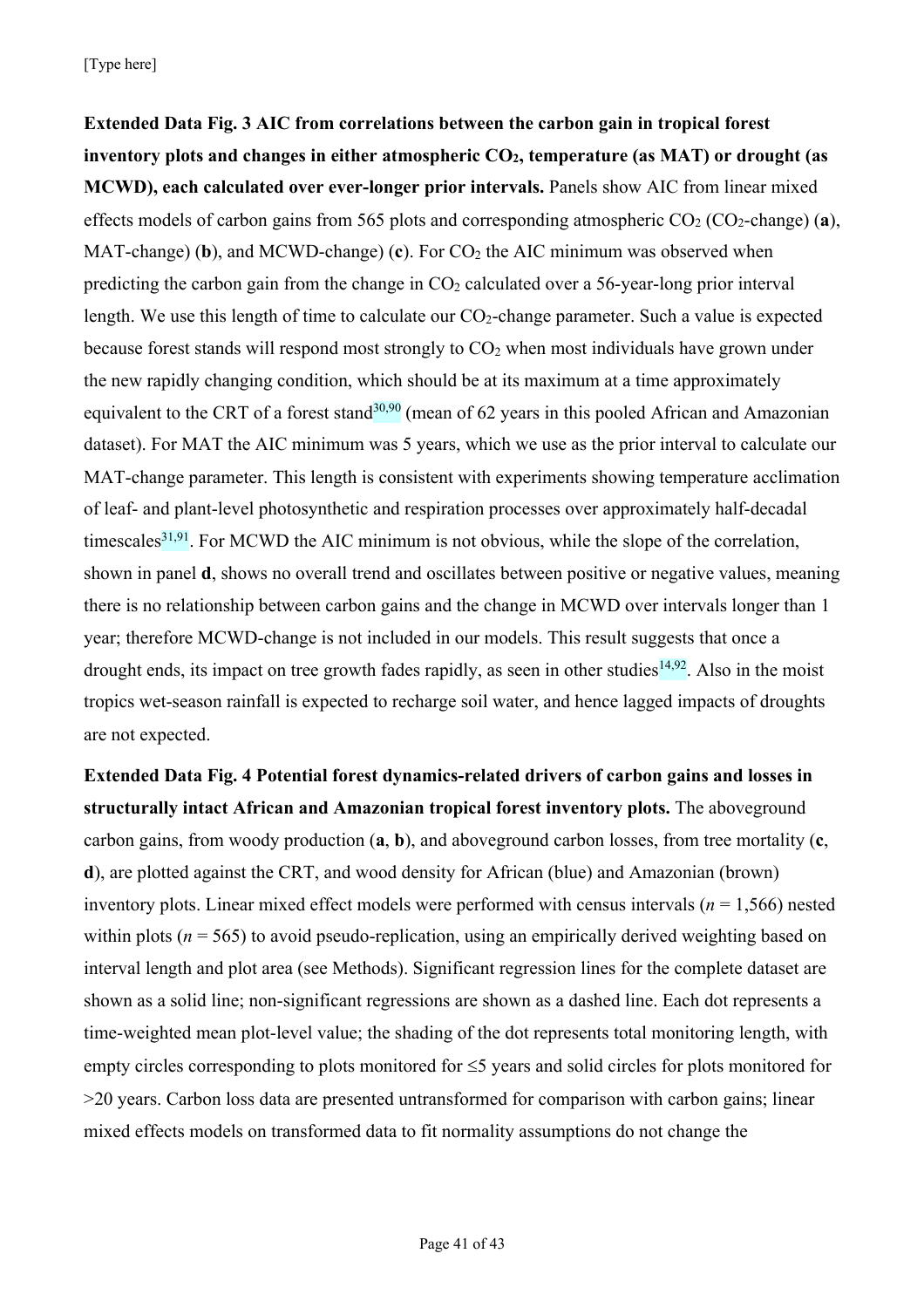significance of the results. We note that CRT is calculated differently for the carbon gains and losses models (see Methods).

**Extended Data Fig. 5 Trends in predictor variables used to estimate long-term trends in aboveground carbon gains, carbon losses and the resulting net carbon sink in African and Amazonian intact tropical forest plot networks.** Mean annual CO2-change (**a**), MAT (**b**), MATchange (**c**), MCWD (**d**), CRT (**e**) and wood density (**f**) for African plot locations in blue, and corresponding Amazon plots locations in brown (**g**–**l**). Solid lines for CO<sub>2</sub>-change, MAT, MATchange and MCWD represent observational data, and solid lines for CRT and wood density represent plot means and a time window where >75% of the plots were monitored; long-dashed lines are plot means where <75% of plots were monitored. Dotted lines are future values estimated from linear trends from the 1983–2014 (Africa) or 1983–2011 (Amazon) data (slope and *P* value reported in each panel), see Methods for details. Upper and lower confidence intervals (shaded area) for the past (Africa 1983–2014; Amazonia 1983–2011) are calculated by respectively adding and subtracting  $2\sigma$ to the mean of each annual value. Upper and lower confidence intervals for the future were estimated by adding and subtracting  $2\sigma$  from the slope of the regression model.

**Extended Data Fig. 6 The change in carbon losses versus CRT of inventory plots in Africa and Amazonia.** For plots with two census intervals, we calculated the change in carbon losses ('∆losses') as the carbon losses (in Mg C ha<sup>-1</sup> yr<sup>-1</sup>) of the second interval minus the carbon losses of the first interval, divided by the difference in mid-interval dates. For plots with more than two intervals, we calculated the change in carbon losses for each pair of subsequent intervals, then calculated the plotlevel mean over all pairs, weighted by the time length between mid-interval dates. This analysis includes only plots with at least two census intervals that were monitored for  $\geq 20$  years (that is, roughly one-third of the mean CRT of the pooled African and Amazon dataset;  $n = 116$ ). Breakpoint regression was used to assess the CRT length below which forest carbon losses begin to increase. Plots with CRT <77 years show a recent long-term increase in carbon losses; longer CRT plots do not. Blue points are African plots, brown points are Amazonian plots.

**Extended Data Fig. 7 Trends in African tropical forest net aboveground live biomass carbon, carbon gains and carbon losses.** Trends are calculated for the last 15 years of the twentieth century (left panels, **a**–**c**) and the first 15 years of the twenty-first century (right panels, **d**–**f**). Plots were selected from the full dataset if their census intervals cover at least 50% of the respective time windows, that is, they are intensely monitored ( $n = 56$  plots for 1985–2000, and  $n = 134$  plots for 2000–2015, respectively). Solid lines show mean values, and shading corresponds to the 95% CI, as